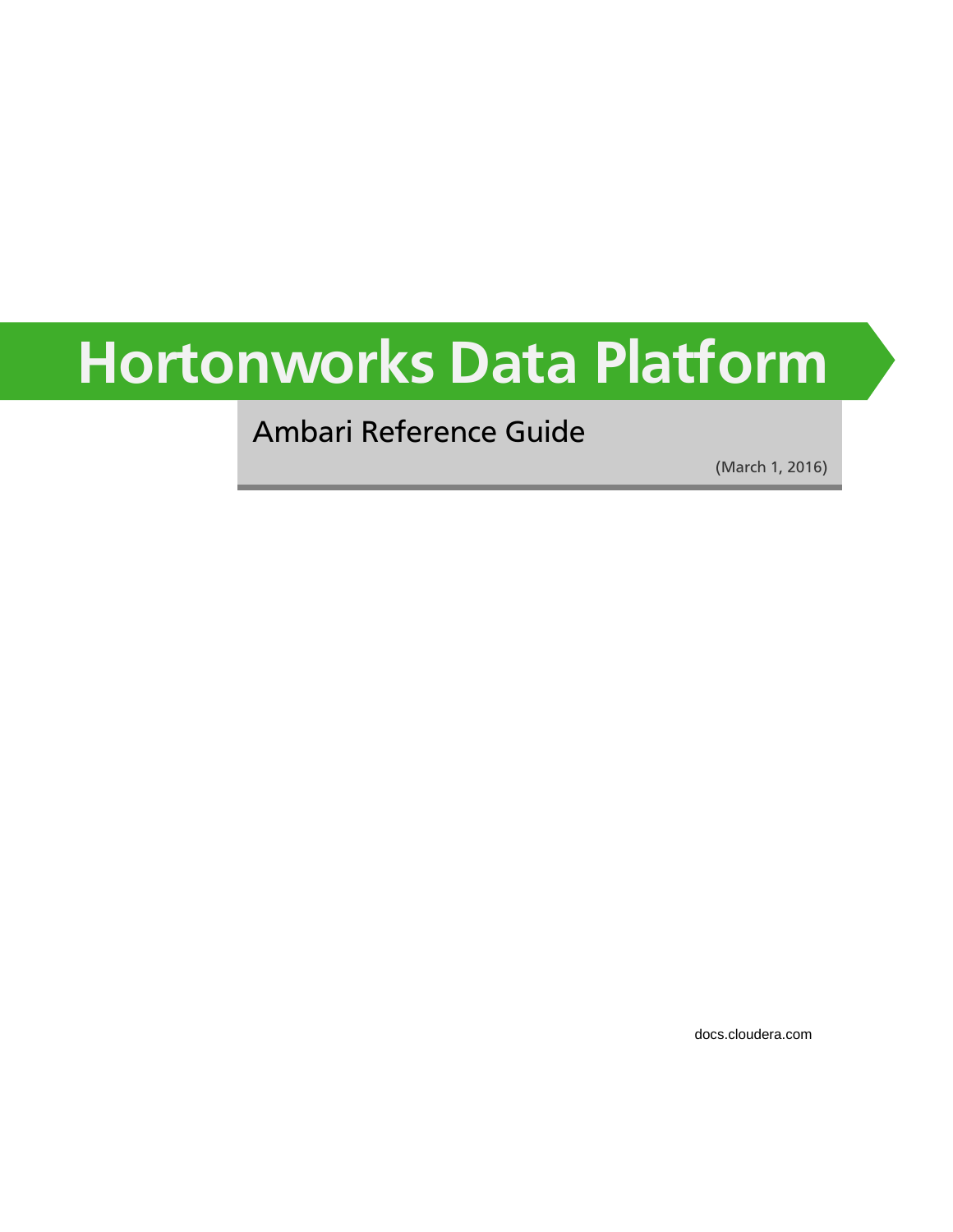### **Hortonworks Data Platform: Ambari Reference Guide**

Copyright © 2012-2016 Hortonworks, Inc. All rights reserved.

The Hortonworks Data Platform, powered by Apache Hadoop, is a massively scalable and 100% open source platform for storing, processing and analyzing large volumes of data. It is designed to deal with data from many sources and formats in a very quick, easy and cost-effective manner. The Hortonworks Data Platform consists of the essential set of Apache Hadoop projects including MapReduce, Hadoop Distributed File System (HDFS), HCatalog, Pig, Hive, HBase, ZooKeeper and Ambari. Hortonworks is the major contributor of code and patches to many of these projects. These projects have been integrated and tested as part of the Hortonworks Data Platform release process and installation and configuration tools have also been included.

Unlike other providers of platforms built using Apache Hadoop, Hortonworks contributes 100% of our code back to the Apache Software Foundation. The Hortonworks Data Platform is Apache-licensed and completely open source. We sell only expert technical support, [training](https://hortonworks.com/training/) and partner-enablement services. All of our technology is, and will remain free and open source. Please visit the [Hortonworks Data Platform](https://hortonworks.com/products/hdp/) page for more information on Hortonworks technology. For more information on Hortonworks services, please visit either the [Support](https://hortonworks.com/support) or [Training](https://hortonworks.com/training) page. Feel free to [Contact Us](https://hortonworks.com/about-us/contact-us/) directly to discuss your specific needs.

Licensed under the Apache License, Version 2.0 (the "License"); you may not use this file except in compliance with the License. You may obtain a copy of the License at

<http://www.apache.org/licenses/LICENSE-2.0>

Unless required by applicable law or agreed to in writing, software distributed under the License is distributed on an "AS IS" BASIS, WITHOUT WARRANTIES OR CONDITIONS OF ANY KIND, either express or implied. See the License for the specific language governing permissions and limitations under the License.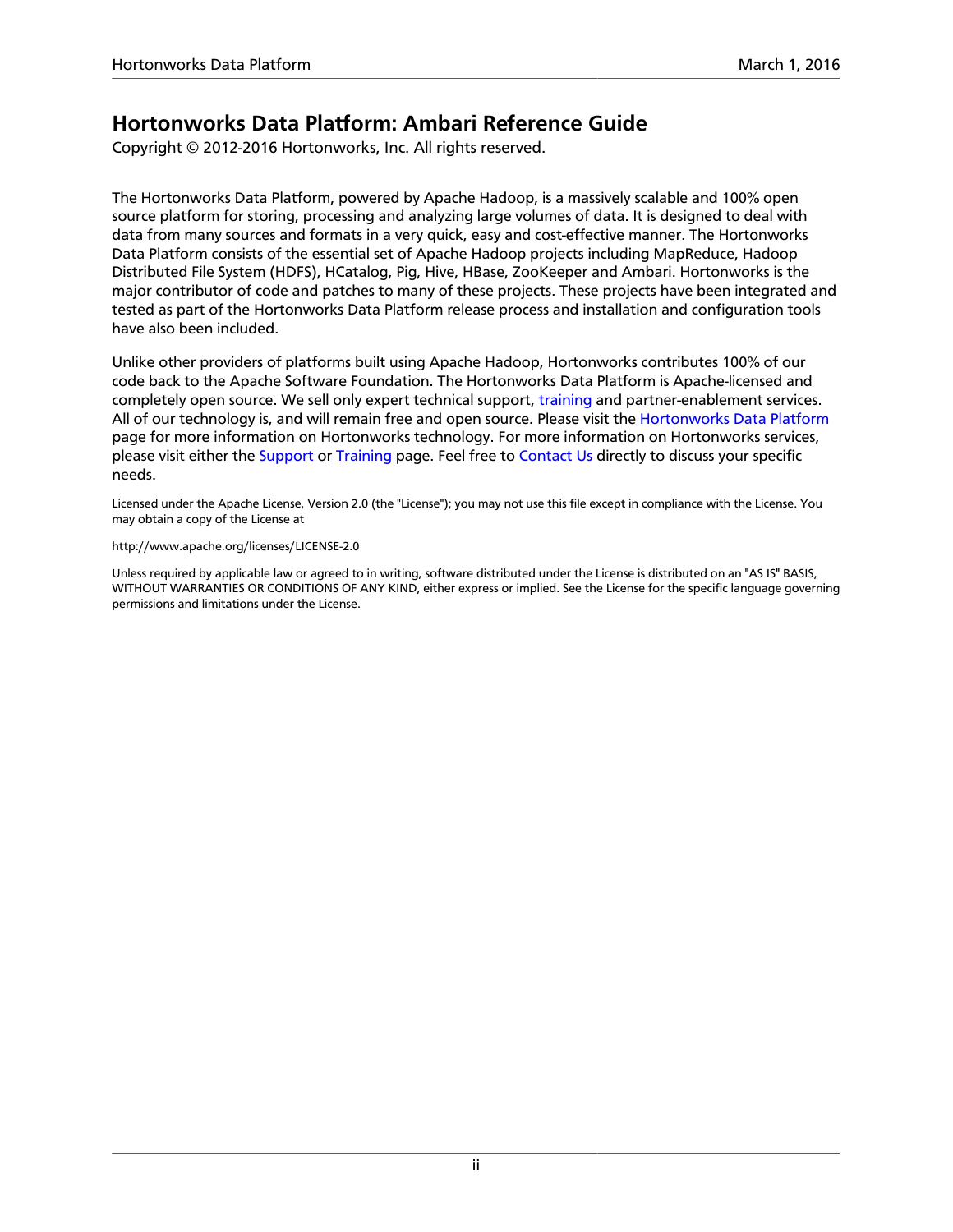# **Table of Contents**

| 2. Setting Properties That Depend on Service Usernames/Groups  8 |  |
|------------------------------------------------------------------|--|
|                                                                  |  |
|                                                                  |  |
|                                                                  |  |
|                                                                  |  |
|                                                                  |  |
|                                                                  |  |
|                                                                  |  |
|                                                                  |  |
|                                                                  |  |
|                                                                  |  |
|                                                                  |  |
|                                                                  |  |
|                                                                  |  |
|                                                                  |  |
|                                                                  |  |
|                                                                  |  |
|                                                                  |  |
| 1.4. Troubleshooting Non-Default Databases with Ambari  22       |  |
|                                                                  |  |
|                                                                  |  |
|                                                                  |  |
|                                                                  |  |
| 2.4. Troubleshooting Non-Default Databases with Hive  28         |  |
|                                                                  |  |
|                                                                  |  |
|                                                                  |  |
|                                                                  |  |
| 3.4. Troubleshooting Non-Default Databases with Oozie  33        |  |
|                                                                  |  |
|                                                                  |  |
|                                                                  |  |
|                                                                  |  |
|                                                                  |  |
|                                                                  |  |
|                                                                  |  |
|                                                                  |  |
|                                                                  |  |
|                                                                  |  |
|                                                                  |  |
|                                                                  |  |
|                                                                  |  |
|                                                                  |  |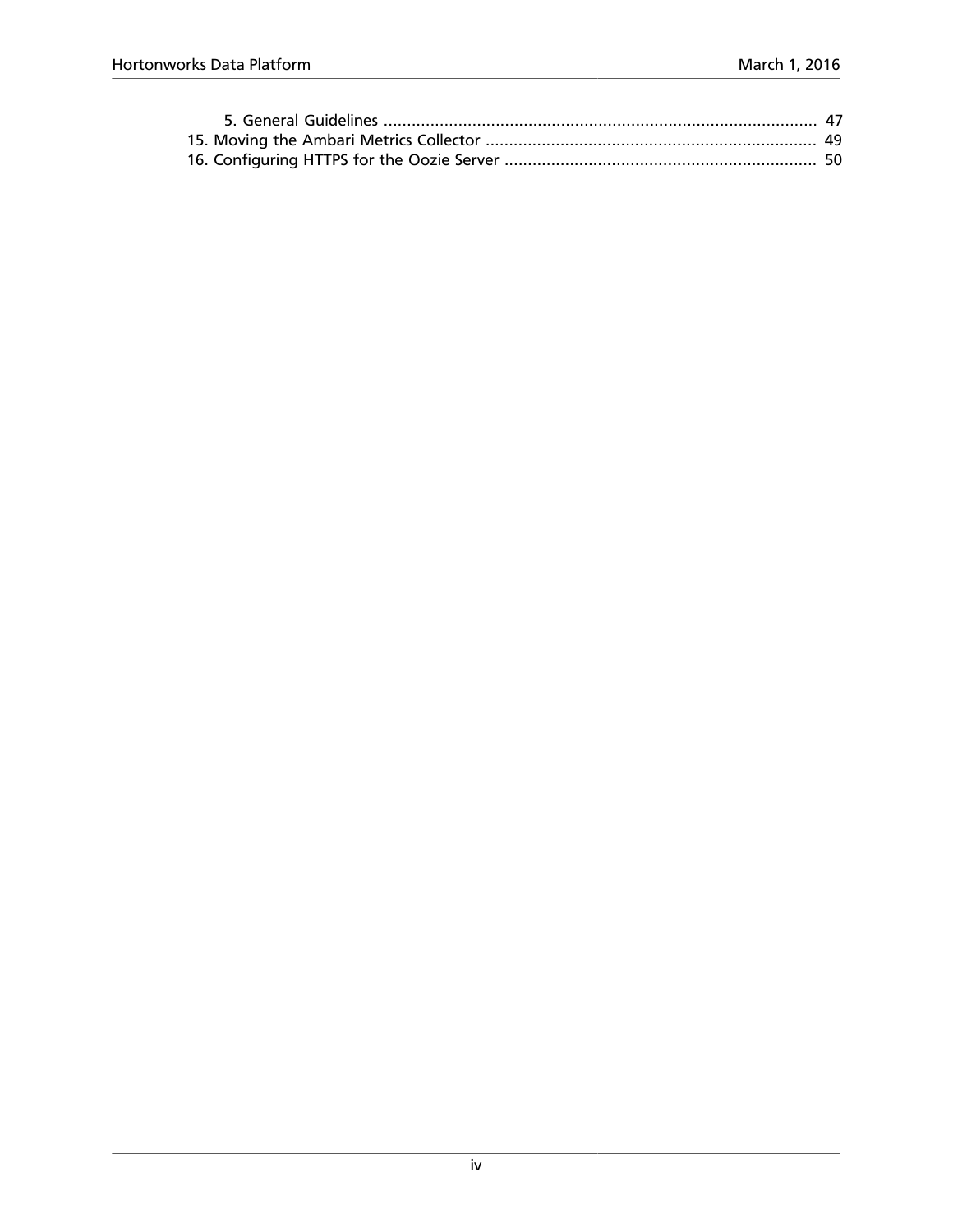# <span id="page-4-0"></span>**1. Installing Ambari Agents Manually**

In cases where you do not have SSH for Ambari to automatically install the Agents or you want to pre-install the Agents, you can perform a manual agent setup. This involves two steps:

- 1. [Download the Ambari Repo \[1\]](#page-4-1)
- 2. [Install the Ambari Agents Manually \[5\]](#page-8-0)

# <span id="page-4-1"></span>**1. Download the Ambari Repo**

Select the OS family running on your installation host.

#### **RHEL/CentOS/Oracle Linux 7**

On a server host that has Internet access, use a command line editor to perform the following steps:

- 1. Log in to your host as root.
- 2. Download the Ambari repository file to a directory on your installation host.

```
wget -nv http://public-repo-1.hortonworks.com/ambari/
centos7/2.x/updates/2.2.1.0/ambari.repo -O /etc/yum.repos.d/
ambari.repo
```


### **Important**

Do not modify the ambari.repo file name. This file is expected to be available on the Ambari Server host during Agent registration.

3. Confirm that the repository is configured by checking the repo list.

yum repolist

You should see values similar to the following for Ambari repositories in the list.

Version values vary, depending on the installation.

| repo id          | repo name          | status |
|------------------|--------------------|--------|
| AMBARI.2.2.1-2.x | Ambari 2.x         | 8      |
| base             | CentOS-7 - Base    | 6.518  |
| extras           | CentOS-7 - Extras  | 37     |
| updates          | CentOS-7 - Updates | 785    |

4. Proceed to [Install the Ambari Agents manually.](#page-8-0)



#### **Note**

Accept the warning about trusting the Hortonworks GPG Key. That key will be automatically downloaded and used to validate packages from Hortonworks. You will see the following message: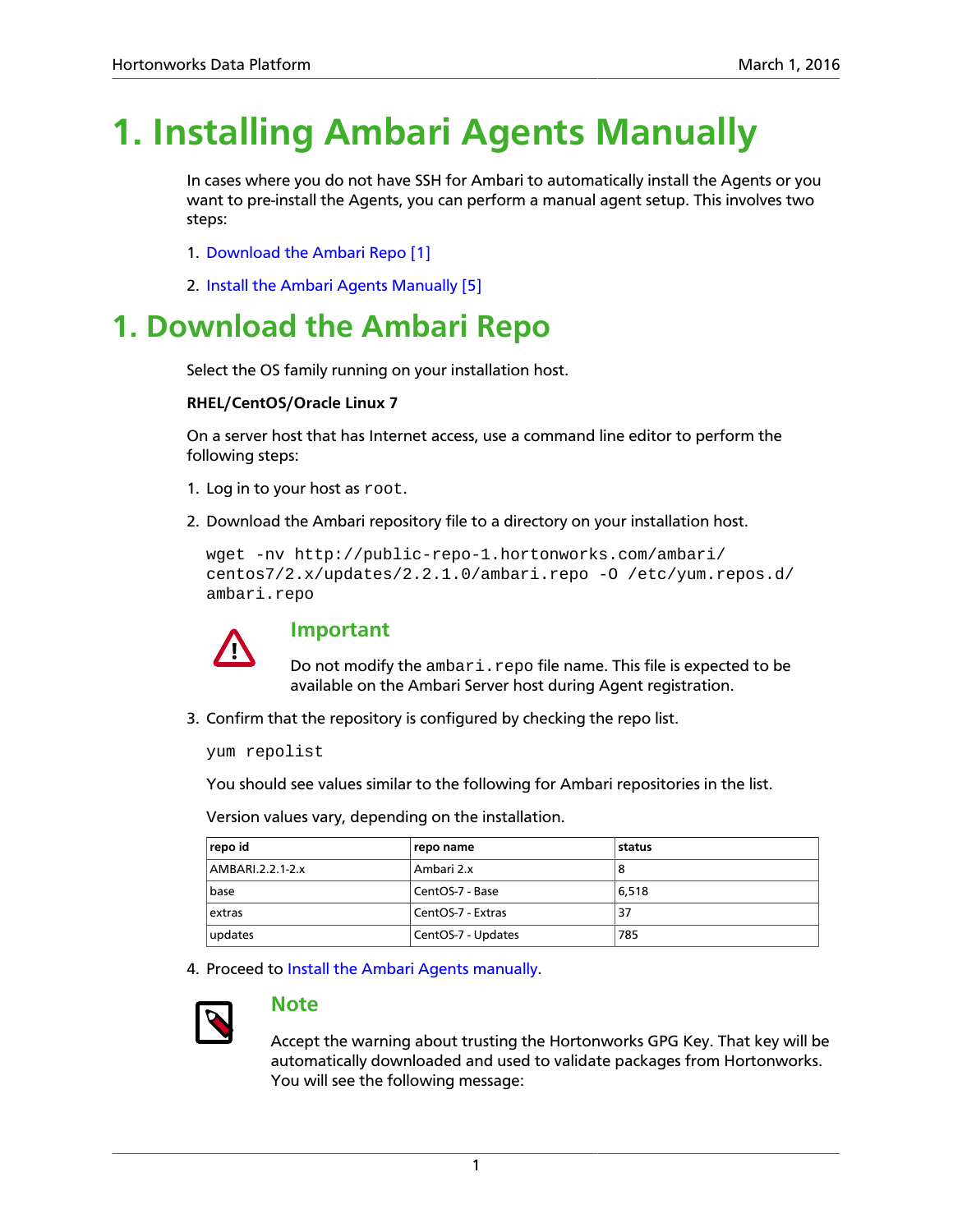Importing GPG key 0x07513CAD: Userid: "Jenkins (HDP Builds) <jenkin@hortonworks.com>" From : http:// s3.amazonaws.com/dev.hortonworks.com/ambari/centos7/RPM-GPG-KEY/RPM-GPG-KEY-Jenkins

#### **RHEL/CentOS/Oracle Linux 6**

On a server host that has Internet access, use a command line editor to perform the following steps:

- 1. Log in to your host as root.
- 2. Download the Ambari repository file to a directory on your installation host.

```
wget -nv http://public-repo-1.hortonworks.com/ambari/
centos6/2.x/updates/2.2.1.0/ambari.repo -O /etc/yum.repos.d/
ambari.repo
```


#### **Important**

Do not modify the ambari.repo file name. This file is expected to be available on the Ambari Server host during Agent registration.

3. Confirm that the repository is configured by checking the repo list.

yum repolist

You should see values similar to the following for Ambari repositories in the list.

Version values vary, depending on the installation.

| repo id          | repo name          | status |
|------------------|--------------------|--------|
| AMBARI.2.2.1-2.x | Ambari 2.x         | 8      |
| base             | CentOS-6 - Base    | 6.518  |
| extras           | CentOS-6 - Extras  | 37     |
| updates          | CentOS-6 - Updates | 785    |

4. Proceed to [Install the Ambari Agents manually.](#page-8-0)



#### **Note**

Accept the warning about trusting the Hortonworks GPG Key. That key will be automatically downloaded and used to validate packages from Hortonworks. You will see the following message:

```
Importing GPG key 0x07513CAD: Userid: "Jenkins (HDP
Builds) <jenkin@hortonworks.com>" From : http://
s3.amazonaws.com/dev.hortonworks.com/ambari/centos6/RPM-
GPG-KEY/RPM-GPG-KEY-Jenkins
```
**SLES 11**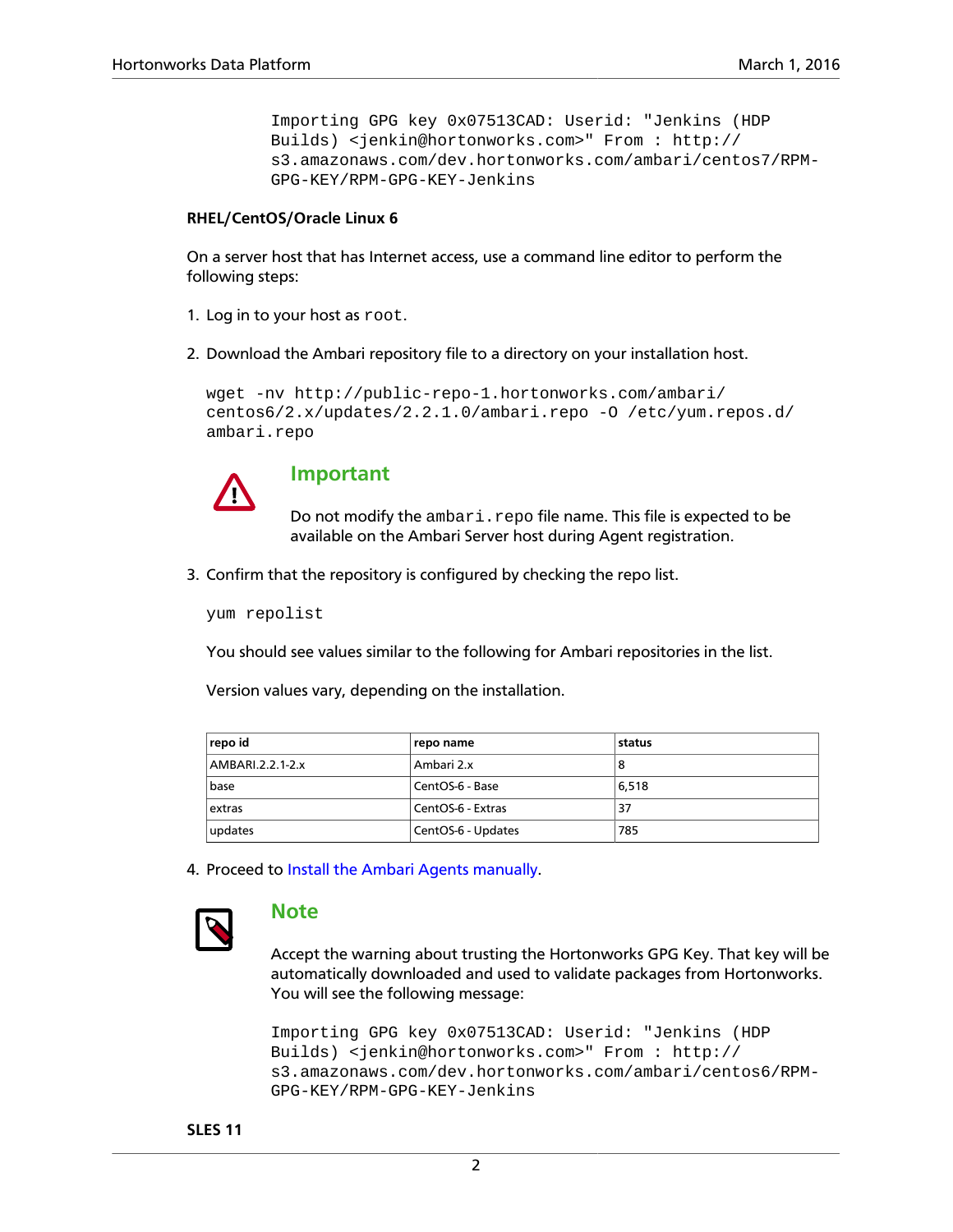On a server host that has Internet access, use a command line editor to perform the following steps:

- 1. Log in to your host as root.
- 2. Download the Ambari repository file to a directory on your installation host.

```
wget -nv http://public-repo-1.hortonworks.com/ambari/suse11/2.x/
updates/2.2.1.0/ambari.repo -O /etc/zypp/repos.d/ambari.repo
```


#### **Important**

Do not modify the ambari.repo file name. This file is expected to be available on the Ambari Server host during Agent registration.

3. Confirm the downloaded repository is configured by checking the repo list.

```
zypper repos
```
You should see the Ambari repositories in the list.

Version values vary, depending on the installation.

| <b>Alias</b>                            | Name                                                                     | Enabled |
|-----------------------------------------|--------------------------------------------------------------------------|---------|
| AMBARI.2.2.1-2.x                        | Ambari 2.x                                                               | Yes     |
| http-demeter.uni-regensburg.de-c997c8f9 | SUSE-Linux-Enterprise-Software-Development-Kit-11-SP1<br>$11.1.1 - 1.57$ | Yes     |
| opensuse                                | OpenSuse                                                                 | Yes     |

4. Proceed to [Install the Ambari Agents manually.](#page-8-0)

#### **Ubuntu 12**

On a server host that has Internet access, use a command line editor to perform the following steps:

- 1. Log in to your host as root.
- 2. Download the Ambari repository file to a directory on your installation host.

```
wget -nv http://public-repo-1.hortonworks.com/ambari/
ubuntu12/2.x/updates/2.2.1.0/ambari.list -O /etc/apt/
sources.list.d/ambari.list
```

```
apt-key adv --recv-keys --keyserver keyserver.ubuntu.com
B9733A7A07513CAD
```
apt-get update



#### **Important**

Do not modify the ambari. list file name. This file is expected to be available on the Ambari Server host during Agent registration.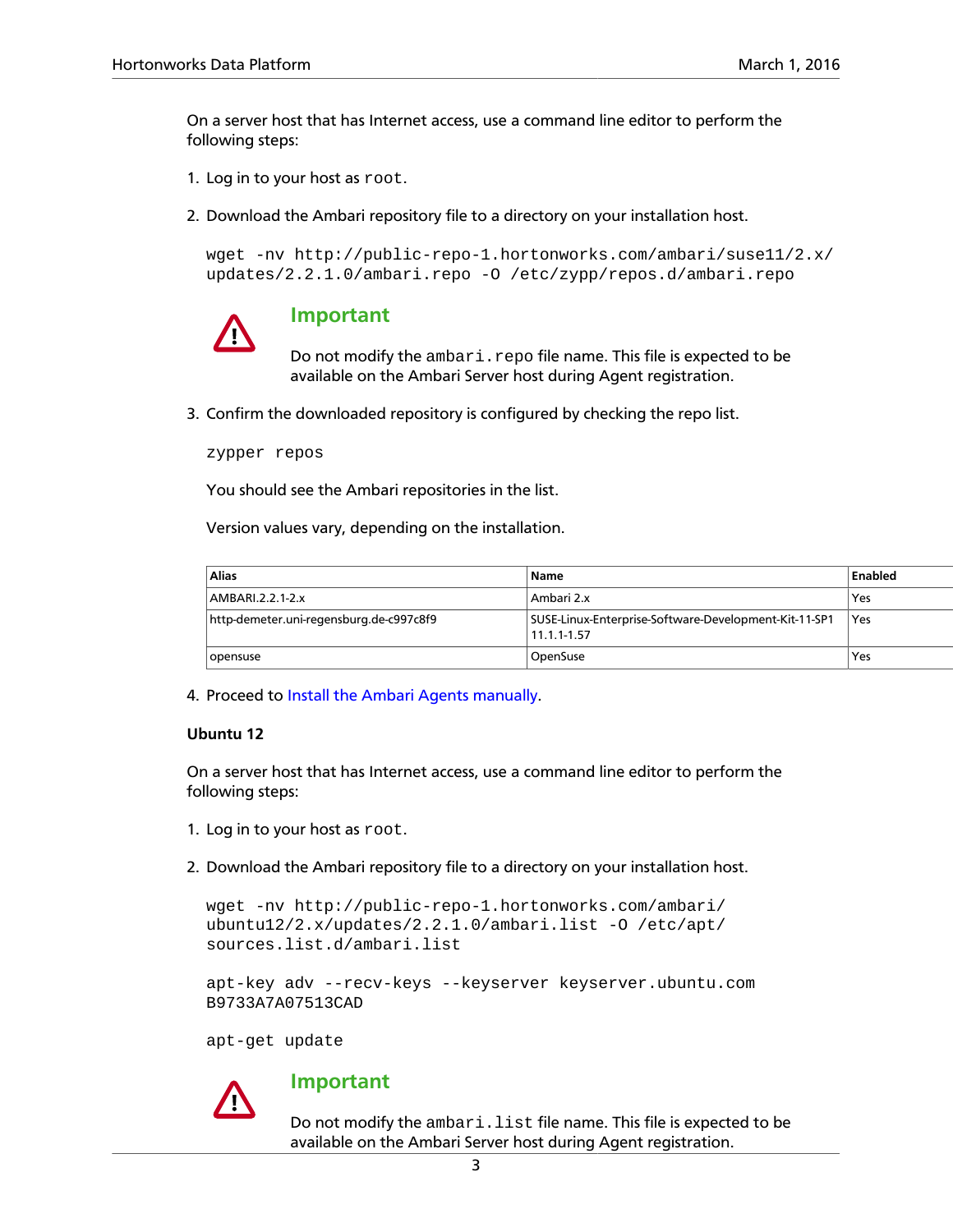3. Confirm that Ambari packages downloaded successfully by checking the package name list.

apt-cache showpkg ambari-server apt-cache showpkg ambari-agent apt-cache showpkg ambari-metrics-assembly

You should see the Ambari packages in the list.

4. Proceed to [Install the Ambari Agents manually.](#page-8-0)

#### **Ubuntu 14**

On a server host that has Internet access, use a command line editor to perform the following steps:

- 1. Log in to your host as root.
- 2. Download the Ambari repository file to a directory on your installation host.

```
wget -nv http://public-repo-1.hortonworks.com/ambari/
ubuntu14/2.x/updates/2.2.1.0/ambari.list -O /etc/apt/
sources.list.d/ambari.list
```

```
apt-key adv --recv-keys --keyserver keyserver.ubuntu.com
B9733A7A07513CAD
```
apt-get update



#### **Important**

Do not modify the ambari. list file name. This file is expected to be available on the Ambari Server host during Agent registration.

3. Confirm that Ambari packages downloaded successfully by checking the package name list.

apt-cache showpkg ambari-server

apt-cache showpkg ambari-agent

apt-cache showpkg ambari-metrics-assembly

You should see the Ambari packages in the list.

4. Proceed to [Install the Ambari Agents manually.](#page-8-0)

#### **Debian 7**

On a server host that has Internet access, use a command line editor to perform the following steps:

1. Log in to your host as root.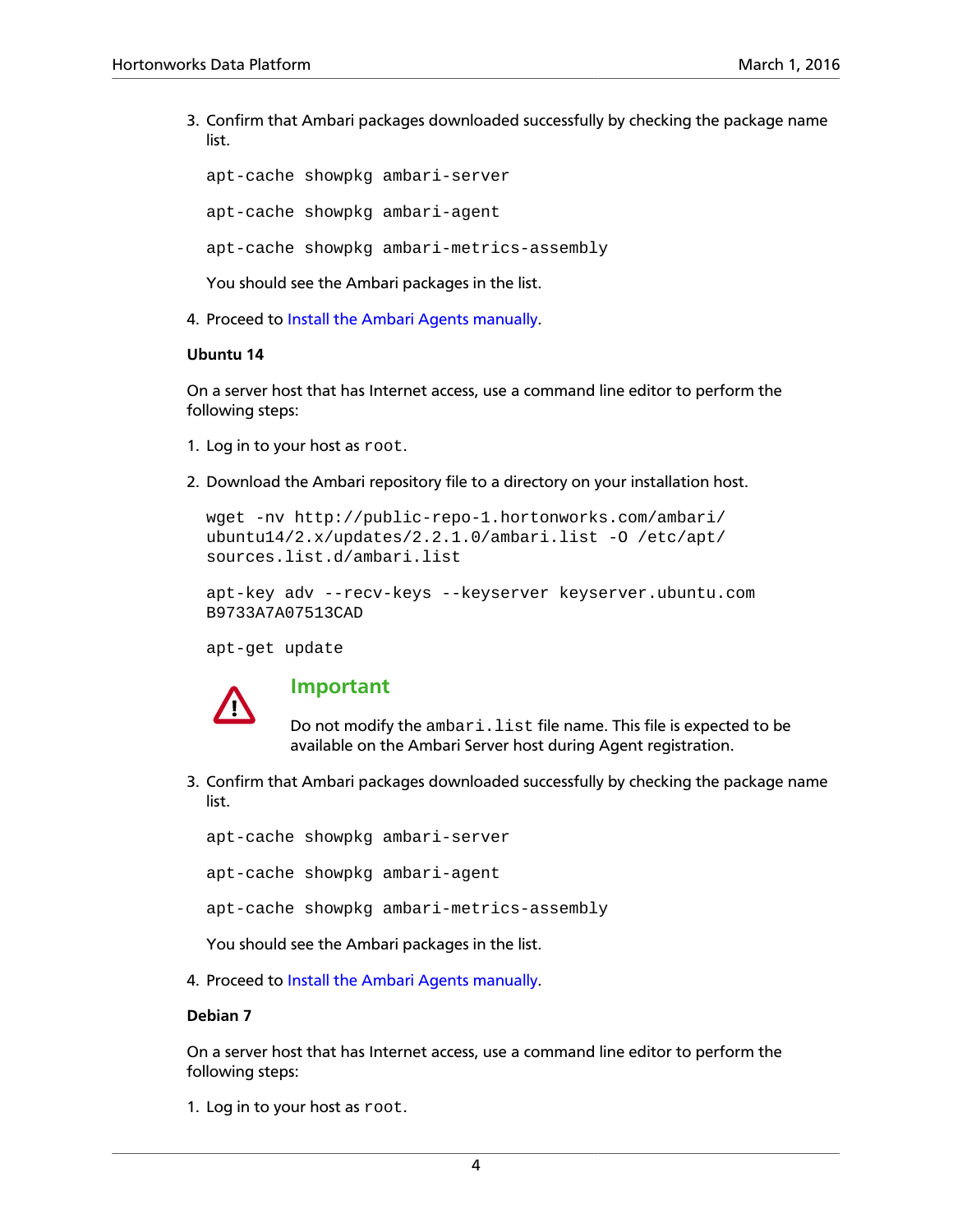2. Download the Ambari repository file to a directory on your installation host.

```
wget -nv http://public-repo-1.hortonworks.com/ambari/
debian7/2.x/updates/2.2.1.0/ambari.list -O /etc/apt/
sources.list.d/ambari.list
```

```
apt-key adv --recv-keys --keyserver keyserver.debian.com
B9733A7A07513CAD
```
apt-get update



#### **Important**

Do not modify the ambari. list file name. This file is expected to be available on the Ambari Server host during Agent registration.

3. Confirm that Ambari packages downloaded successfully by checking the package name list.

apt-cache showpkg ambari-server apt-cache showpkg ambari-agent apt-cache showpkg ambari-metrics-assembly You should see the Ambari packages in the list.

4. Proceed to [Install the Ambari Agents manually.](#page-8-0)

# <span id="page-8-0"></span>**2. Install the Ambari Agents Manually**

Use the instructions specific to the OS family running on your agent hosts.

#### **RHEL/CentOS/Oracle Linux**

1. Install the Ambari Agent on every host in your cluster.

yum install ambari-agent

2. Using a text editor, configure the Ambari Agent by editing the ambari-agent.ini file as shown in the following example:

```
vi /etc/ambari-agent/conf/ambari-agent.ini
```
[server]

hostname=<your.ambari.server.hostname>

url\_port=8440

secured\_url\_port=8441

3. Start the agent on every host in your cluster.

```
ambari-agent start
```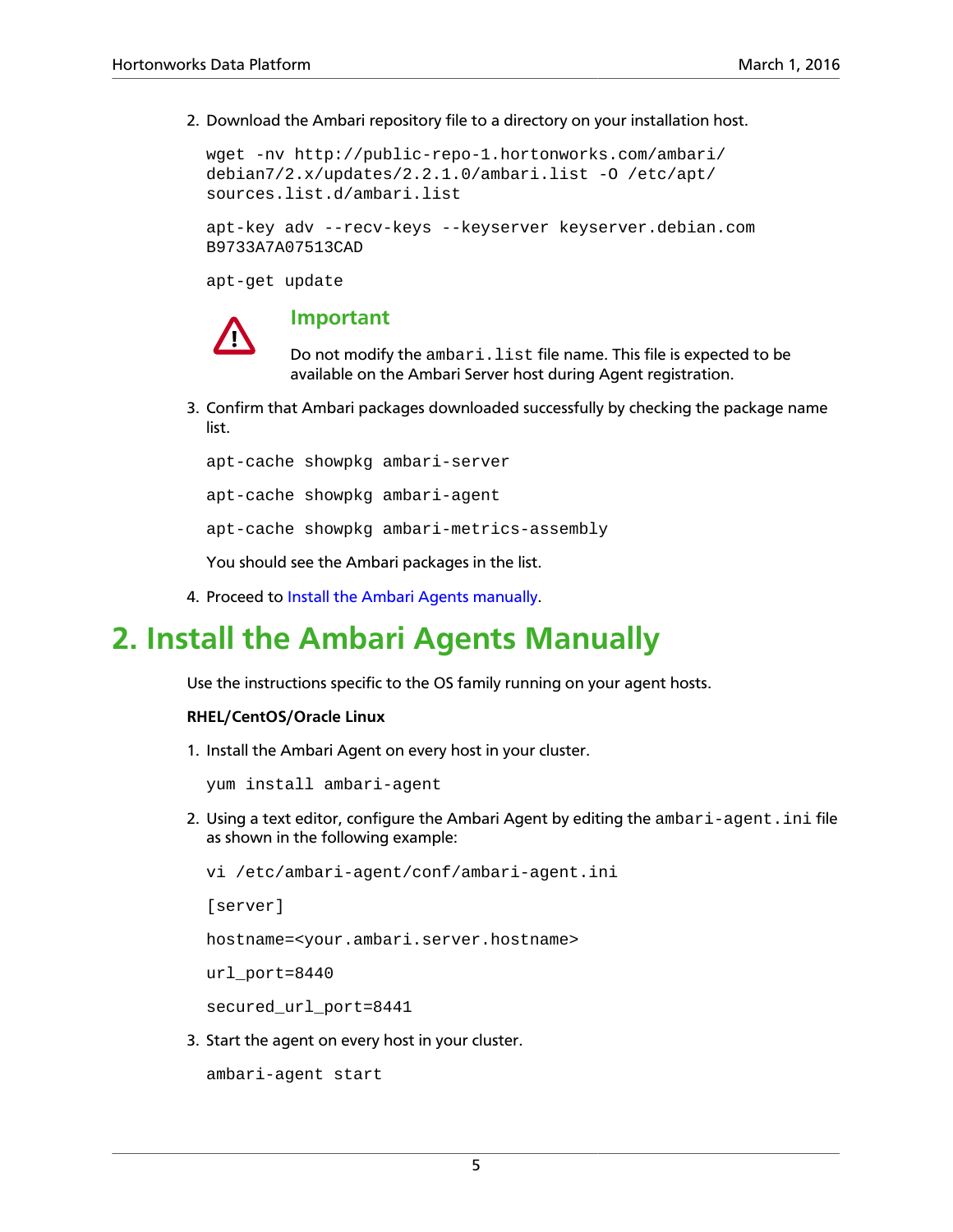The agent registers with the Server on start.

#### **SLES 11**

1. Install the Ambari Agent on every host in your cluster.

zypper install ambari-agent

2. Configure the Ambari Agent by editing the ambari-agent.ini file as shown in the following example:

```
vi /etc/ambari-agent/conf/ambari-agent.ini
```
[server]

hostname=<your.ambari.server.hostname>

url\_port=8440

secured url port=8441

3. Start the agent on every host in your cluster.

ambari-agent start

The agent registers with the Server on start.

#### **Debian/Ubuntu**

1. Install the Ambari Agent on every host in your cluster.

apt-get install ambari-agent

2. Configure the Ambari Agent by editing the ambari-agent.ini file as shown in the following example:

vi /etc/ambari-agent/conf/ambari-agent.ini

[server]

hostname=<your.ambari.server.hostname>

url\_port=8440

secured\_url\_port=8441

3. Start the agent on every host in your cluster.

ambari-agent start

The agent registers with the Server on start.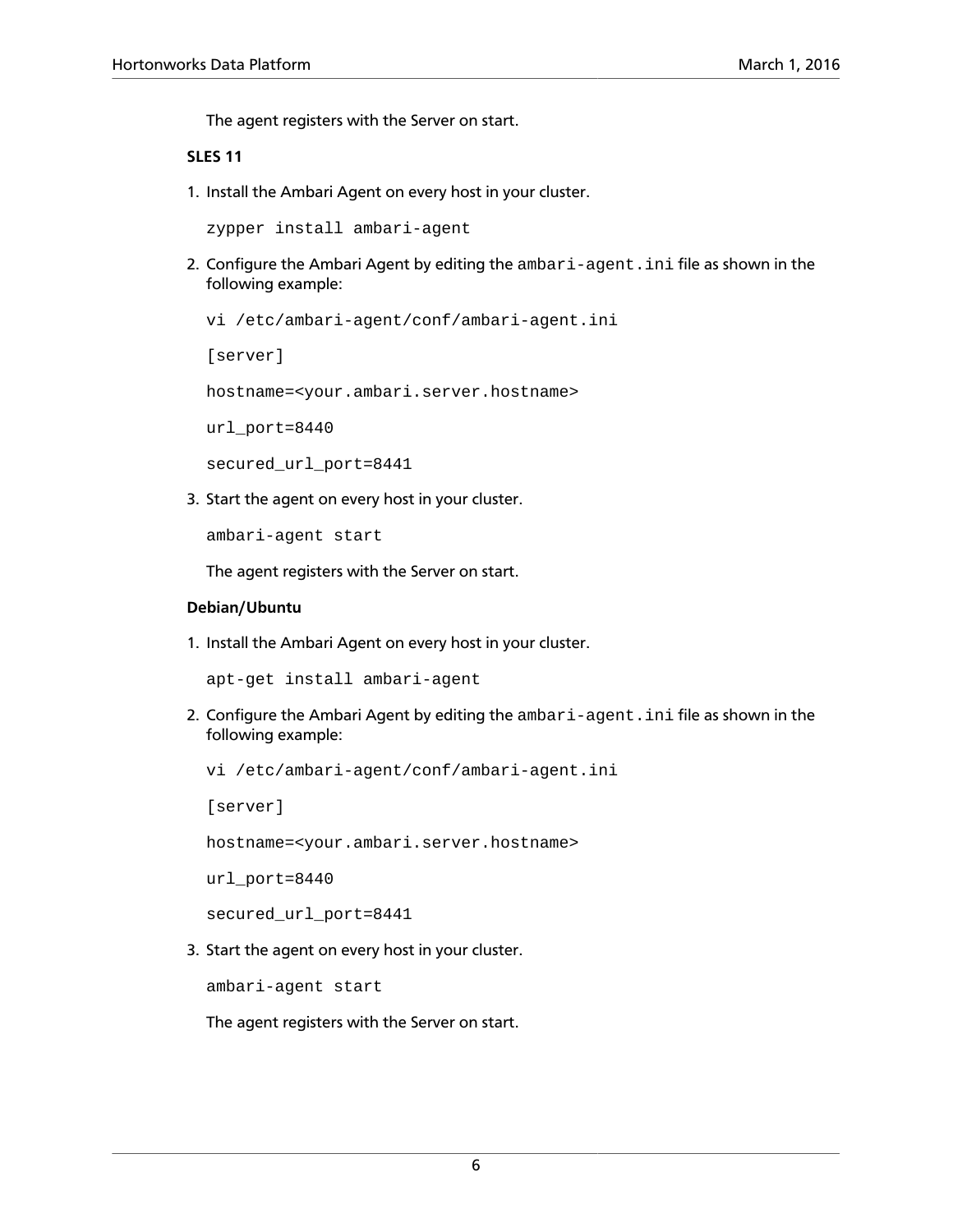# <span id="page-10-0"></span>**2. Customizing HDP Services**

- [Defining Service Users and Groups for a HDP 2.x Stack \[7\]](#page-10-1)
- [Setting Properties That Depend on Service Usernames/Groups \[8\]](#page-11-0)

# <span id="page-10-1"></span>**1. Defining Service Users and Groups for a HDP 2.x Stack**

The individual services in Hadoop run under the ownership of their respective Unix accounts. These accounts are known as service users. These service users belong to a special Unix group. "Smoke Test" is a service user dedicated specifically for running smoke tests on components during installation using the Services View of the Ambari Web GUI. You can also run service checks as the "Smoke Test" user on-demand after installation. You can customize any of these users and groups using the  $Misc$  tab during the Customize Services installation step.



### **Note**

Use the Skip Group Modifications option to not modify the Linux groups in the cluster. Choosing this option is typically required if your environment manages groups using LDAP and not on the local Linux machines.

If you choose to customize names, Ambari checks to see if these custom accounts already exist. If they do not exist, Ambari creates them. The default accounts are always created during installation whether or not custom accounts are specified. These default accounts are not used and can be removed post-install.



#### **Note**

All new service user accounts, and any existing user accounts used as service users, must have a UID >= 1000.

#### **Service Users**

| Service*              | Component                                                          | <b>Default User Account</b> |
|-----------------------|--------------------------------------------------------------------|-----------------------------|
| Accumulo              | Accumulo Tracer, Accumulo Monitor,<br>Accumulo GC, Accumulo Master | accumulo (HDP 2.2 or later) |
| <b>Ambari Metrics</b> | Metrics Collector, Metrics Monitor                                 | ams                         |
| Atlas                 | Atlas Metadata Server                                              | atlas (HDP 2.3 or later)    |
| Falcon                | <b>Falcon Server</b>                                               | falcon                      |
| Flume                 | <b>Flume Agents</b>                                                | flume                       |
| <b>HBase</b>          | MasterServer RegionServer                                          | hbase                       |
| <b>HDFS</b>           | NameNode SecondaryNameNode<br>DataNode                             | hdfs                        |
| Hive                  | Hive Metastore, HiveServer2                                        | hive                        |
| Kafka                 | Kafka Broker                                                       | kafka                       |
| Knox                  | Knox Gateway                                                       | knox                        |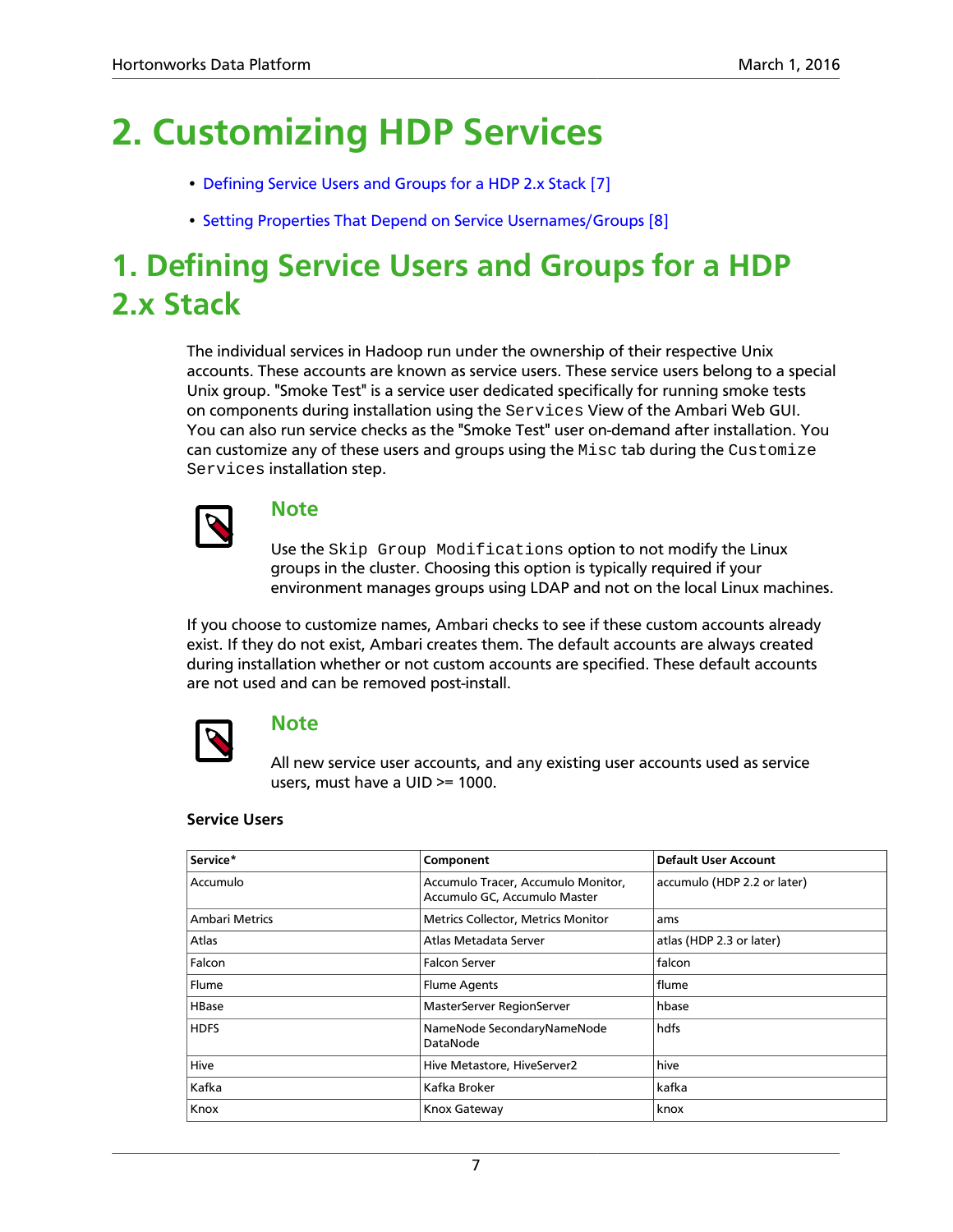| Service*    | Component                                                                                                     | Default User Account                                                                                                                                                                   |
|-------------|---------------------------------------------------------------------------------------------------------------|----------------------------------------------------------------------------------------------------------------------------------------------------------------------------------------|
| Mahout      | Mahout clients                                                                                                | mahout (HDP 2.2 or later)                                                                                                                                                              |
| MapReduce2  | HistoryServer                                                                                                 | mapred                                                                                                                                                                                 |
| Oozie       | Oozie Server                                                                                                  | oozie                                                                                                                                                                                  |
| PostgreSQL  | PostgreSQL (with Ambari Server)                                                                               | postgres (Created as part of installing<br>the default PostgreSQL database with<br>Ambari Server. If you are not using the<br>Ambari PostgreSQL database, this user is<br>not needed.) |
| Ranger      | Ranger Admin, Ranger Usersync                                                                                 | ranger (HDP 2.2 or later)                                                                                                                                                              |
| Ranger KMS  | Ranger KMS Server                                                                                             | kms (HDP 2.3 or later)                                                                                                                                                                 |
| Spark       | Spark History Server                                                                                          | spark (HDP 2.2 or later)                                                                                                                                                               |
| Sqoop       | Sqoop                                                                                                         | sqoop                                                                                                                                                                                  |
| Storm       | Masters (Nimbus, DRPC Server, Storm<br>REST API, Server, Storm UI Server) Slaves<br>(Supervisors, Logviewers) | storm                                                                                                                                                                                  |
| Tez         | Tez clients                                                                                                   | tez                                                                                                                                                                                    |
| WebHCat     | <b>WebHCat Server</b>                                                                                         | hcat                                                                                                                                                                                   |
| <b>YARN</b> | NodeManager ResourceManager                                                                                   | varn                                                                                                                                                                                   |
| ZooKeeper   | ZooKeeper                                                                                                     | zookeeper                                                                                                                                                                              |

\*For all components, the Smoke Test user performs smoke tests against cluster services as part of the install process. It also can perform these on-demand, from the Ambari Web UI. The default user account for the smoke test user is ambari-qa.

#### **Service Groups**

| <b>Service</b> | Components                    | Default Group Account |
|----------------|-------------------------------|-----------------------|
| All            | All                           | hadoop                |
| Atlas          | Atlas Metadata Server         | atlas                 |
| Knox           | <b>Knox Gateway</b>           | knox                  |
| Ranger         | Ranger Admin, Ranger Usersync | ranger                |
| Ranger KMS     | Ranger KMS Server             | kms                   |
| Spark          | <b>Spark History Server</b>   | spark                 |

# <span id="page-11-0"></span>**2. Setting Properties That Depend on Service Usernames/Groups**

Some properties must be set to match specific service user names or service groups. If you have set up non-default, customized service user names for the HDFS or HBase service or the Hadoop group name, you must edit the following properties, using Services > Service.Name > Configs > Advanced:

#### **HDFS Settings: Advanced**

| <b>Property Name</b>           | Value                                                   |
|--------------------------------|---------------------------------------------------------|
| dfs.permissions.superusergroup | The same as the HDFS username. The default is<br>"hdfs" |
| dfs.cluster.administrators     | A single space followed by the HDFS username.           |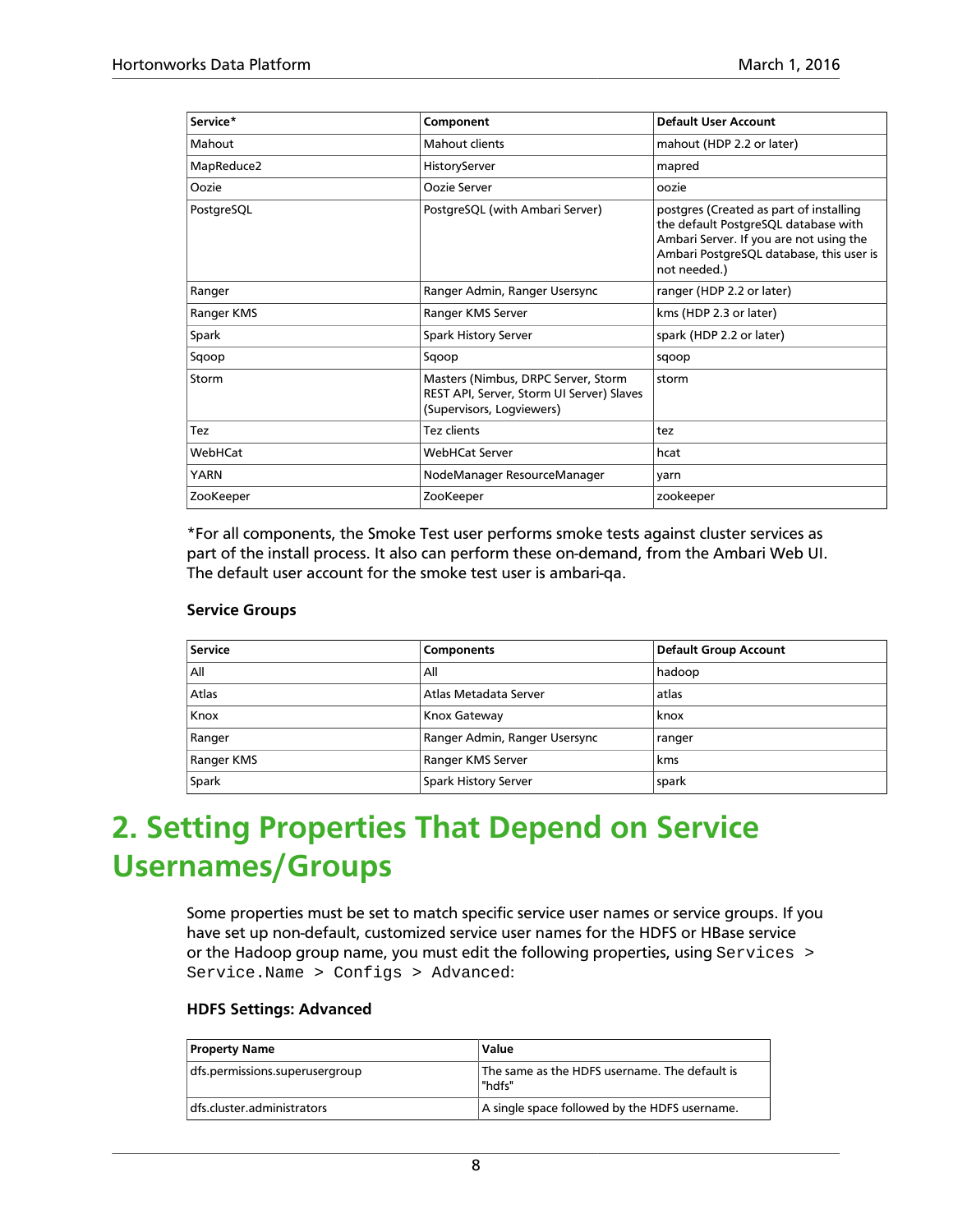| <b>Property Name</b>             | Value                                                    |
|----------------------------------|----------------------------------------------------------|
| dfs.block.local-path-access.user | <sup>1</sup> The HBase username. The default is "hbase". |

### **MapReduce Settings: Advanced**

| <b>Property Name</b>             | Value                                                |
|----------------------------------|------------------------------------------------------|
| mapreduce.cluster.administrators | A single space followed by the Hadoop group<br>name. |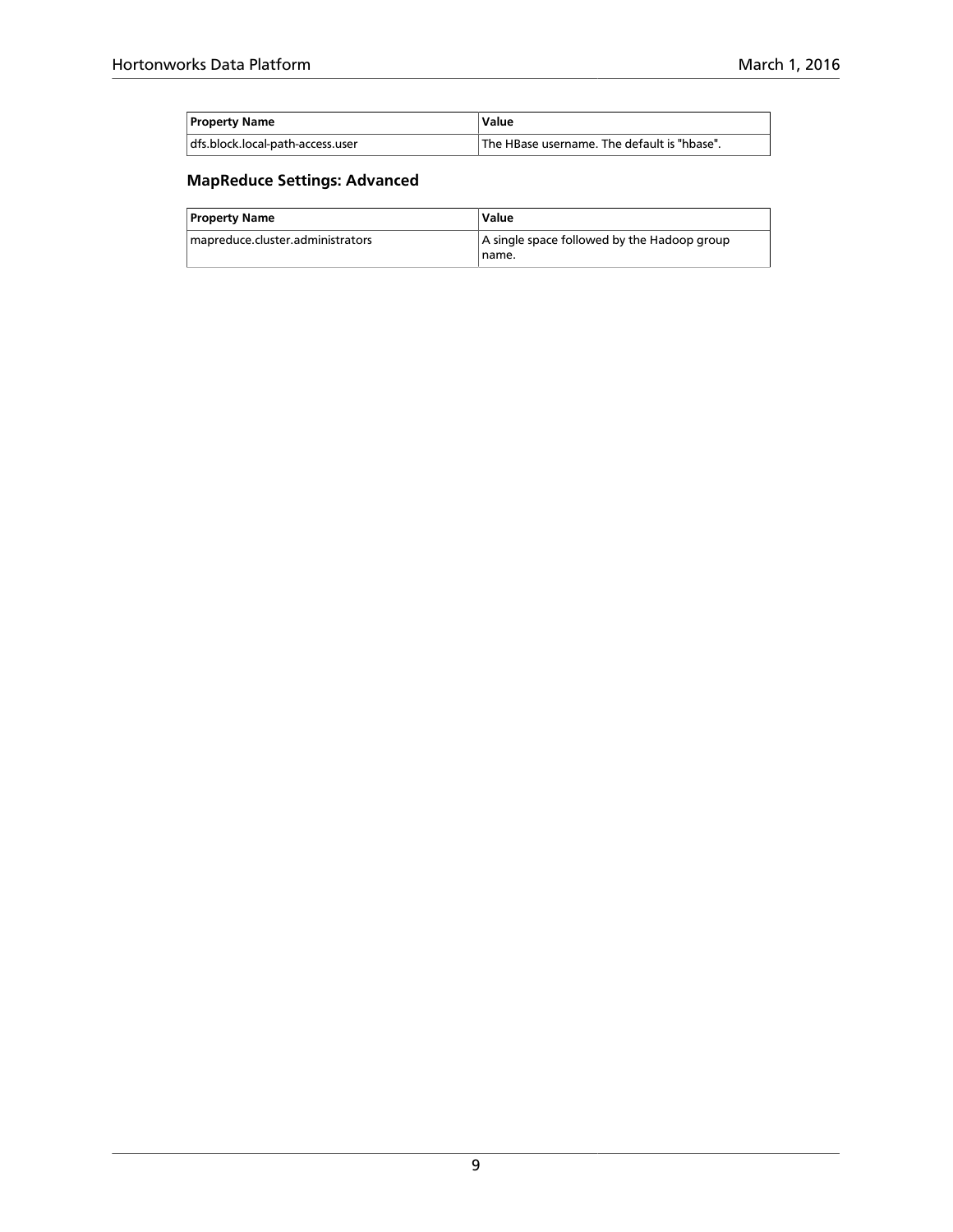# <span id="page-13-0"></span>**3. Configuring Storm for Supervision**

If you have installed a cluster with HDP 2.2 Stack that includes the Storm service, you can configure the Storm components to operate under supervision. This section describes those steps:

1. Stop all Storm components.

Using Ambari Web, browse to Services > Storm > Service Actions, choose Stop. Wait until the Storm service stop completes.

2. Stop Ambari Server.

ambari-server stop

3. Change Supervisor and Nimbus command scripts in the Stack definition.

On Ambari Server host, run:

```
sed -ir "s/scripts\/supervisor.py/scripts\/supervisor_prod.py/g" /var/lib/
ambari-server/resources/common-services/STORM/0.9.1.2.1/metainfo.xml
```

```
sed -ir "s/scripts\/nimbus.py/scripts\/nimbus_prod.py/g" /var/lib/ambari-
server/resources/common-services/STORM/0.9.1.2.1/metainfo.xml
```
- 4. Install supervisord on all Nimbus and Supervisor hosts.
	- Install EPEL repository.

```
yum install epel-release -y
```
• Install supervisor package for supervisord.

yum install supervisor -y

• Enable supervisord on autostart.

chkconfig supervisord on

• Change supervisord configuration file permissions.

```
chmod 600 /etc/supervisord.conf
```
5. Configure supervisord to supervise Nimbus Server and Supervisors by appending the following to /etc/supervisord.conf on all Supervisor host and Nimbus hosts accordingly.

```
[program:storm-nimbus]
command=env PATH=$PATH:/bin:/usr/bin/:/usr/jdk64/jdk1.7.0_67/bin/ JAVA_HOME=
/usr/jdk64/jdk1.7.0_67 /usr/hdp/current/storm-nimbus/bin/storm nimbus
user=storm
autostart=true
autorestart=true
startsecs=10
startretries=999
log_stdout=true
```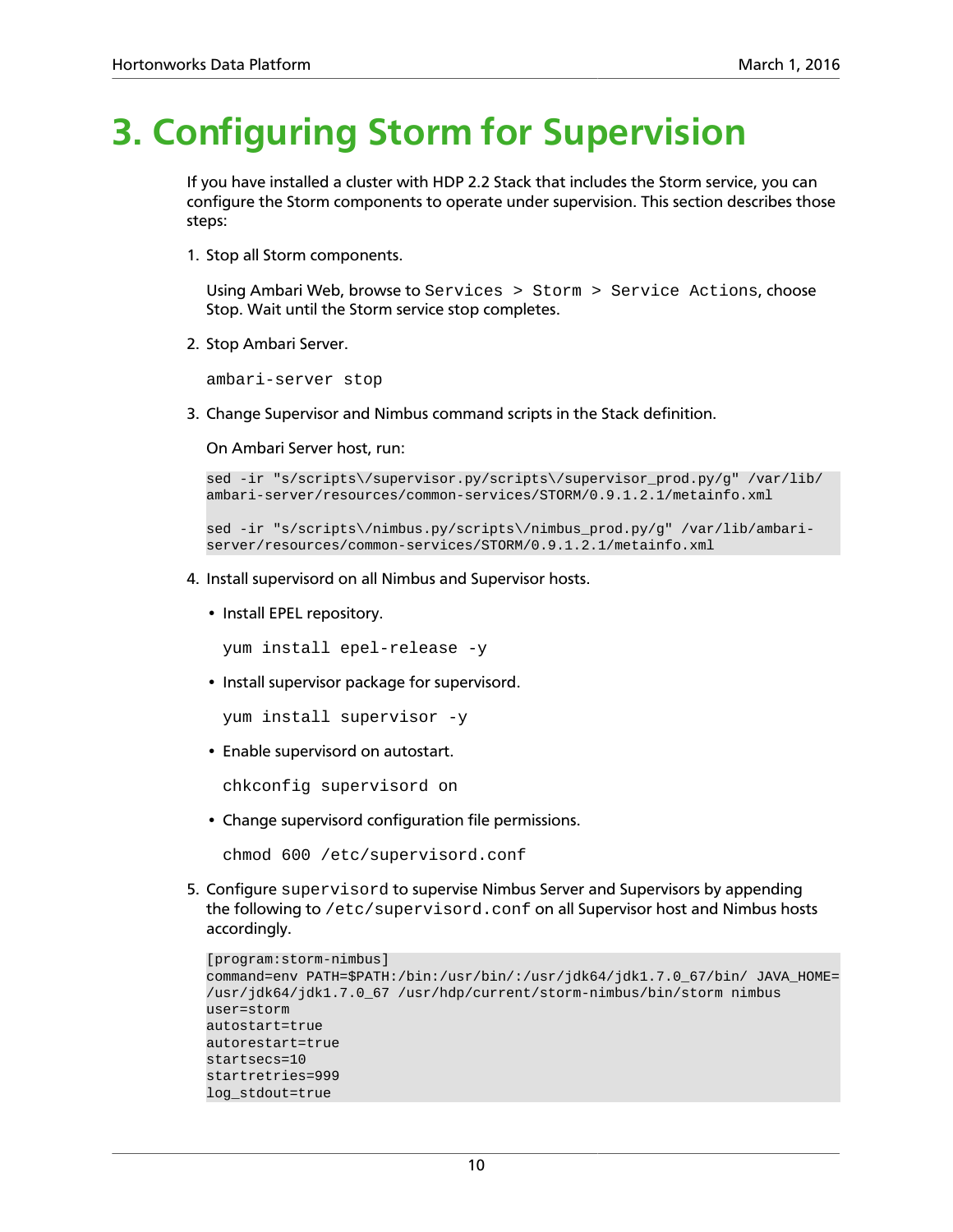```
log_stderr=true
logfile=/var/log/storm/nimbus.out
logfile_maxbytes=20MB
logfile_backups=10
[program:storm-supervisor]
command=env PATH=$PATH:/bin:/usr/bin/:/usr/jdk64/jdk1.7.0_67/bin/ JAVA_HOME=
/usr/jdk64/jdk1.7.0_67 /usr/hdp/current/storm-supervisor/bin/storm
 supervisor
user=storm
autostart=true
autorestart=true
startsecs=10
startretries=999
log_stdout=true
log_stderr=true
logfile=/var/log/storm/supervisor.out
logfile_maxbytes=20MB
logfile_backups=10
```


### **Note**

Change /usr/jdk64/jdk1.7.0\_67 accordingly to the location of the JDK being used by Ambari in your environment.

6. Start Supervisord service on all Supervisor and Nimbus hosts.

service supervisord start

7. Start Ambari Server.

ambari-server start

8. Start all the other Storm components.

Using Ambari Web, browse to Services > Storm > Service Actions, choose Start.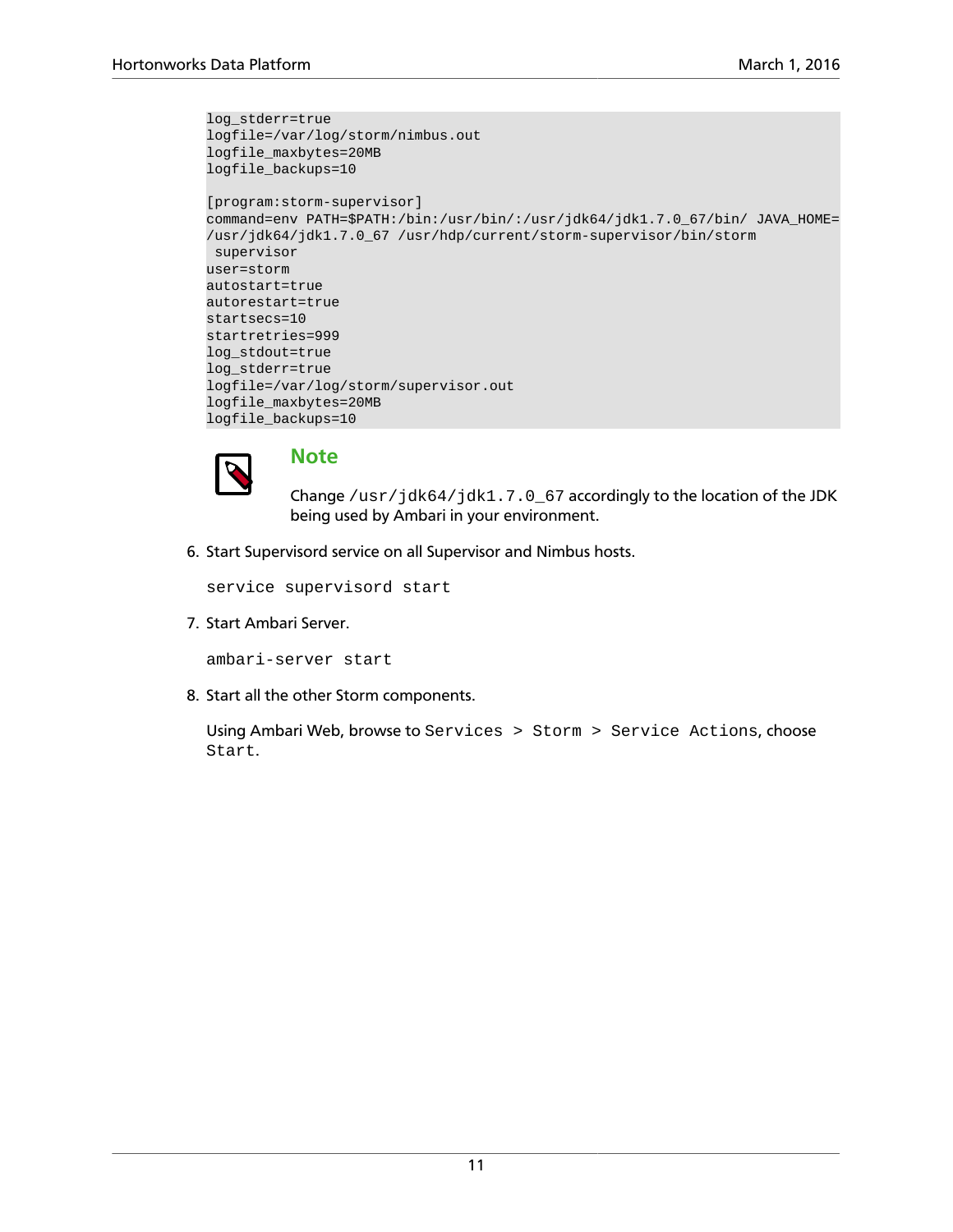# <span id="page-15-0"></span>**4. Using Custom Host Names**

You can customize the agent registration host name and the public host name used for each host in Ambari. Use this capability when "hostname" does not return the public network host name for your machines.

[How to Customize the name of a host \[12\]](#page-15-1)

## <span id="page-15-1"></span>**1. How to Customize the name of a host**

- 1. At the Install Options step in the Cluster Installer wizard, select Perform Manual Registration for Ambari Agents.
- 2. Install the Ambari Agents manually on each host, as described in [Install the Ambari](#page-8-0) [Agents Manually.](#page-8-0)
- 3. To echo the customized name of the host to which the Ambari agent registers, for every host, create a script like the following example, named /var/lib/ambari-agent/hostname.sh. Be sure to chmod the script so it is executable by the Agent.  $\#!/bin/sh$ echo <ambari\_hostname>

where <ambari\_hostname> is the host name to use for Agent registration.

- 4. Open /etc/ambari-agent/conf/ambari-agent.ini on every host, using a text editor.
- 5. Add to the [agent] section the following line:

hostname\_script=/var/lib/ambari-agent/hostname.sh

where  $\sqrt{var/lib/ambari-agent/hostname.sh}$  is the name of your custom echo script.

6. To generate a public host name for every host, create a script like the following example, named  $var/lib/ambari-aqent/public$  hostname.sh to show the name for that host in the UI. Be sure to chmod the script so it is executable by the Agent. #!/bin/sh  $<sub>1</sub>$  hostname $> -f$ </sub>

where <hostname> is the host name to use for Agent registration.

- 7. Open /etc/ambari-agent/conf/ambari-agent.ini on every host, using a text editor.
- 8. Add to the [agent] section the following line:

public\_hostname\_script=/var/lib/ambari-agent/public\_hostname.sh

9. If applicable, add the host names to /etc/hosts on every host.

10.Restart the Agent on every host for these changes to take effect.

ambari-agent restart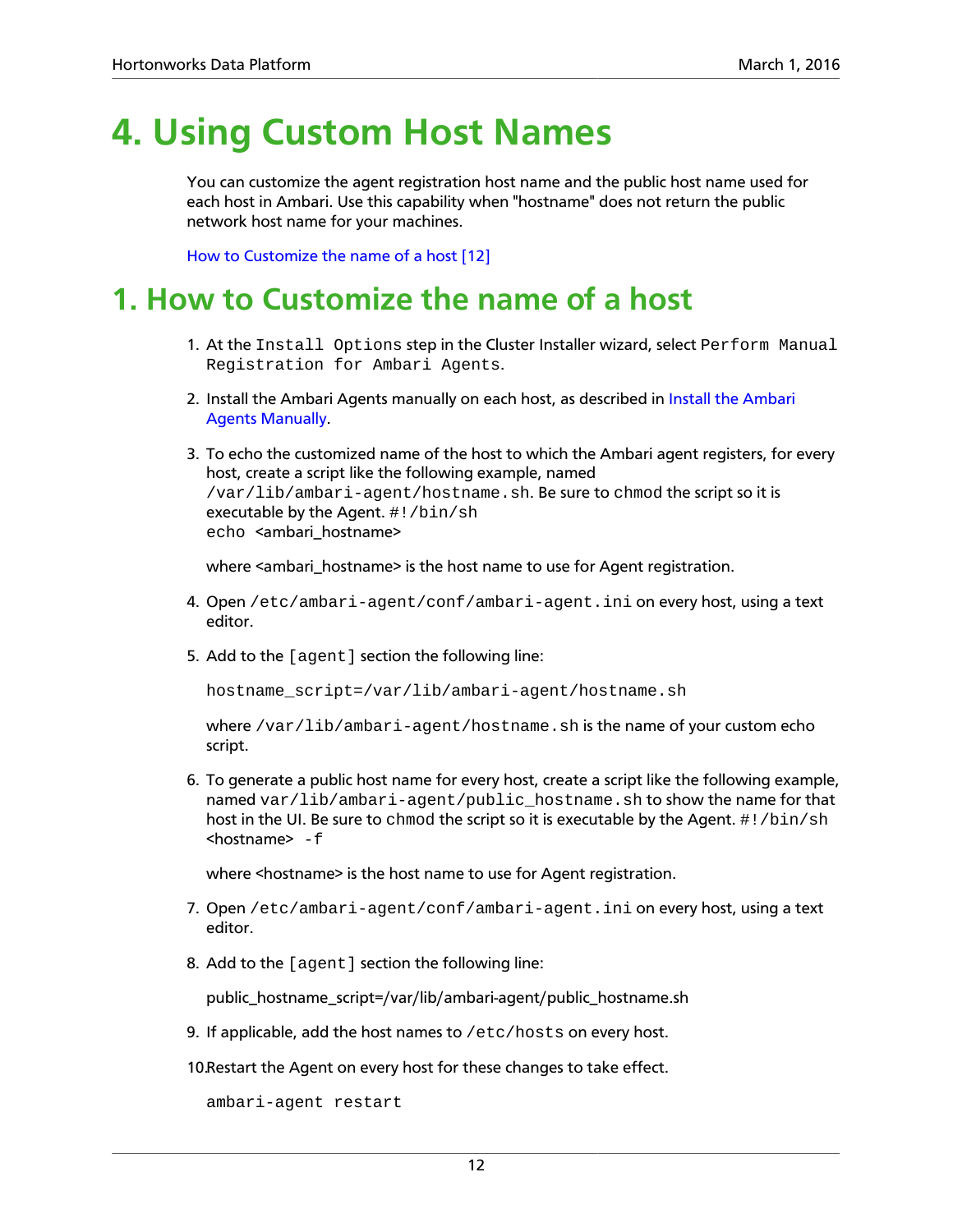# <span id="page-16-0"></span>**5. Moving the Ambari Server**

To transfer an Ambari Server that uses the default, embedded, PostgreSQL database from one host to a new host, use the following instructions:

- 1. [Back up current data](#page-16-1) from the original Ambari Server database.
- 2. [Update all Agents](#page-16-2)  to point to the new Ambari Server.
- 3. [Install the New Ambari Server](#page-17-0)  on the new host and populate databases with information from the original Server.



### **Note**

If your Ambari Server is using one of the non-default databases (such as MySQL, Oracle, or an existing PostgreSQL instance) then be sure to follow backup, restore, and stop/start procedures that match that database type.

# <span id="page-16-1"></span>**1. Back up Current Data**

1. On the Ambari Server host, stop the original Ambari Server.

ambari-server stop

2. Create a directory to hold the database backups.

cd /tmp

mkdir dbdumps/

cd dbdumps/

3. Create the database backups.

pg\_dump -U {ambari.db.username} -f ambari.sql

Password: {ambari.db.password}

where the following:

| Variable           | <b>Description</b>     | <b>Default</b> |
|--------------------|------------------------|----------------|
| ambari.db.username | The database username. | ambari         |
| ambari.db.password | The database password. | bigdata        |

4. Create a backup of the Ambari Server meta info.

ambari-server backup

# <span id="page-16-2"></span>**2. Update all Agents**

1. On each agent host, stop the agent.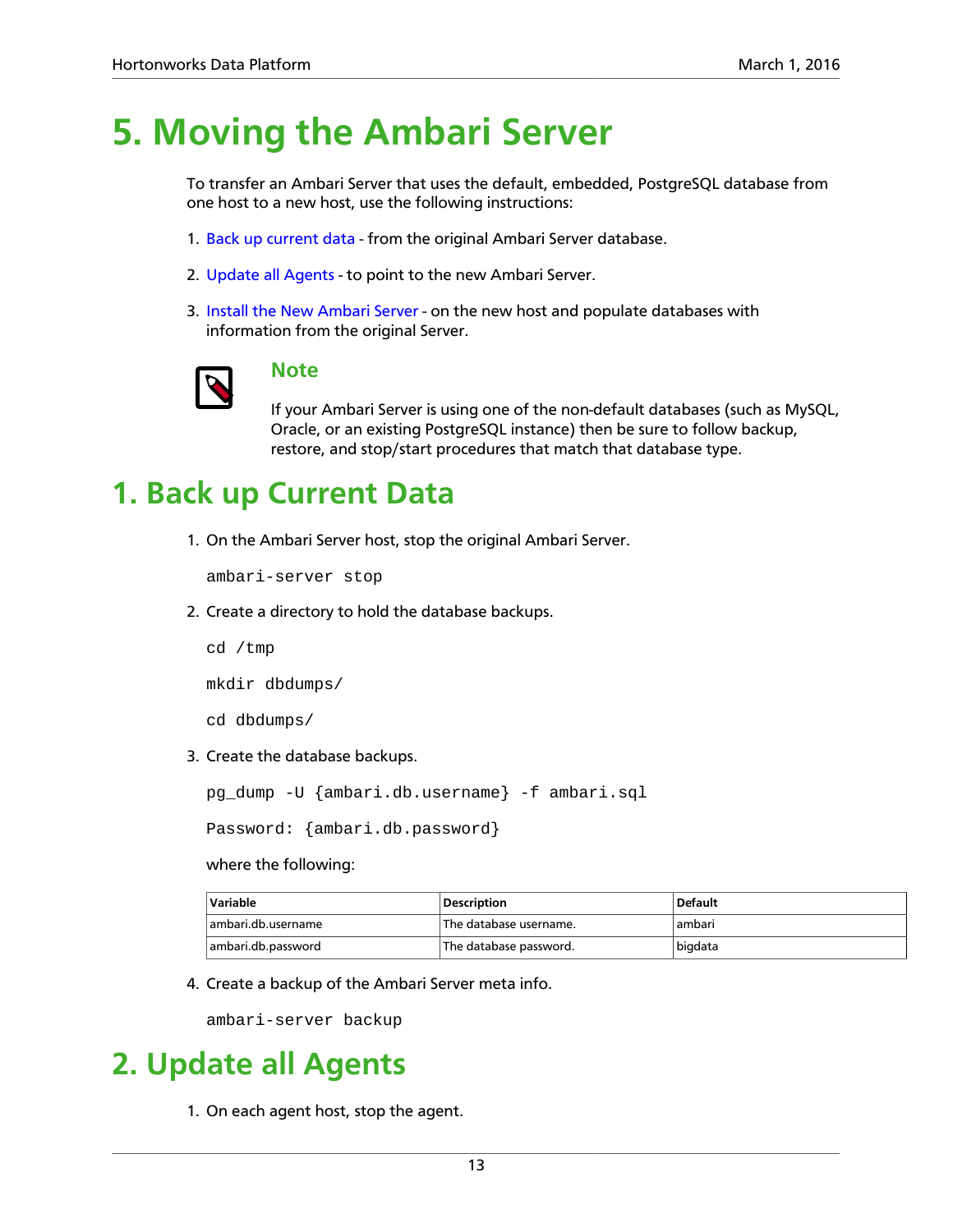ambari-agent stop

2. Remove old agent certificates (if any exist).

```
rm /var/lib/ambari-agent/keys/*
```
3. Using a text editor, edit /etc/ambari-agent/conf/ambari-agent.ini to point to the new host.

```
[server]
```
hostname={new.ambari.server.fqdn}

```
url_port=8440
```

```
secured_url_port=8441
```
## <span id="page-17-0"></span>**3. Install the New Ambari Server**

1. Install the new Ambari Server on the new host.

yum install ambari-server

2. Run setup the Ambari Server and setup similar to how the original Ambari Server is configured.

ambari-server setup

3. Restart the PostgreSQL instance.

service postgresql restart

4. Open the PostgreSQL interactive terminal.

```
su - postgres
```
psql

5. Using the interactive terminal, drop the "ambari" database created by the new ambari setup and install.

drop database ambari;

6. Check to make sure the databases have been dropped. The "ambari" databases should not be listed.

 $\setminus$ l

7. Create new "ambari" database to hold the transferred data.

create database ambari;

8. Exit the PostgreSQL interactive terminal.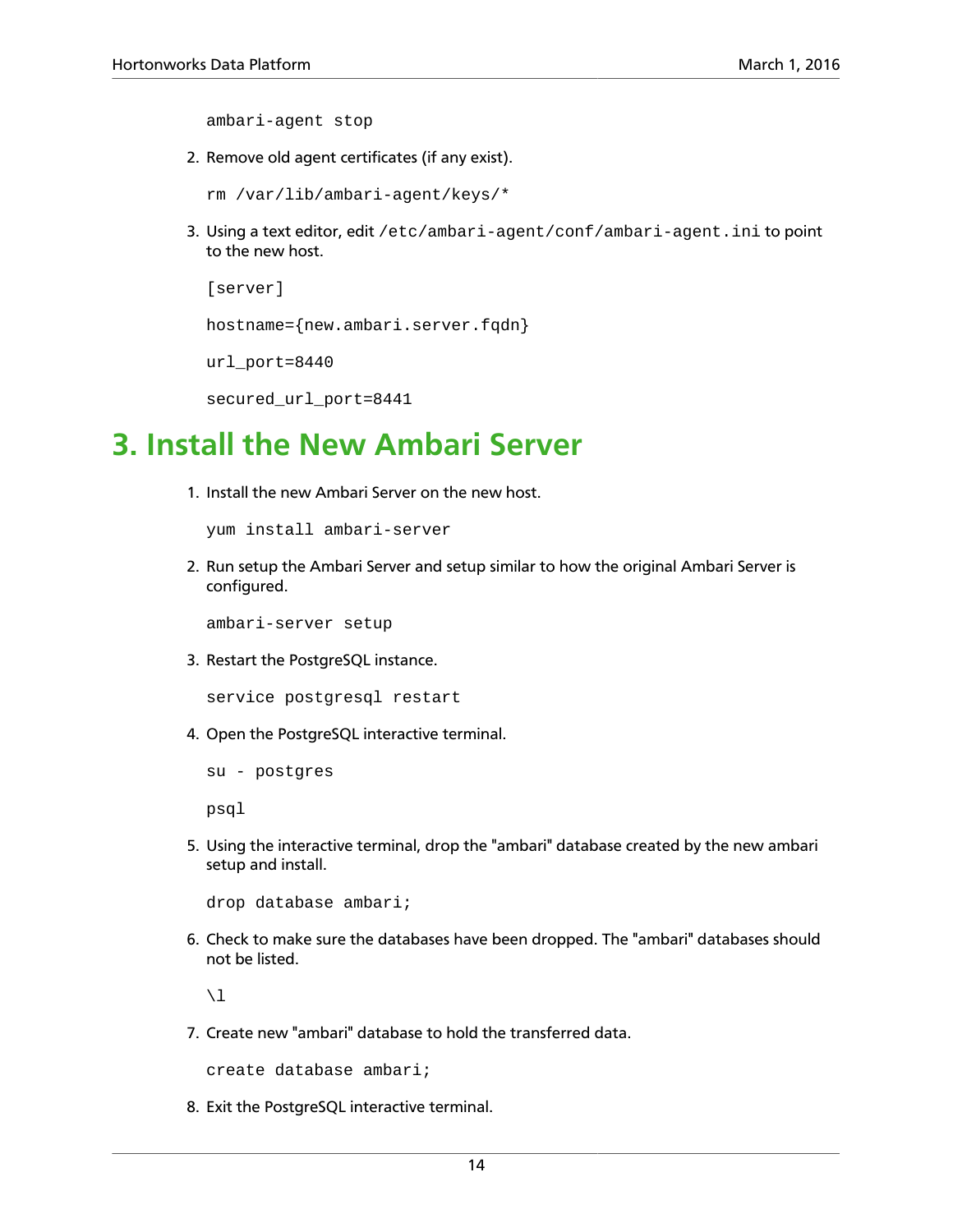$\qquad \qquad \setminus q$ 

9. Copy the saved data (/tmp/dbdumps/ambari.sql) from [Back up Current Data](#page-16-1) to the new Ambari Server host.

10. Load the saved data into the new database.

psql -d ambari -f /tmp/dbdumps/ambari.sql

11 Start the new Server.

ambari-server start

12.On each Agent host, start the Ambari Agent.

ambari-agent start

13.Open Ambari Web. Point your browser to:

<new.Ambari.Server>:8080

The new Ambari Server is ready to use.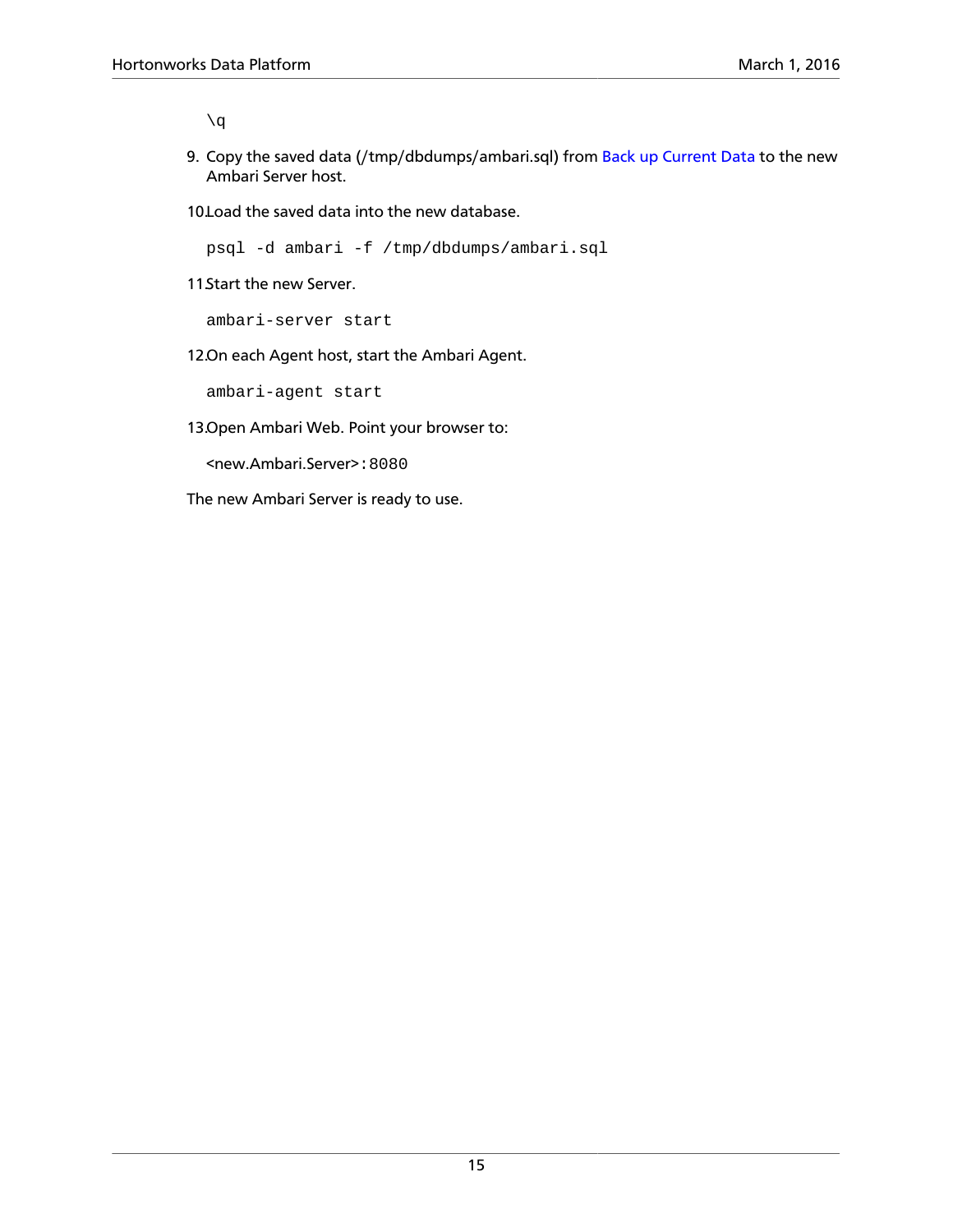# <span id="page-19-0"></span>**6. Configuring LZO Compression**

LZO is a lossless data compression library that favors speed over compression ratio. Ambari does not install nor enable LZO Compression by default. To enable LZO compression in your HDP cluster, you must [Configure core-site.xml for LZO](#page-19-1).

Optionally, you can implement LZO to optimize Hive queries in your cluster for speed. For more information about using LZO compression with Hive, see [Running Compression with](#page-19-2) [Hive Queries](#page-19-2).

# <span id="page-19-1"></span>**1. Configure core-site.xml for LZO**

- 1. Browse to Ambari Web > Services > HDFS > Configs, then expand Advanced core-site.
- 2. Find the io.compression.codecs property key.
- 3. Append to the io.compression.codecs property key, the following value: com.hadoop.compression.lzo.LzoCodec
- 4. Add a description of the config modification, then choose Save.
- 5. Expand the Custom core-site.xml section.
- 6. Select Add Property.
- 7. Add to Custom core-site.xml the following property key and value

| <b>Property Key</b>             | <b>Property Value</b>               |  |
|---------------------------------|-------------------------------------|--|
| lio.compression.codec.lzo.class | com.hadoop.compression.lzo.LzoCodec |  |

- 8. Choose Save.
- 9. Add a description of the config modification, then choose Save.

10.Restart the HDFS, MapReduce2 and YARN services.



#### **Note**

If performing a Restart or a Restart All does not start the required package install, you may need to stop, then start the HDFS service to install the necessary LZO packages. Restart is only available for a service in the "Runnning" or "Started" state.

# <span id="page-19-2"></span>**2. Running Compression with Hive Queries**

Running Compression with Hive Queries requires creating LZO files. To create LZO files, use one of the following procedures:

• [Create LZO Files \[17\]](#page-20-0)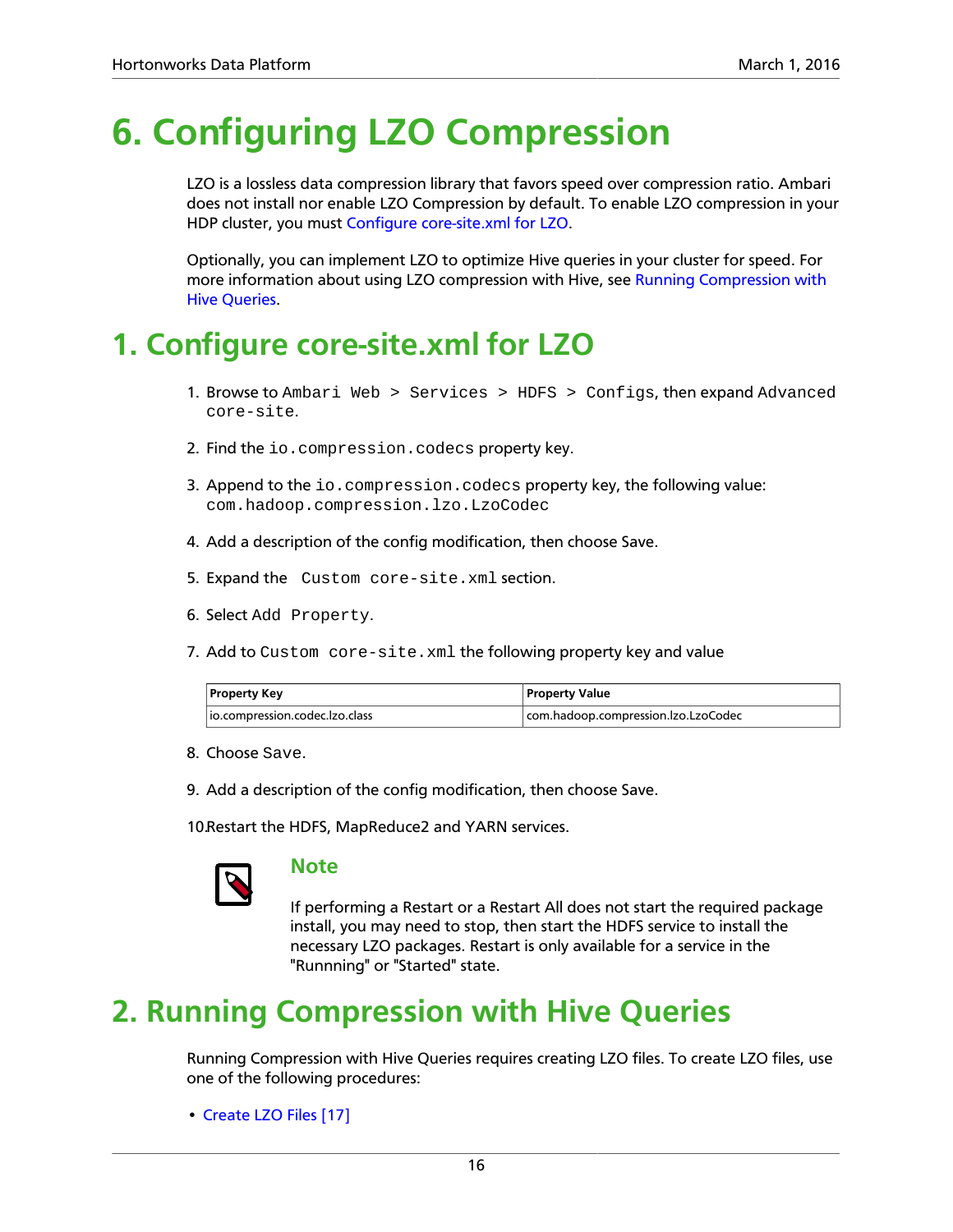• [Write Custom Java to Create LZO Files \[17\]](#page-20-1)

## <span id="page-20-0"></span>**2.1. Create LZO Files**

- 1. Create LZO files as the output of the Hive query.
- 2. Use  $1z_0$  command utility or your custom Java to generate  $1z_0$ . index for the .  $1z_0$ files.

#### **Hive Query Parameters**

Prefix the query string with these parameters:

```
SET mapreduce.output.fileoutputformat.compress.codec=com.hadoop.compression.
lzo.LzoCodec
SET hive.exec.compress.output=true
SET mapreduce.output.fileoutputformat.compress=true
```
#### For example:

```
hive -e "SET
mapreduce.output.fileoutputformat.compress.codec=com.hadoop.compression.lzo.Lz
hive.exec.compress.output=true;SET
mapreduce.output.fileoutputformat.compress=true;"
```
## <span id="page-20-1"></span>**2.2. Write Custom Java to Create LZO Files**

- 1. Create text files as the output of the Hive query.
- 2. Write custom Java code to
	- convert Hive query generated text files to . 1zo files
	- generate lzo. index files for the . lzo files

#### **Hive Query Parameters**

Prefix the query string with these parameters:

```
SET hive.exec.compress.output=false
SET mapreduce.output.fileoutputformat.compress=false
```
For example:

```
hive -e "SET hive.exec.compress.output=false; SET
mapreduce.output.fileoutputformat.compress=false;<query-string>"
```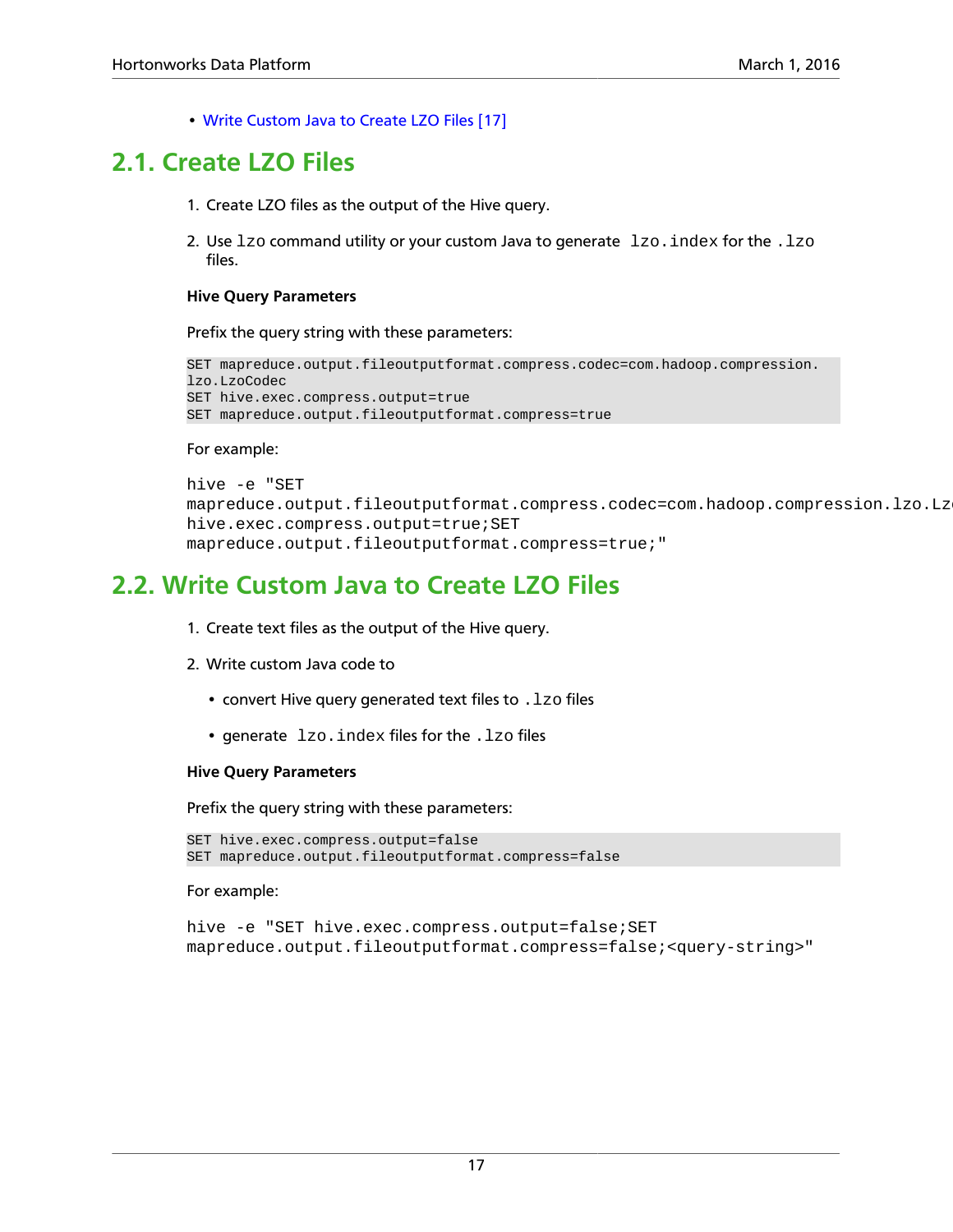# <span id="page-21-0"></span>**7. Using Non-Default Databases**

Use the following instructions to prepare a non-default database for Ambari, Hive, or Oozie. You must complete these instructions before you set up the Ambari Server by running ambari-server setup.

- [Using Non-Default Databases Ambari \[18\]](#page-21-1)
- [Using Non-Default Databases Hive \[23\]](#page-26-0)
- [Using Non-Default Databases Oozie \[29\]](#page-32-0)



### **Important**

Using the **Microsoft SQL Server** or **SQL Anywhere** database options are not supported.

# <span id="page-21-1"></span>**1. Using Non-Default Databases - Ambari**

The following sections describe how to use Ambari with an existing database, other than the embedded PostgreSQL database instance that Ambari Server uses by default.

- [Using Ambari with Oracle \[18\]](#page-21-2)
- [Using Ambari with MySQL \[19\]](#page-22-0)
- [Using Ambari with PostgreSQL \[21\]](#page-24-0)
- [Troubleshooting Non-Default Databases with Ambari \[22\]](#page-25-0)



#### **Important**

Using the **Microsoft SQL Server** or **SQL Anywhere** database options are not supported.



#### **Important**

For High Availability (HA) purposes, it is **required** that the relational database used with Ambari is also made highly available following best practices for the given database type.

## <span id="page-21-2"></span>**1.1. Using Ambari with Oracle**

To set up Oracle for use with Ambari:

- 1. On the Ambari Server host, install the appropriate  $JDBC$ . jar file.
	- a. Download the Oracle JDBC (OJDBC) driver from [http://www.oracle.com/](http://www.oracle.com/technetwork/database/features/jdbc/index-091264.html) [technetwork/database/features/jdbc/index-091264.html.](http://www.oracle.com/technetwork/database/features/jdbc/index-091264.html)
	- b. For **Oracle Database 11g**: select Oracle Database 11g Release 2 drivers > ojdbc6.jar.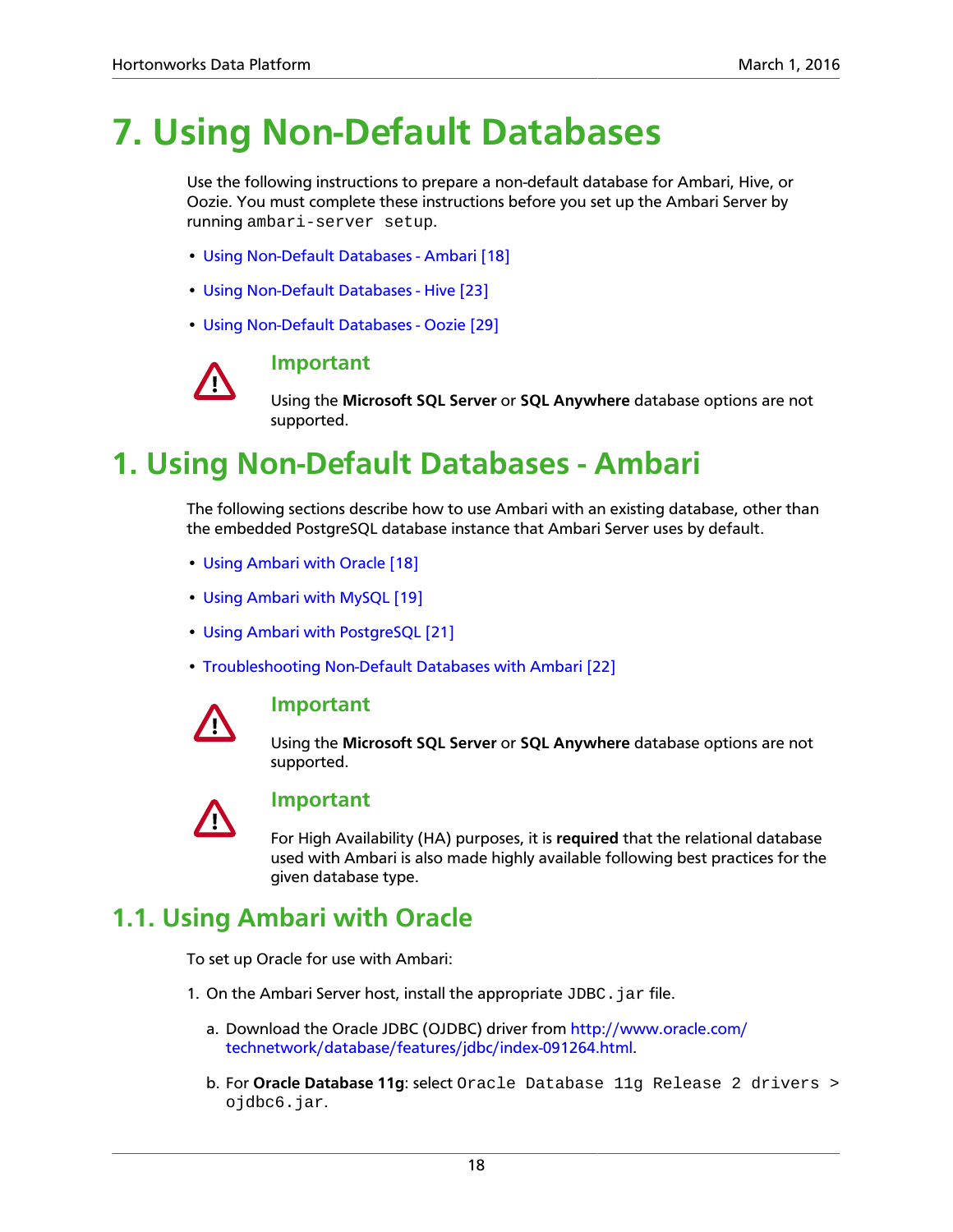- c. For **Oracle Database 12c**: select Oracle Database 12c Release 1 drivers > ojdbc7.jar.
- d. Copy the .jar file to the Java share directory. For example:

cp ojdbc7.jar /usr/share/java/

e. Make sure the .jar file has the appropriate permissions. For example:

chmod 644 /usr/share/java/ojdbc7.jar

2. Create a user for Ambari and grant that user appropriate permissions.

For example, using the Oracle database admin utility, run the following commands:

# sqlplus sys/root as sysdba

CREATE USER <AMBARIUSER> IDENTIFIED BY <AMBARIPASSWORD> default tablespace "USERS" temporary tablespace "TEMP";

GRANT unlimited tablespace to <AMBARIUSER>;

GRANT create session to <AMBARIUSER>;

GRANT create TABLE to <AMBARIUSER>;

GRANT create SEQUENCE to <AMBARIUSER>;

QUIT;

Where <AMBARIUSER> is the Ambari user name and <AMBARIPASSWORD> is the Ambari user password.

- 3. Load the Ambari Server database schema.
	- a. You must pre-load the Ambari database schema into your Oracle database using the schema script.

```
sqlplus <AMBARIUSER>/<AMBARIPASSWORD> < Ambari-DDL-Oracle-
CREATE.sql
```
- b. Find the Ambari-DDL-Oracle-CREATE.sql file in the /var/lib/ambari-server/ resources/ directory of the Ambari Server host after you have installed Ambari Server.
- 4. When setting up the Ambari Server, select Advanced Database Configuration > Option [2] Oracle and respond to the prompts using the username/password credentials you created in step 2.

### <span id="page-22-0"></span>**1.2. Using Ambari with MySQL**

To set up MySQL for use with Ambari:

1. On the Ambari Server host, install the connector.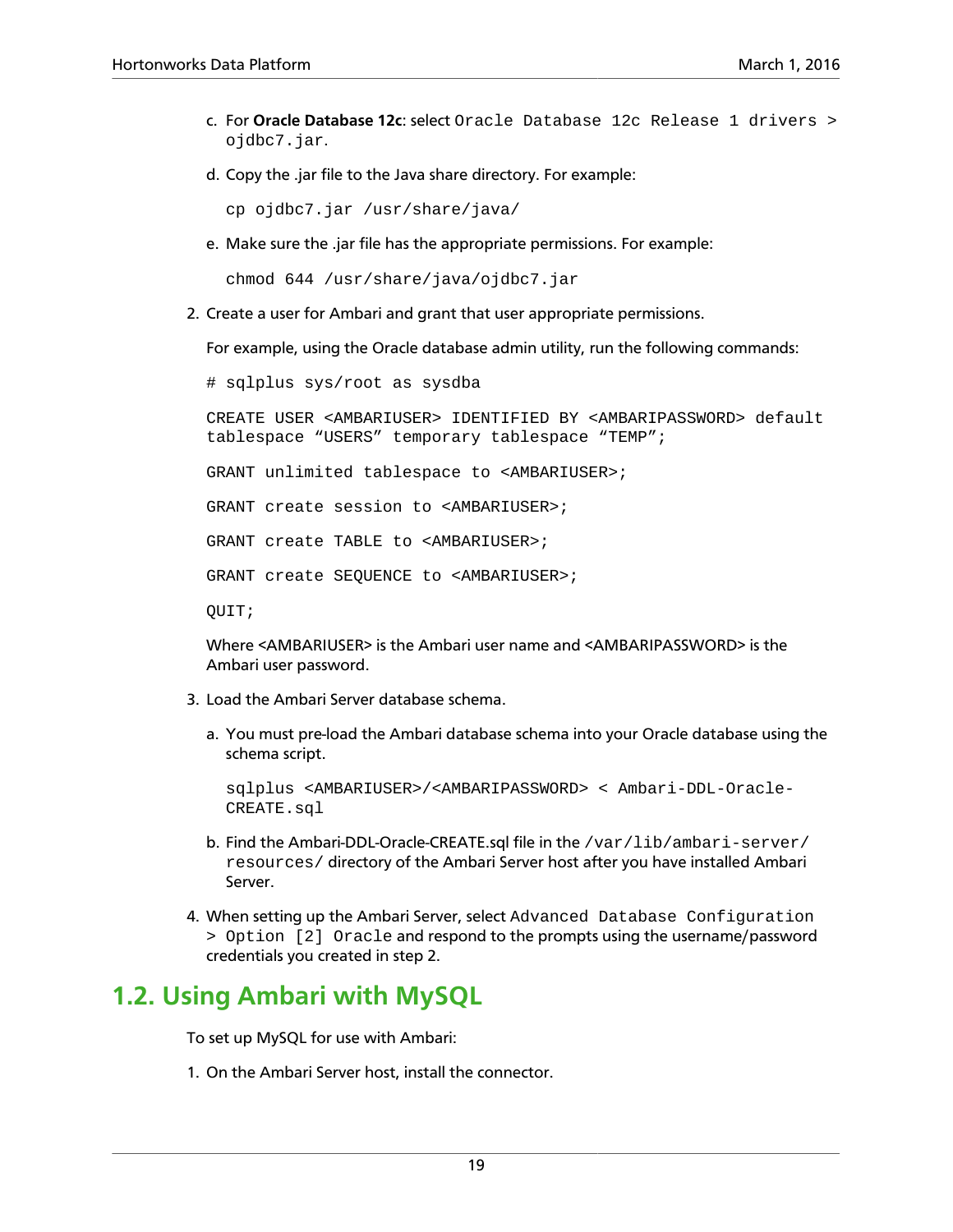#### a. Install the connector

#### **RHEL/CentOS/Oracle Linux**

yum install mysql-connector-java

**SLES**

zypper install mysql-connector-java

#### **Ubuntu**

apt-get install mysql-connector-java

#### **Debian**

apt-get install mysql-connector-java

b. Confirm that  $\Delta$  jar is in the Java share directory.

ls /usr/share/java/mysql-connector-java.jar

- c. Make sure the .jar file has the appropriate permissions 644.
- 2. Create a user for Ambari and grant it permissions.
	- For example, using the MySQL database admin utility:

```
# mysql -u root -p
CREATE USER '<AMBARIUSER>'@'%' IDENTIFIED BY
'<AMBARIPASSWORD>';
GRANT ALL PRIVILEGES ON *.* TO '<AMBARIUSER>'@'%';
CREATE USER '<AMBARIUSER>'@'localhost' IDENTIFIED BY
'<AMBARIPASSWORD>';
GRANT ALL PRIVILEGES ON *.* TO '<AMBARIUSER>'@'localhost';
CREATE USER '<AMBARIUSER>'@'<AMBARISERVERFQDN>' IDENTIFIED BY
'<AMBARIPASSWORD>';
GRANT ALL PRIVILEGES ON *.* TO
'<AMBARIUSER>'@'<AMBARISERVERFQDN>';
FLUSH PRIVILEGES;
```
- Where <AMBARIUSER> is the Ambari user name, <AMBARIPASSWORD> is the Ambari user password and <AMBARISERVERFQDN> is the Fully Qualified Domain Name of the Ambari Server host.
- 3. Load the Ambari Server database schema.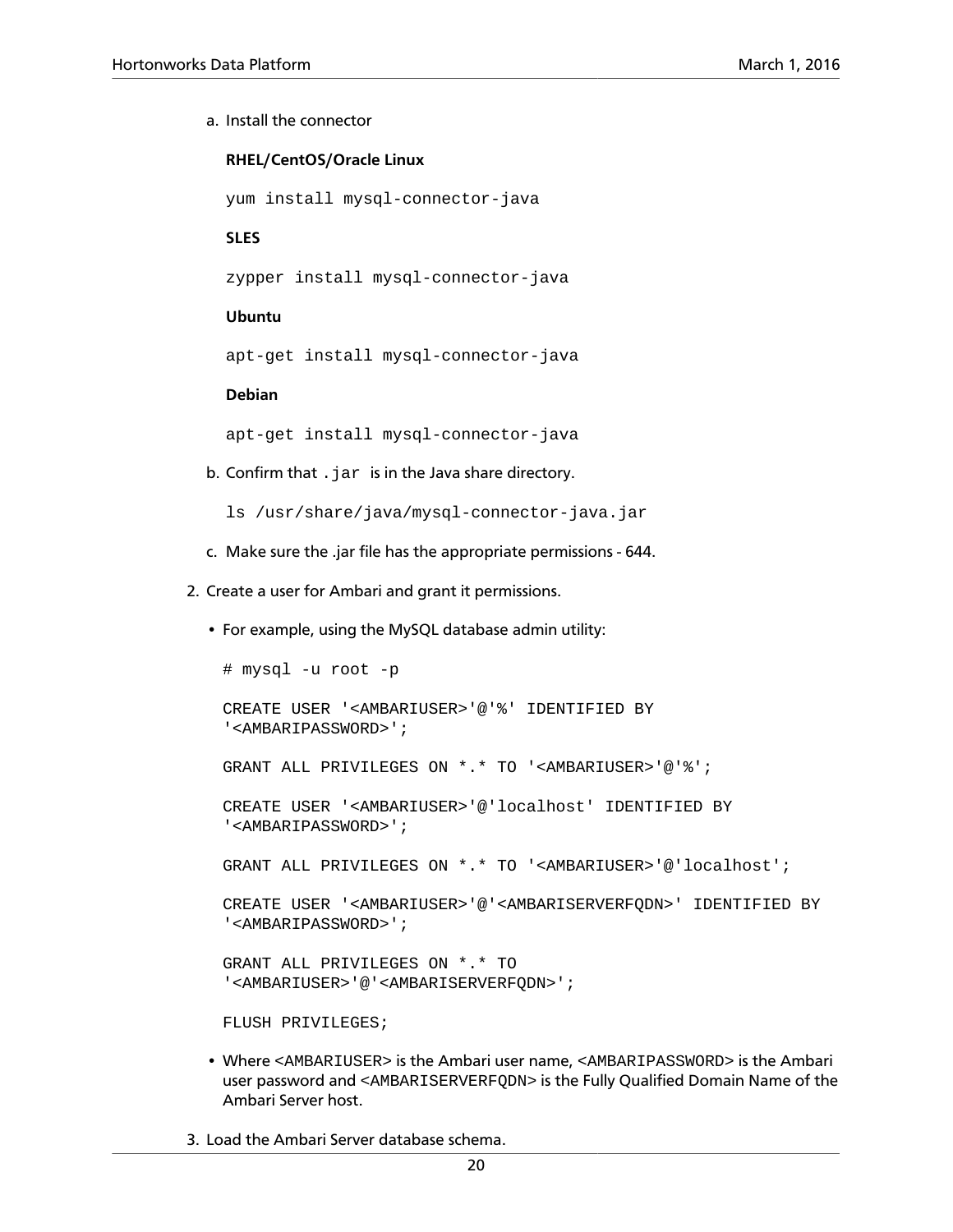• You must pre-load the Ambari database schema into your MySQL database using the schema script.

mysql -u <AMBARIUSER> -p CREATE DATABASE <AMBARIDATABASE>; USE <AMBARIDATABASE>; SOURCE Ambari-DDL-MySQL-CREATE.sql;

• Where <AMBARIUSER> is the Ambari user name and <AMBARIDATABASE> is the Ambari database name.

Find the Ambari-DDL-MySQL-CREATE.sql file in the /var/lib/ambariserver/resources/ directory of the Ambari Server host after you have installed Ambari Server.

4. When setting up the Ambari Server, select Advanced Database Configuration > Option [3] MySQL and enter the credentials you defined in Step 2. for user name, password and database name.

## <span id="page-24-0"></span>**1.3. Using Ambari with PostgreSQL**

To set up PostgreSQL for use with Ambari:

- 1. Create a user for Ambari and grant it permissions.
	- Using the PostgreSQL database admin utility:

# sudo -u postgres psql

CREATE DATABASE <AMBARIDATABASE>;

CREATE USER <AMBARIUSER> WITH PASSWORD '<AMBARIPASSWORD>';

GRANT ALL PRIVILEGES ON DATABASE <AMBARIDATABASE> TO <AMBARIUSER>;

\connect <AMBARIDATABASE>;

CREATE SCHEMA <AMBARISCHEMA> AUTHORIZATION <AMBARIUSER>;

ALTER SCHEMA <AMBARISCHEMA> OWNER TO <AMBARIUSER>;

ALTER ROLE <AMBARIUSER> SET search\_path to '<AMBARISCHEMA>', 'public';

- Where <AMBARIUSER> is the Ambari user name <AMBARIPASSWORD> is the Ambari user password, <AMBARIDATABASE> is the Ambari database name and <AMBARISCHEMA> is the Ambari schema name.
- 2. Load the Ambari Server database schema.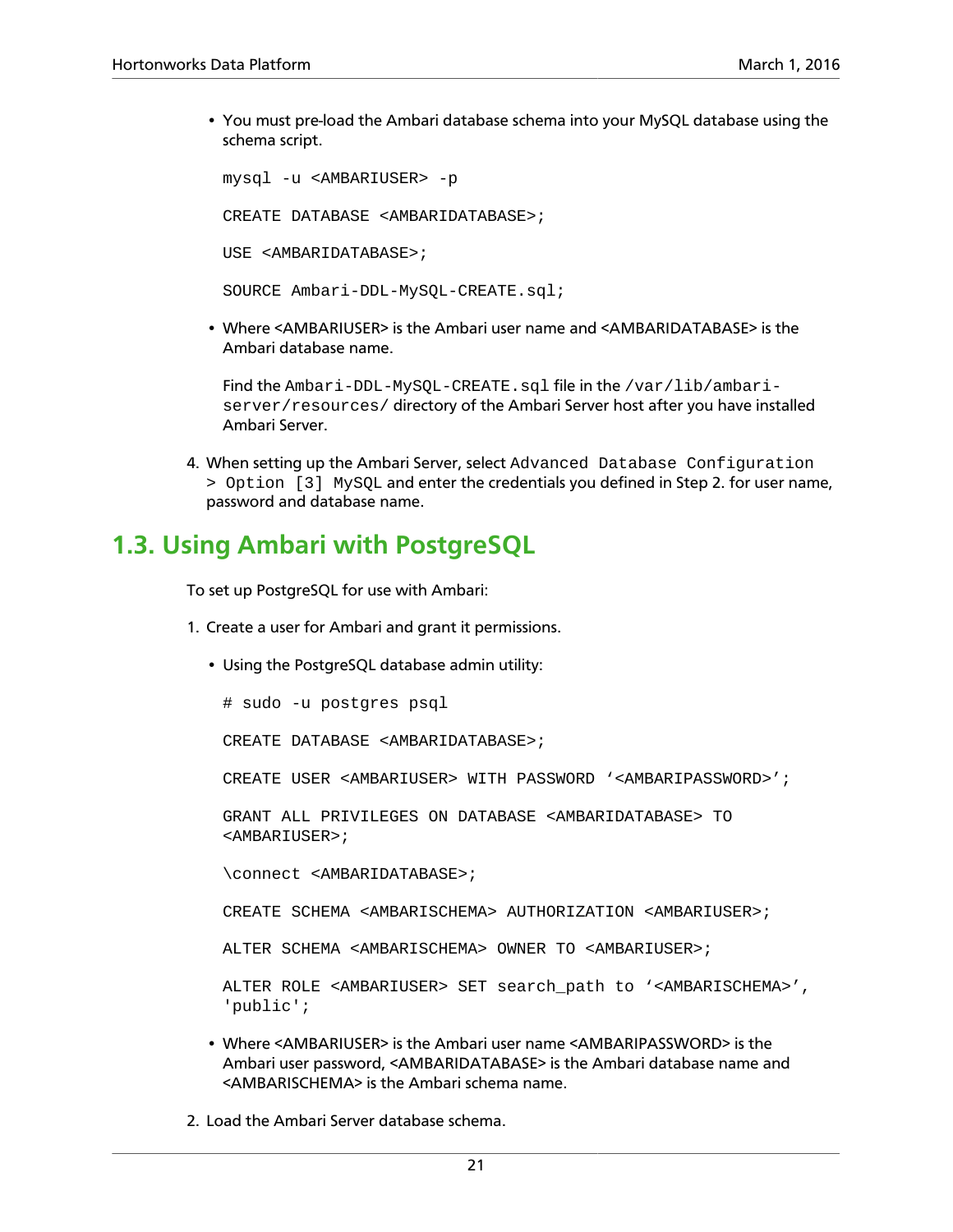• You must pre-load the Ambari database schema into your PostgreSQL database using the schema script.

# psql -U <AMBARIUSER> -d <AMBARIDATABASE>

\connect <AMBARIDATABASE>;

\i Ambari-DDL-Postgres-CREATE.sql;

- Find the Ambari-DDL-Postgres-CREATE.sql file in the /var/lib/ambariserver/resources/ directory of the Ambari Server host after you have installed Ambari Server.
- 3. When setting up the Ambari Server, select Advanced Database Configuration > Option[4] PostgreSQL and enter the credentials you defined in Step 2. for user name, password, and database name.

## <span id="page-25-0"></span>**1.4. Troubleshooting Non-Default Databases with Ambari**

Use these topics to help troubleshoot any issues you might have installing Ambari with an existing Oracle database.

### **1.4.1. Problem: Ambari Server Fails to Start: No Driver**

Check /var/log/ambari-server/ambari-server.log for the following error:

ExceptionDescription:Configurationerror.Class[oracle.jdbc.driver.OracleDriver] not found.

The Oracle JDBC.jar file cannot be found.

#### **1.4.1.1. Solution**

Make sure the file is in the appropriate directory on the Ambari server and re-run ambariserver setup. Review the load database procedure appropriate for your database type in [Using Non-Default Databases - Ambari](#page-21-1).

### **1.4.2. Problem: Ambari Server Fails to Start: No Connection**

Check /var/log/ambari-server/ambari-server.log for the following error:

The Network Adapter could not establish the connection Error Code: 17002

Ambari Server cannot connect to the database.

#### **1.4.2.1. Solution**

Confirm that the database host is reachable from the Ambari Server and is correctly configured by reading /etc/ambari-server/conf/ambari.properties. server.jdbc.url=jdbc:oracle:thin:@oracle.database.hostname:1521/ ambaridb server.jdbc.rca.url=jdbc:oracle:thin:@oracle.database.hostname:1521/ ambari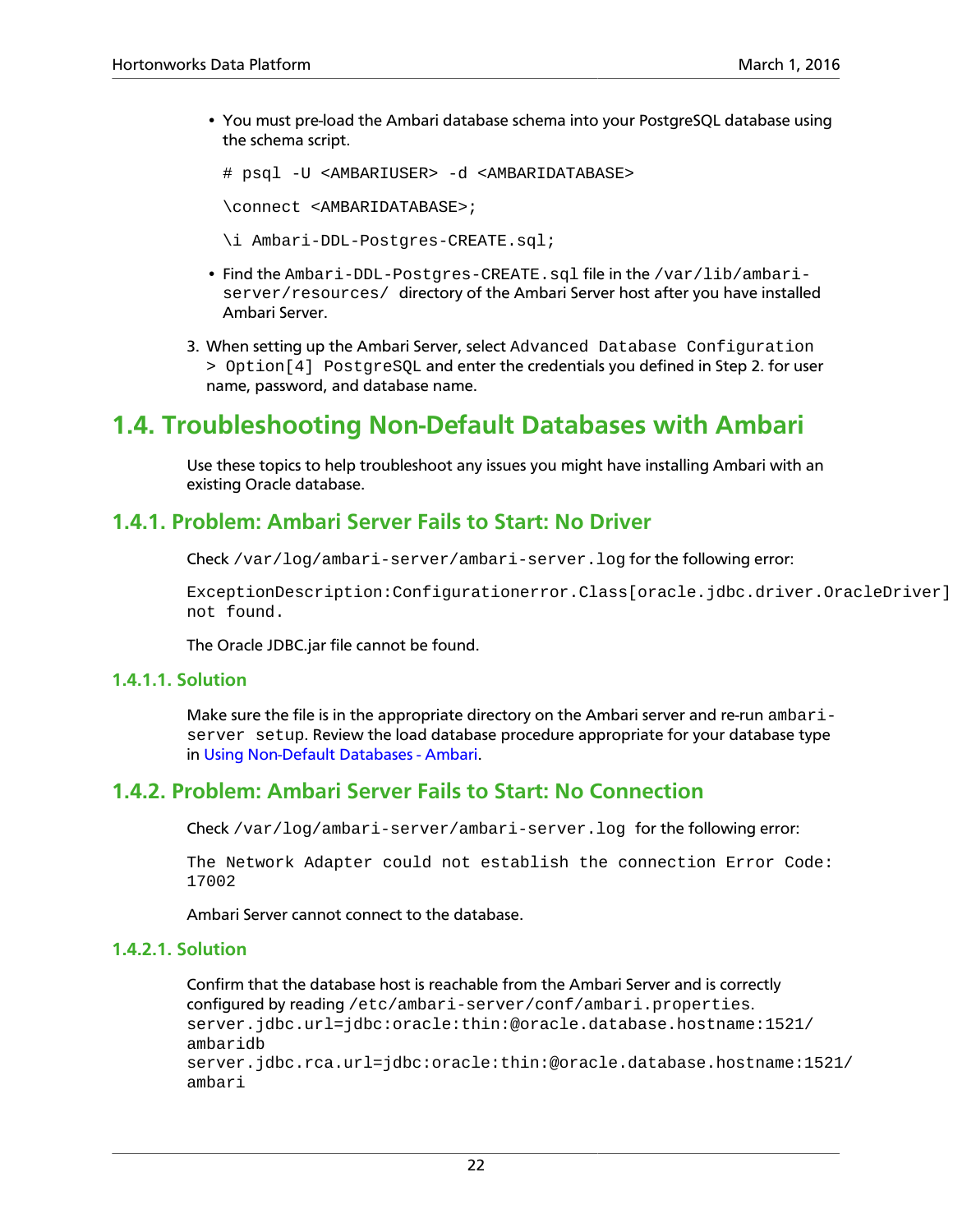### **1.4.3. Problem: Ambari Server Fails to Start: Bad Username**

Check /var/log/ambari-server/ambari-server.log for the following error:

Internal Exception: java.sql.SQLException:ORA01017: invalid username/password; logon denied

You are using an invalid username/password.

#### **1.4.3.1. Solution**

Confirm the user account is set up in the database and has the correct privileges. See Step 3 above.

### **1.4.4. Problem: Ambari Server Fails to Start: No Schema**

Check /var/log/ambari-server/ambari-server.log for the following error:

Internal Exception: java.sql.SQLSyntaxErrorException: ORA00942: table or view does not exist

The schema has not been loaded.

#### **1.4.4.1. Solution**

Confirm you have loaded the database schema. Review the load database schema procedure appropriate for your database type in [Using Non-Default Databases - Ambari.](#page-21-1)

# <span id="page-26-0"></span>**2. Using Non-Default Databases - Hive**

The following sections describe how to use Hive with an existing database, other than the MySQL database instance that Ambari installs by default.

- [Using Hive with Oracle \[23\]](#page-26-1)
- [Using Hive with MySQL \[25\]](#page-28-0)
- [Using Hive with PostgreSQL \[27\]](#page-30-0)
- [Troubleshooting Non-Default Databases with Hive \[28\]](#page-31-0)



#### **Important**

Using the **Microsoft SQL Server** or **SQL Anywhere** database options are not supported.

## <span id="page-26-1"></span>**2.1. Using Hive with Oracle**

To set up Oracle for use with Hive:

- 1. On the Ambari Server host, stage the appropriate JDBC driver file for later deployment.
	- a. Download the Oracle JDBC (OJDBC) driver from [http://www.oracle.com/](http://www.oracle.com/technetwork/database/features/jdbc/index-091264.html) [technetwork/database/features/jdbc/index-091264.html.](http://www.oracle.com/technetwork/database/features/jdbc/index-091264.html)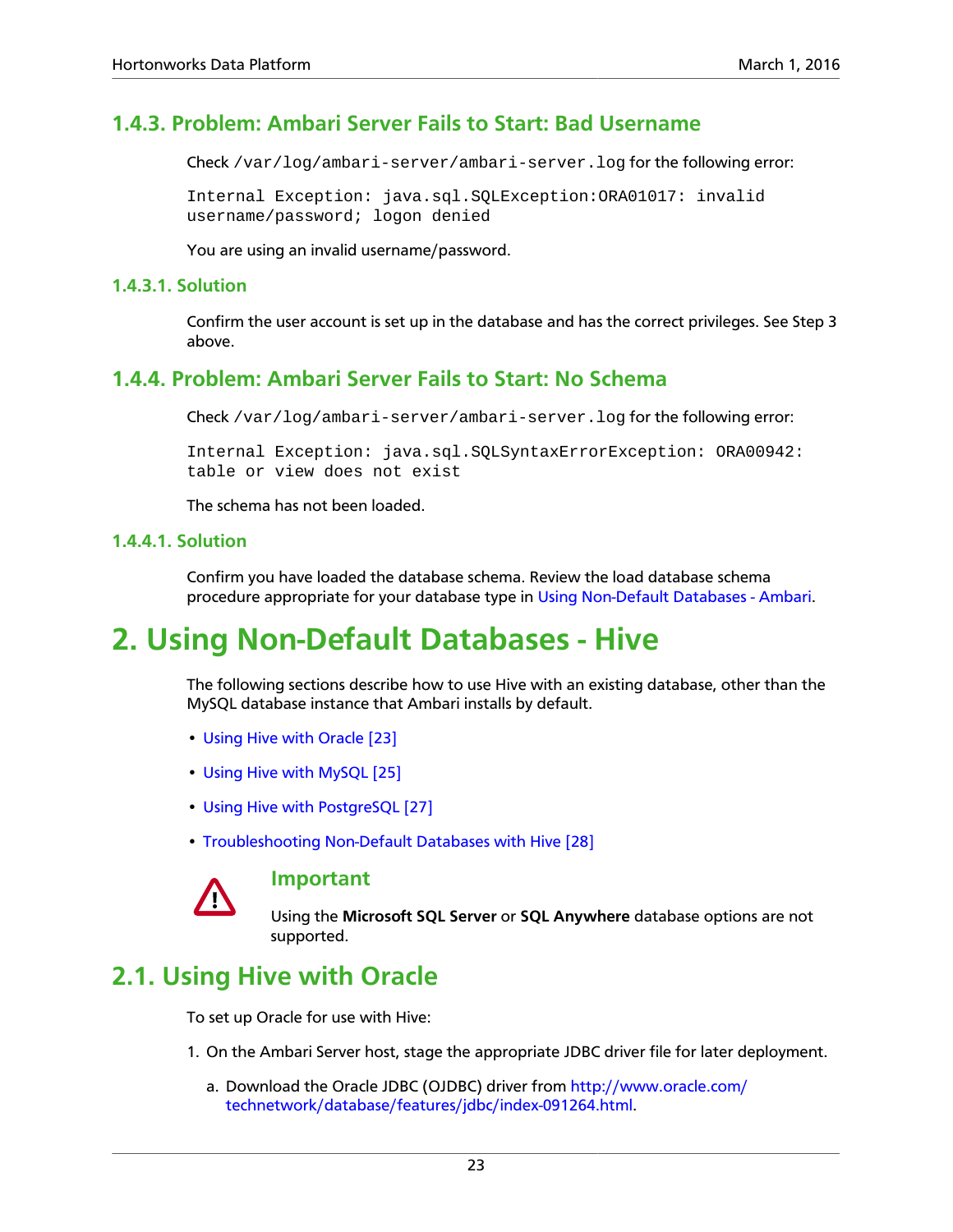- b. For **Oracle Database 11g**: select Oracle Database 11g Release 2 drivers > ojdbc6.jar.
- c. For **Oracle Database 12c**: select Oracle Database 12c Release 1 drivers > ojdbc7.jar.
- d. Make sure the .jar file has the appropriate permissions. For example:

chmod 644 ojdbc7.jar

e. Execute the following command, adding the path to the downloaded .jar file:

```
ambari-server setup --jdbc-db=oracle --jdbc-driver=/path/to/
downloaded/ojdbc7.jar
```
- 2. Create a user for Hive and grant it permissions.
	- Using the Oracle database admin utility:

# sqlplus sys/root as sysdba

CREATE USER <HIVEUSER> IDENTIFIED BY <HIVEPASSWORD>;

GRANT SELECT\_CATALOG\_ROLE TO <HIVEUSER>;

GRANT CONNECT, RESOURCE TO <HIVEUSER>;

QUIT;

- Where <HIVEUSER> is the Hive user name and <HIVEPASSWORD> is the Hive user password.
- 3. Load the Hive database schema.
	- For **HDP 2.2 or later Stacks**



#### **Important**

Ambari sets up the Hive Metastore database schema automatically.

You do not need to pre-load the Hive Metastore database schema into your Oracle database for a HDP 2.2 Stack.

• For a **HDP 2.1 Stack**

You must pre-load the Hive database schema into your Oracle database using the schema script, as follows: sqlplus <HIVEUSER>/<HIVEPASSWORD> < hiveschema-0.13.0.oracle.sql

Find the hive-schema-0.13.0.oracle.sql file in the /var/lib/ambariserver/resources/stacks/HDP/2.1/services/HIVE/etc/ directory of the Ambari Server host after you have installed Ambari Server.

• For a **HDP 2.0 Stack**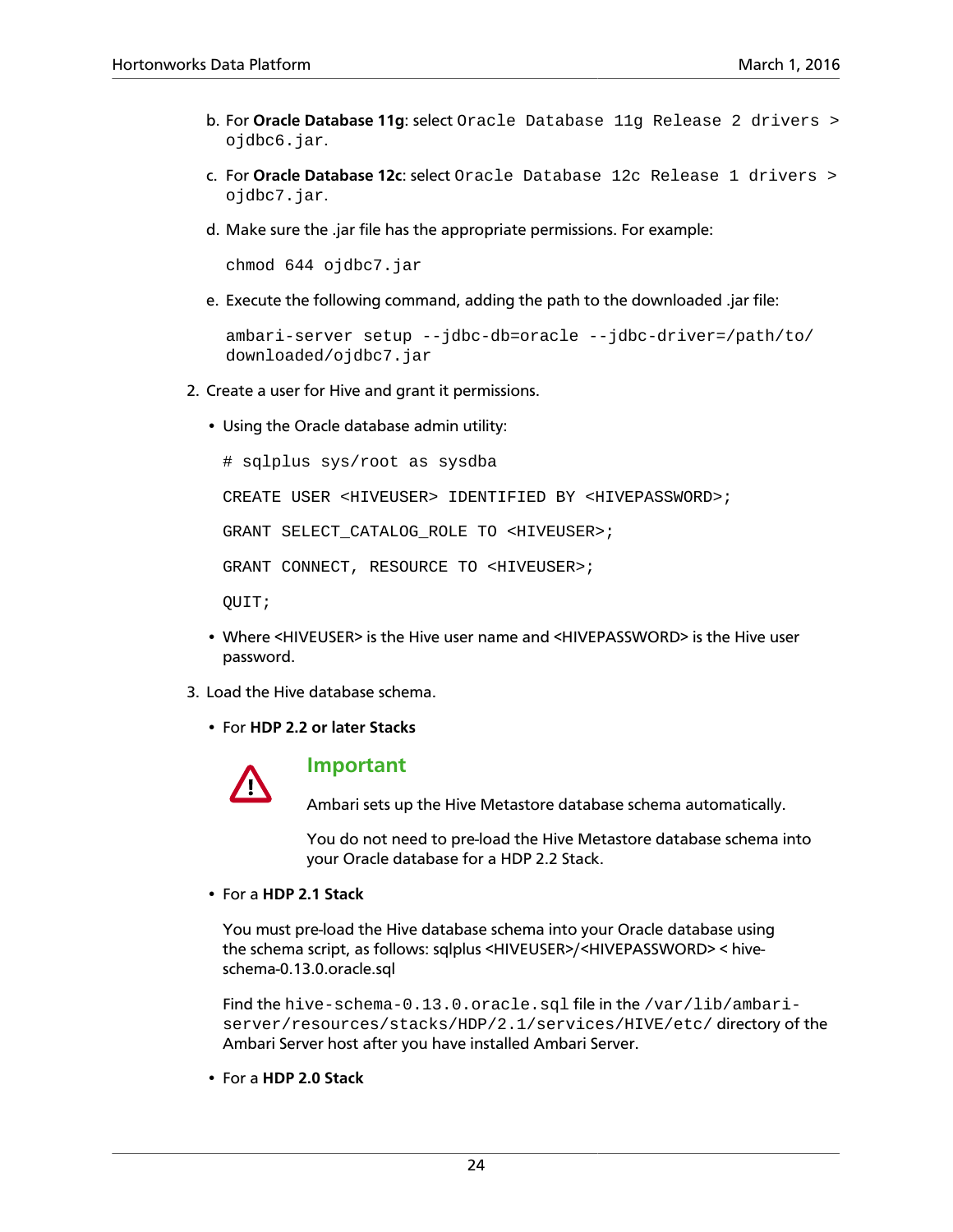You must pre-load the Hive database schema into your Oracle database using the schema script, as follows: sqlplus <HIVEUSER>/<HIVEPASSWORD> < hiveschema-0.12.0.oracle.sql

Find the hive-schema-0.12.0.oracle.sql file in the /var/lib/ambariserver/resources/stacks/HDP/2.0.6/services/HIVE/etc/ directory of the Ambari Server host after you have installed Ambari Server.

• For a **HDP 1.3 Stack**

You must pre-load the Hive database schema into your Oracle database using the schema script, as follows: sqlplus <HIVEUSER>/<HIVEPASSWORD> < hiveschema-0.10.0.oracle.sql

Find the hive-schema-0.10.0.oracle.sql file in the /var/lib/ambariserver/resources/stacks/HDP/1.3.2/services/HIVE/etc/ directory of the Ambari Server host after you have installed Ambari Server.

## <span id="page-28-0"></span>**2.2. Using Hive with MySQL**

To set up MySQL for use with Hive:

- 1. On the Ambari Server host, stage the appropriate MySQL connector for later deployment.
	- a. Install the connector.

#### **RHEL/CentOS/Oracle Linux**

yum install mysql-connector-java\*

#### **SLES**

zypper install mysql-connector-java\*

#### **Ubuntu**

apt-get install mysql-connector-java\*

#### **Debian**

apt-get install mysql-connector-java\*

b. Confirm that  $mysql-convector-java$ . jar is in the Java share directory.

ls /usr/share/java/mysql-connector-java.jar

- c. Make sure the .jar file has the appropriate permissions 644.
- d. Execute the following command:

```
ambari-server setup --jdbc-db=mysql --jdbc-driver=/usr/share/
java/mysql-connector-java.jar
```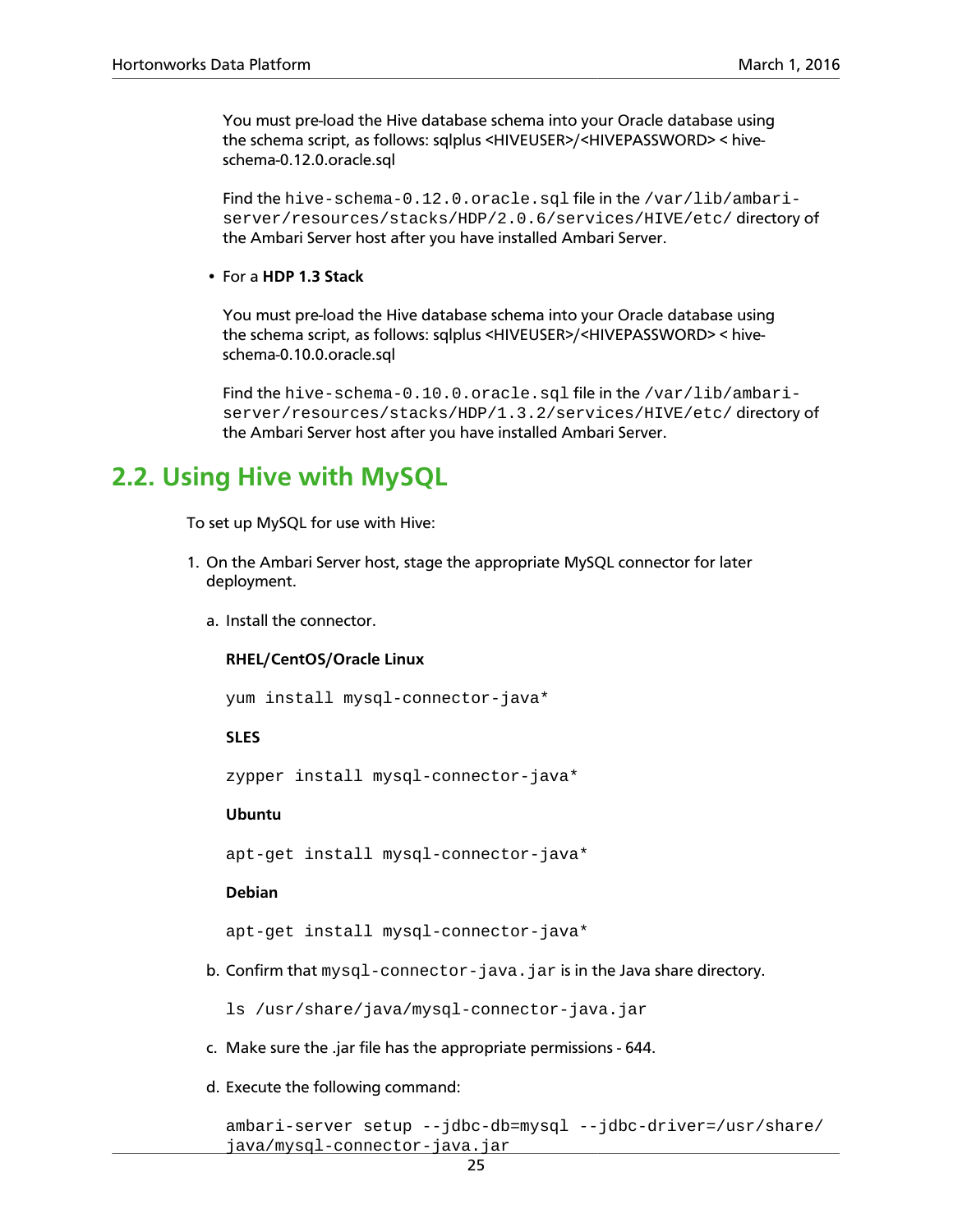- 2. Create a user for Hive and grant it permissions.
	- Using the MySQL database admin utility:

```
# mysql -u root -p
CREATE USER '<HIVEUSER>'@'localhost' IDENTIFIED BY
'<HIVEPASSWORD>';
GRANT ALL PRIVILEGES ON *.* TO '<HIVEUSER>'@'localhost';
CREATE USER '<HIVEUSER>'@'%' IDENTIFIED BY '<HIVEPASSWORD>';
GRANT ALL PRIVILEGES ON *.* TO '<HIVEUSER>'@'%';
CREATE USER '<HIVEUSER>'@'<HIVEMETASTOREFQDN>'IDENTIFIED BY
'<HIVEPASSWORD>';
GRANT ALL PRIVILEGES ON *.* TO
'<HIVEUSER>'@'<HIVEMETASTOREFQDN>';
FLUSH PRIVILEGES;
```
- Where <HIVEUSER> is the Hive user name, <HIVEPASSWORD> is the Hive user password and <HIVEMETASTOREFQDN> is the Fully Qualified Domain Name of the Hive Metastore host.
- 3. Create the Hive database.

The Hive database must be created before loading the Hive database schema.

# mysql -u root -p

CREATE DATABASE <HIVEDATABASE>

Where <HIVEDATABASE> is the Hive database name.

- 4. Load the Hive database schema.
	- For a **HDP 2.2 or later Stacks**:



#### **Important**

Ambari sets up the Hive Metastore database schema automatically.

You do not need to pre-load the Hive Metastore database schema into your MySQL database for a HDP 2.2 Stack.

• For **HDP 2.1 Stack**:

You must pre-load the Hive database schema into your MySQL database using the schema script, as follows. mysql -u root -p <HIVEDATABASE> hiveschema-0.13.0.mysql.sql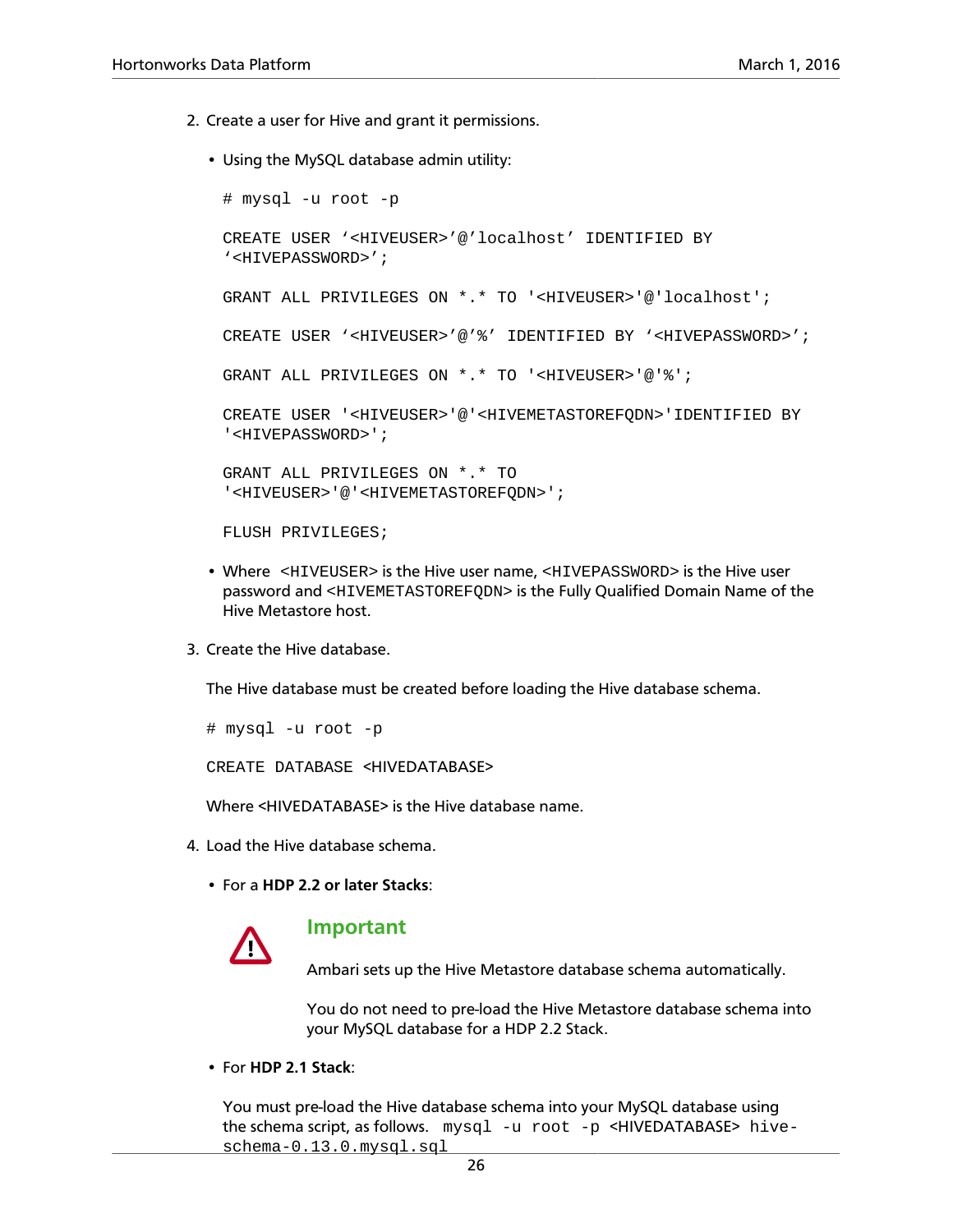Find the hive-schema-0.13.0.mysql.sql file in the /var/lib/ambariserver/resources/stacks/HDP/2.1/services/HIVE/etc/ directory of the Ambari Server host after you have installed Ambari Server.

## <span id="page-30-0"></span>**2.3. Using Hive with PostgreSQL**

To set up PostgreSQL for use with Hive:

- 1. On the Ambari Server host, stage the appropriate PostgreSQL connector for later deployment.
	- a. Install the connector.

**RHEL/CentOS/Oracle Linux**

yum install postgresql-jdbc\*

**SLES**

zypper install -y postgresql-jdbc

b. Confirm that .jar is in the Java share directory.

ls /usr/share/java/postgresql-jdbc.jar

c. Change the access mode of the.jar file to 644.

chmod 644 /usr/share/java/postgresql-jdbc.jar

d. Execute the following command:

```
ambari-server setup --jdbc-db=postgres --jdbc-driver=/usr/
share/java/postgresql-jdbc.jar
```
- 2. Create a user for Hive and grant it permissions.
	- Using the PostgreSQL database admin utility:

echo "CREATE DATABASE <HIVEDATABASE>;" | psql -U postgres

```
echo "CREATE USER <HIVEUSER> WITH PASSWORD '<HIVEPASSWORD>';" |
psql -U postgres
```

```
echo "GRANT ALL PRIVILEGES ON DATABASE <HIVEDATABASE> TO
<HIVEUSER>;" | psql -U postgres
```
- Where <HIVEUSER> is the Hive user name, <HIVEPASSWORD> is the Hive user password and <HIVEDATABASE> is the Hive database name.
- 3. Load the Hive database schema.
	- For a **HDP 2.2 or later Stacks:**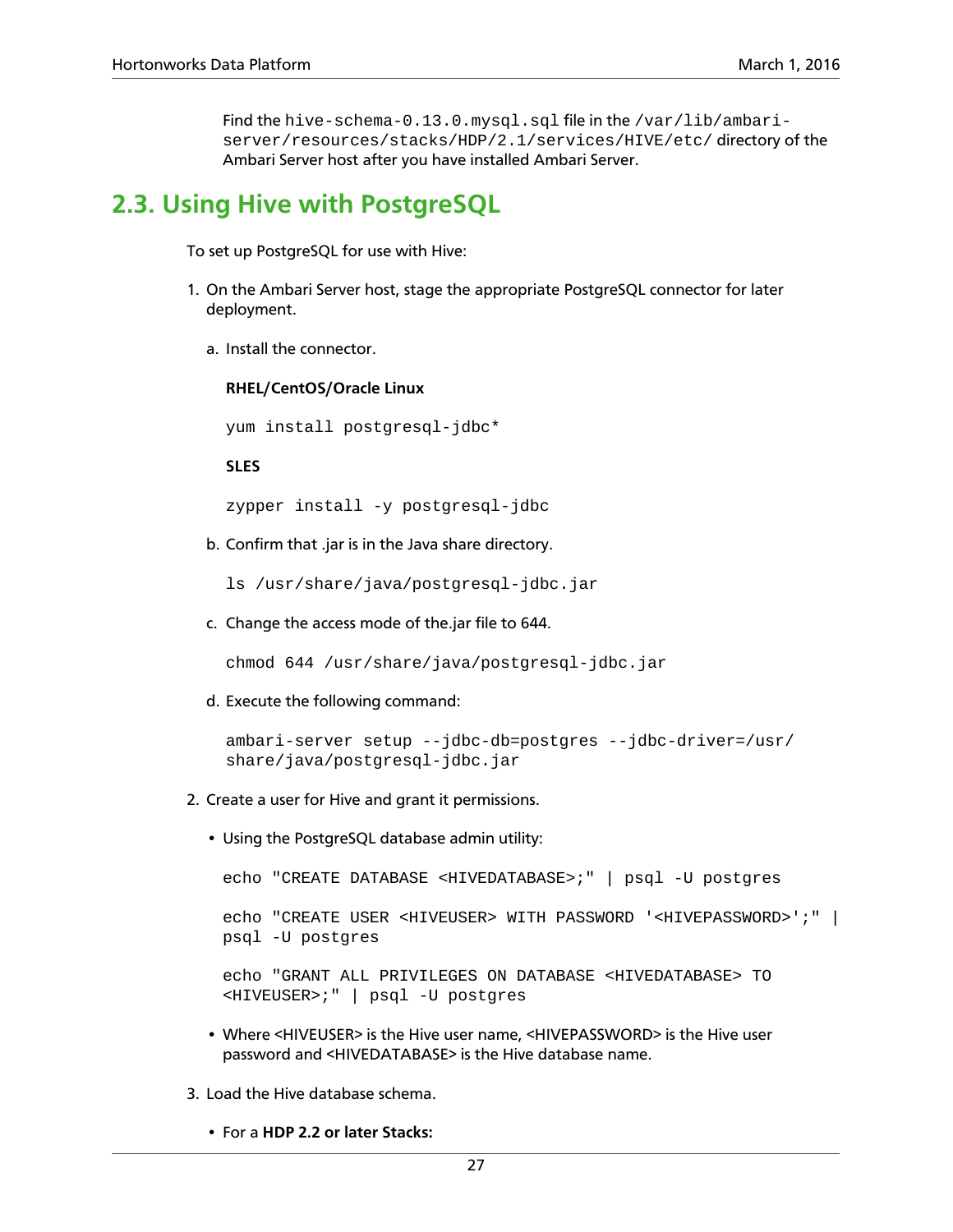

#### **Important**

Ambari sets up the Hive Metastore database schema automatically.

You do not need to pre-load the Hive Metastore database schema into your PostgreSQL database for a HDP 2.2 Stack.

#### • For **HDP 2.1 Stack:**

You must pre-load the Hive database schema into your PostgreSQL database using the schema script, as follows:

# psql -U <HIVEUSER> -d <HIVEDATABASE> \connect <HIVEDATABASE>; \i hive-schema-0.13.0.postgres.sql;

Find the hive-schema-0.13.0.postgres.sql file in the /var/lib/ambariserver/resources/stacks/HDP/2.1/services/HIVE/etc/ directory of the Ambari Server host after you have installed Ambari Server.

#### • For **HDP 2.0 Stack:**

You must pre-load the Hive database schema into your PostgreSQL database using the schema script, as follows:

# sudo -u postgres psql \connect <HIVEDATABASE>; \i hiveschema-0.12.0.postgres.sql;

Find the hive-schema-0.12.0.postgres.sql file in the /var/lib/ambariserver/resources/stacks/HDP/2.0.6/services/HIVE/etc/ directory of the Ambari Server host after you have installed Ambari Server.

## <span id="page-31-0"></span>**2.4. Troubleshooting Non-Default Databases with Hive**

Use these entries to help you troubleshoot any issues you might have installing Hive with non-default databases.

### **2.4.1. Problem: Hive Metastore Install Fails Using Oracle**

Check the install log:

cp /usr/share/java/\${jdbc\_jar\_name} \${target}] has failures: true

The Oracle JDBC.jar file cannot be found.

#### **2.4.1.1. Solution**

Make sure the file is in the appropriate directory on the Hive Metastore server and click **Retry**.

### **2.4.2. Problem: Install Warning when "Hive Check Execute" Fails Using Oracle**

Check the install log: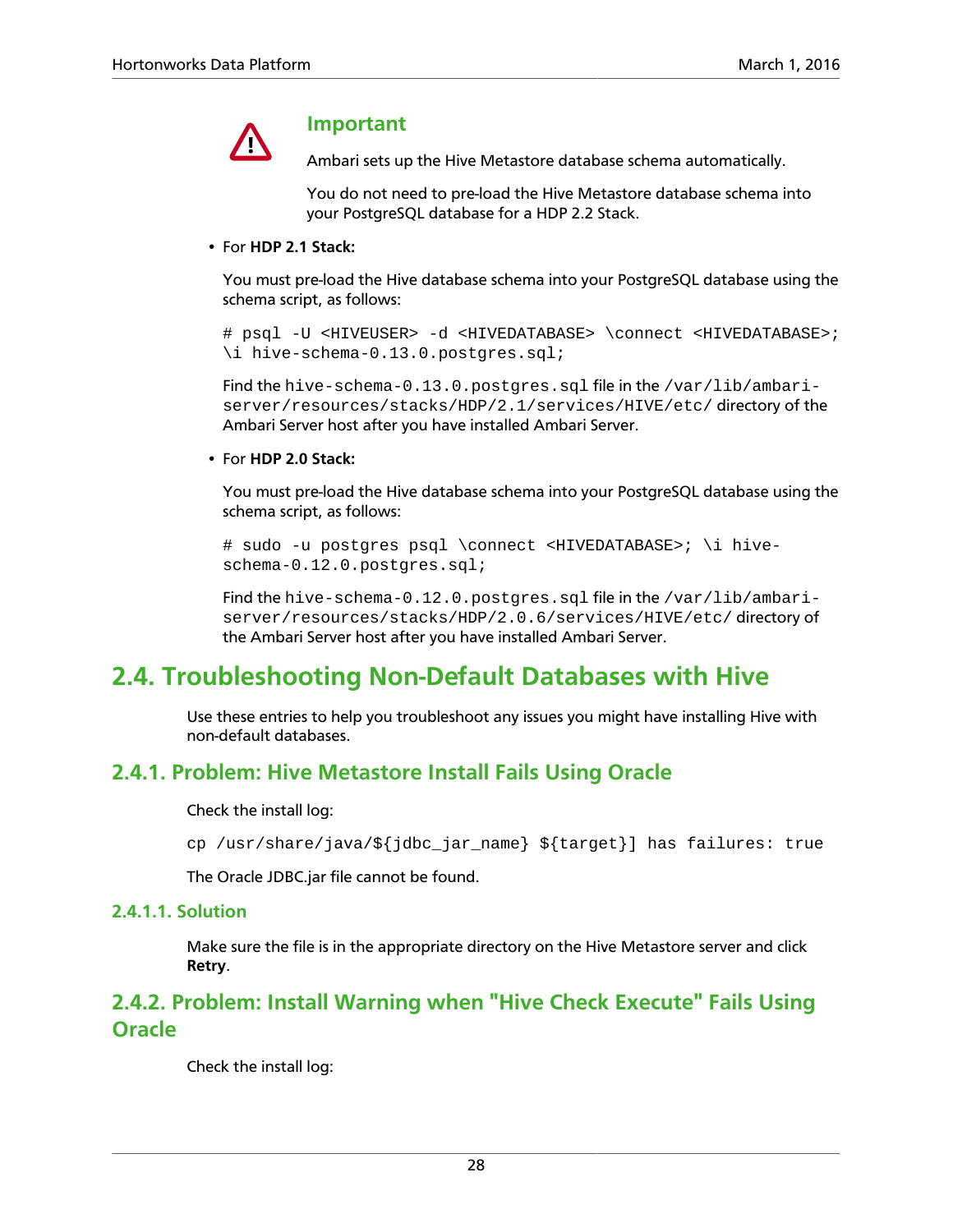java.sql.SQLSyntaxErrorException: ORA-01754: a table may contain only one column of type LONG

The Hive Metastore schema was not properly loaded into the database.

#### **2.4.2.1. Solution**

Ignore the warning, and complete the install. Check your database to confirm the Hive Metastore schema is loaded. In the Ambari Web GUI, browse to **Services** > **Hive**. Choose Service Actions > Service Check to check that the schema is correctly in place.

### **2.4.3. Problem: Hive Check Execute may fail after completing an Ambari upgrade to version 1.4.2**

For secure and non-secure clusters, with Hive security authorization enabled, the Hive service check may fail. Hive security authorization may not be configured properly.

#### **2.4.3.1. Solution**

Two workarounds are possible. Using Ambari Web, in **HiveConfigsAdvanced**:

• Disable hive.security.authorization, by setting the hive.security.authorization.enabled value to false.

**or**

• Properly configure Hive security authorization. For example, set the following properties:

For more information about configuring Hive security, see [Metastore Server Security](https://cwiki.apache.org/confluence/display/Hive/LanguageManual+Authorization#LanguageManualAuthorization-MetastoreServerSecurity) in [Hive Authorization](https://cwiki.apache.org/confluence/display/Hive/LanguageManual+Authorization) and the HCatalog document [Storage Based Authorization.](https://docs.hortonworks.com/HDPDocuments/HDP2/HDP-2.0.9.1/bk_using_Ambari_book/content/ambari-chaplast-1-1.html)

#### **Hive Security Authorization Settings**

| Property                                      | Value                                                                            |  |
|-----------------------------------------------|----------------------------------------------------------------------------------|--|
| hive.security.authorization.manager           | org.apache.hadoop.hive.gl.security.authorization.StorageBasedAuthorizationProvic |  |
| hive.security.metastore.authorization.manager | org.apache.hadoop.hive.gl.security.authorization.StorageBasedAuthorizationProvic |  |
| hive.security.authenticator.manager           | org.apache.hadoop.hive.gl.security.ProxyUserAuthenticator                        |  |

[Metastore Server Security](https://cwiki.apache.org/confluence/display/Hive/LanguageManual+Authorization#LanguageManualAuthorization-MetastoreServerSecurity)[Hive Authorization](https://cwiki.apache.org/confluence/display/Hive/LanguageManual+Authorization)[Storage Based Authorization](https://docs.hortonworks.com/HDPDocuments/HDP2/HDP-2.0.9.1/bk_using_Ambari_book/content/ambari-chaplast-1-1.html)

## <span id="page-32-0"></span>**3. Using Non-Default Databases - Oozie**

The following sections describe how to use Oozie with an existing database, other than the Derby database instance that Ambari installs by default.

- [Using Oozie with Oracle \[30\]](#page-33-0)
- [Using Oozie with MySQL \[30\]](#page-33-1)
- [Using Oozie with PostgreSQL \[32\]](#page-35-0)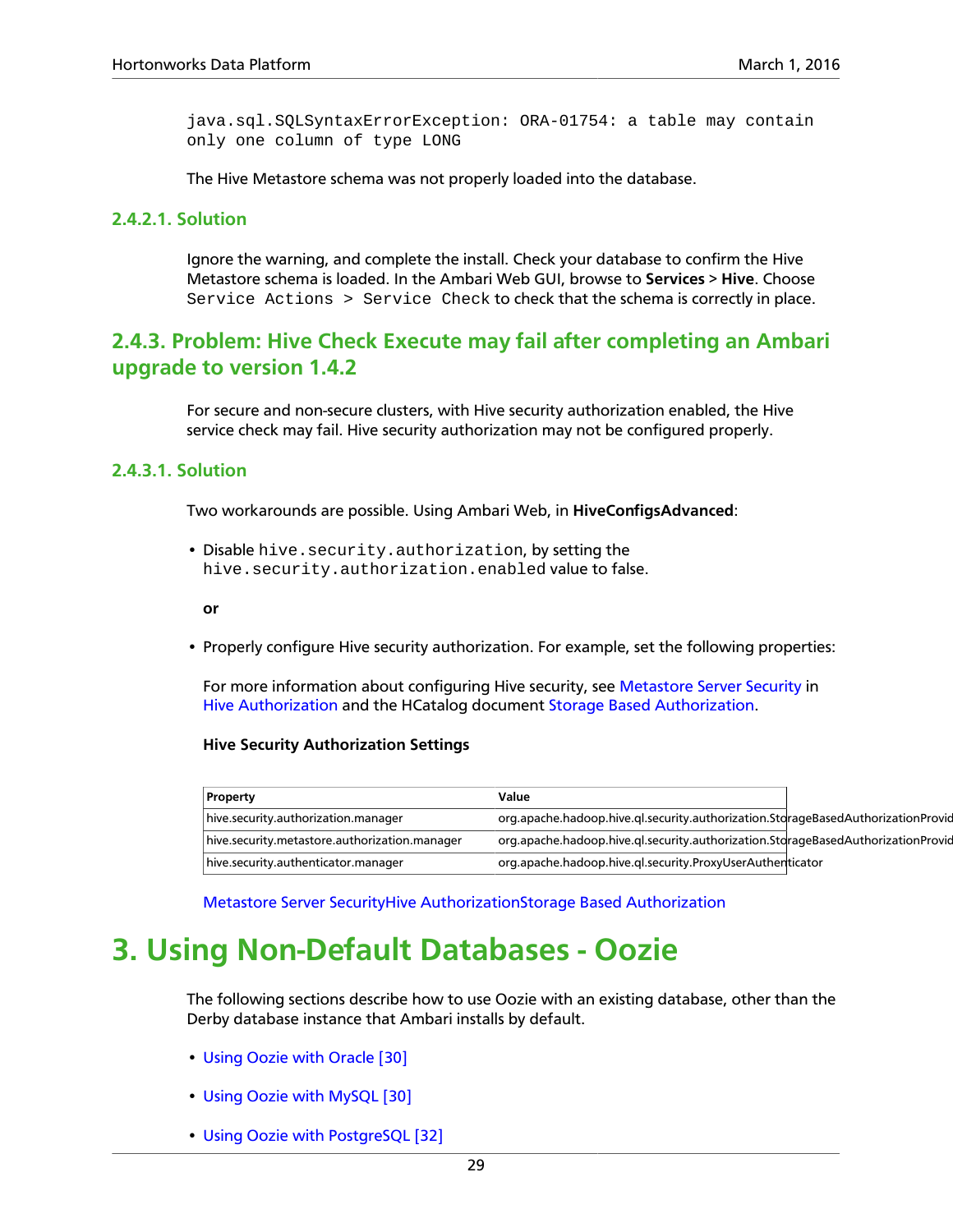• [Troubleshooting Non-Default Databases with Oozie \[33\]](#page-36-0)



#### **Important**

Using the **Microsoft SQL Server** or **SQL Anywhere** database options are not supported.

## <span id="page-33-0"></span>**3.1. Using Oozie with Oracle**

To set up Oracle for use with Oozie:

- 1. On the Ambari Server host, install the appropriate JDBC driver file.
	- a. Download the Oracle JDBC (OJDBC) driver from [http://www.oracle.com/](http://www.oracle.com/technetwork/database/features/jdbc/index-091264.html) [technetwork/database/features/jdbc/index-091264.html.](http://www.oracle.com/technetwork/database/features/jdbc/index-091264.html)
	- b. For **Oracle Database 11g**: select Oracle Database 11g Release 2 drivers > ojdbc6.jar.
	- c. For **Oracle Database 12c**: select Oracle Database 12c Release 1 drivers > ojdbc7.jar.
	- d. Make sure the .jar file has the appropriate permissions. For example:

chmod 644 ojdbc7.jar

e. Execute the following command, adding the path to the downloaded .jar file:

```
ambari-server setup --jdbc-db=oracle --jdbc-driver=/path/to/
downloaded/ojdbc7.jar
```
2. Create a user for Oozie and grant it permissions.

Using the Oracle database admin utility, run the following commands:

# sqlplus sys/root as sysdba

CREATE USER <OOZIEUSER> IDENTIFIED BY <OOZIEPASSWORD>;

GRANT ALL PRIVILEGES TO <OOZIEUSER>;

GRANT CONNECT, RESOURCE TO <OOZIEUSER>;

QUIT;

Where <OOZIEUSER> is the Oozie user name and <OOZIEPASSWORD> is the Oozie user password.

## <span id="page-33-1"></span>**3.2. Using Oozie with MySQL**

To set up MySQL for use with Oozie:

1. On the Ambari Server host, stage the appropriate MySQL connector for later deployment.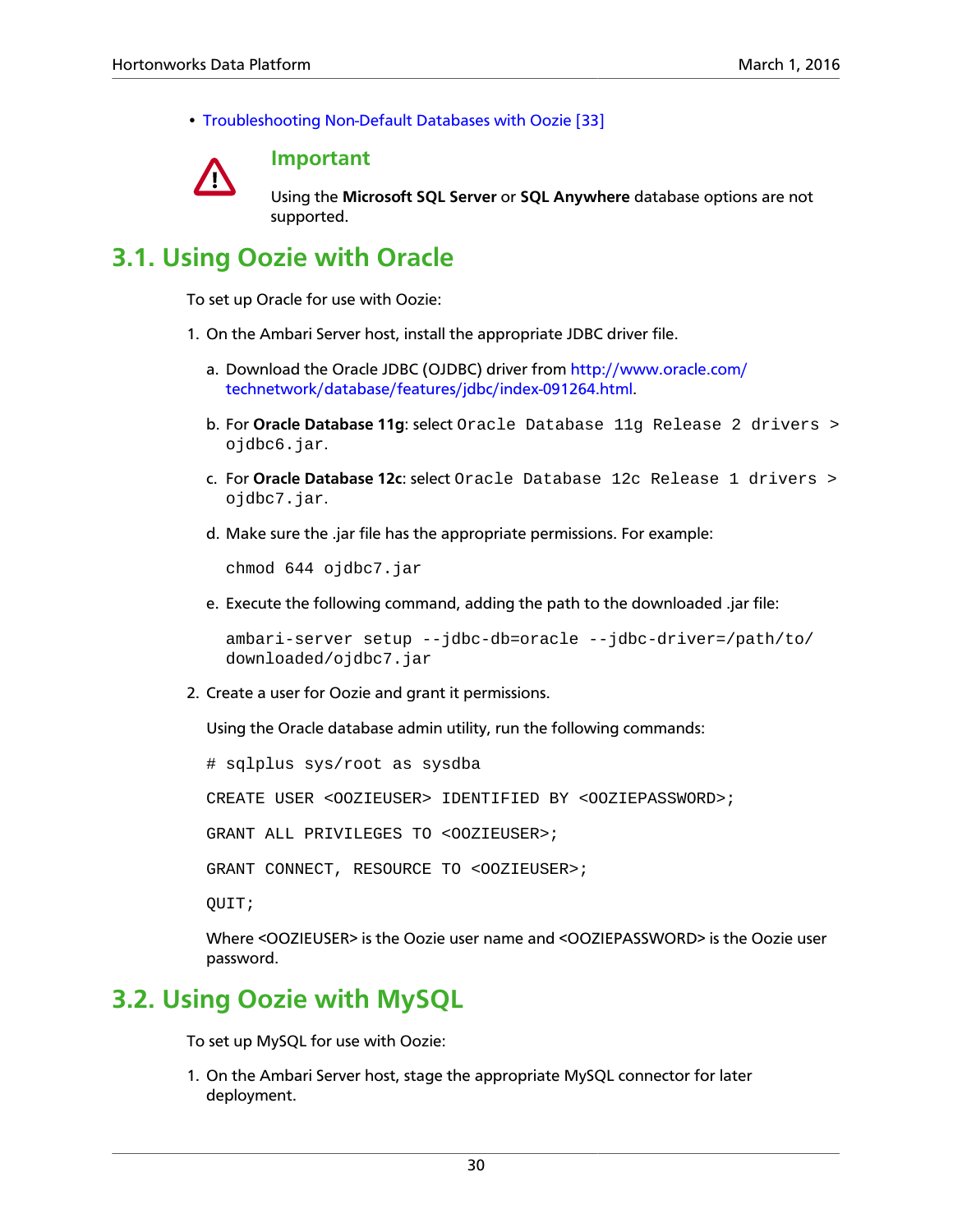a. Install the connector.

#### **RHEL/CentOS/Oracle Linux**

yum install mysql-connector-java\*

#### **SLES**

zypper install mysql-connector-java\*

#### **UBUNTU**

apt-get install mysql-connector-java\*

#### **DEBIAN**

apt-get install mysql-connector-java\*

b. Confirm that  $mysql-convector-java$ . jar is in the Java share directory.

ls /usr/share/java/mysql-connector-java.jar

- c. Make sure the .jar file has the appropriate permissions 644.
- d. Execute the following command:

```
ambari-server setup --jdbc-db=mysql --jdbc-driver=/usr/share/
java/mysql-connector-java.jar
```
- 2. Create a user for Oozie and grant it permissions.
	- Using the MySQL database admin utility:

```
# mysql -u root -p
CREATE USER '<OOZIEUSER>'@'%' IDENTIFIED BY '<OOZIEPASSWORD>';
GRANT ALL PRIVILEGES ON *.* TO '<OOZIEUSER>'@'%';
FLUSH PRIVILEGES;
```
- Where <OOZIEUSER> is the Oozie user name and <OOZIEPASSWORD> is the Oozie user password.
- 3. Create the Oozie database.
	- The Oozie database must be created prior.

# mysql -u root -p

CREATE DATABASE <OOZIEDATABASE>

• Where <OOZIEDATABASE> is the Oozie database name.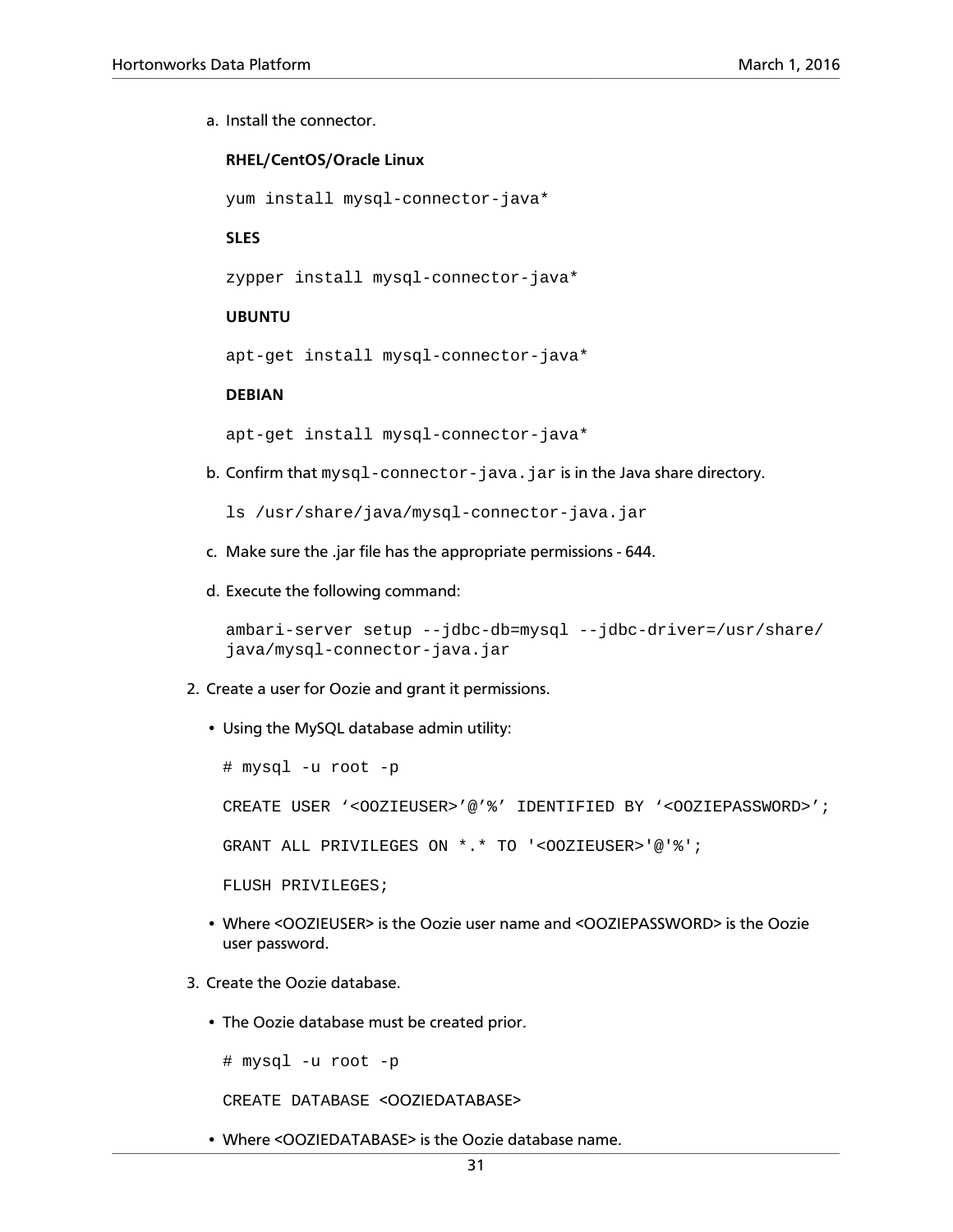### <span id="page-35-0"></span>**3.3. Using Oozie with PostgreSQL**

To set up PostgreSQL for use with Oozie:

- 1. On the Ambari Server host, stage the appropriate PostgreSQL connector for later deployment.
	- a. Install the connector.

#### **RHEL/CentOS/Oracle Linux**

yum install postgresql-jdbc

**SLES**

zypper install -y postgresql-jdbc

#### **UBUNTU**

apt-get install -y postgresql-jdbc

#### **DEBIAN**

apt-get install -y postgresql-jdbc

b. Confirm that .jar is in the Java share directory.

ls /usr/share/java/postgresql-jdbc.jar

c. Change the access mode of the .jar file to 644.

chmod 644 /usr/share/java/postgresql-jdbc.jar

d. Execute the following command:

ambari-server setup --jdbc-db=postgres --jdbc-driver=/usr/ share/java/postgresql-jdbc.jar

- 2. Create a user for Oozie and grant it permissions.
	- Using the PostgreSQL database admin utility:

```
echo "CREATE DATABASE <OOZIEDATABASE>;" | psql -U postgres
echo "CREATE USER <OOZIEUSER> WITH PASSWORD '<OOZIEPASSWORD>';"
| psql -U postgres
```

```
echo "GRANT ALL PRIVILEGES ON DATABASE <OOZIEDATABASE> TO
<OOZIEUSER>;" | psql -U postgres
```
• Where <OOZIEUSER> is the Oozie user name, <OOZIEPASSWORD> is the Oozie user password and <OOZIEDATABASE> is the Oozie database name.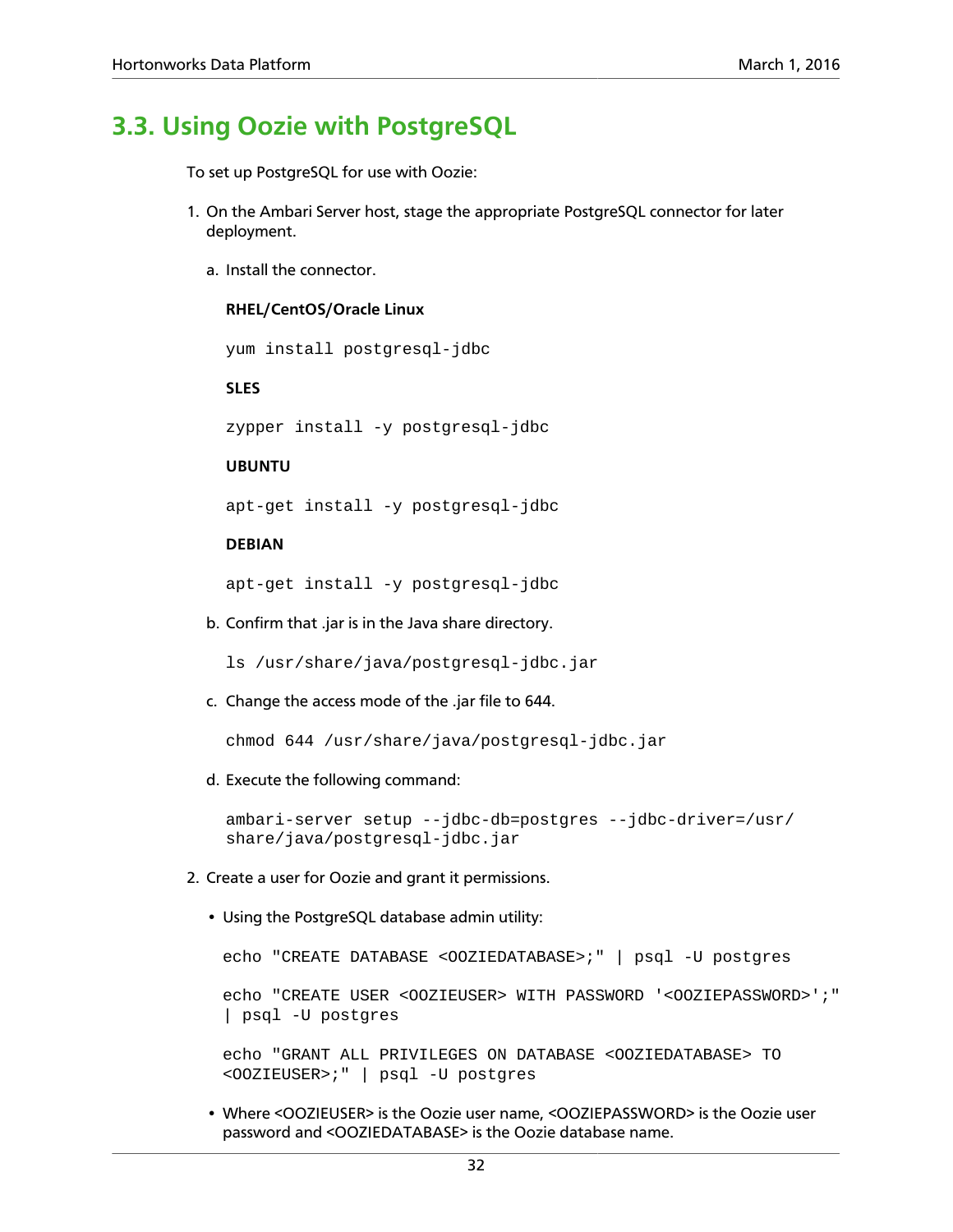## <span id="page-36-0"></span>**3.4. Troubleshooting Non-Default Databases with Oozie**

Use these entries to help you troubleshoot any issues you might have installing Oozie with non-default databases.

### **3.4.1. Problem: Oozie Server Install Fails Using MySQL**

#### Check the install log:

cp /usr/share/java/mysql-connector-java.jar usr/lib/oozie/libext/ mysql-connector-java.jar has failures: true

The MySQL JDBC.jar file cannot be found.

#### **3.4.1.1. Solution**

Make sure the file is in the appropriate directory on the Oozie server and click **Retry**.

### **3.4.2. Problem: Oozie Server Install Fails Using Oracle or MySQL**

#### Check the install log:

Exec[exec cd /var/tmp/oozie && /usr/lib/oozie/bin/ooziedb.sh create -sqlfile oozie.sql -run ] has failures: true

Oozie was unable to connect to the database or was unable to successfully setup the schema for Oozie.

#### **3.4.2.1. Solution**

Check the database connection settings provided during the Customize Services step in the install wizard by browsing back to Customize Services > Oozie. After confirming and adjusting your database settings, proceed forward with the install wizard.

If the Install Oozie Server wizard continues to fail, get more information by connecting directly to the Oozie server and executing the following command as <OOZIEUSER>:

su oozie /usr/lib/oozie/bin/ooziedb.sh create -sqlfile oozie.sql run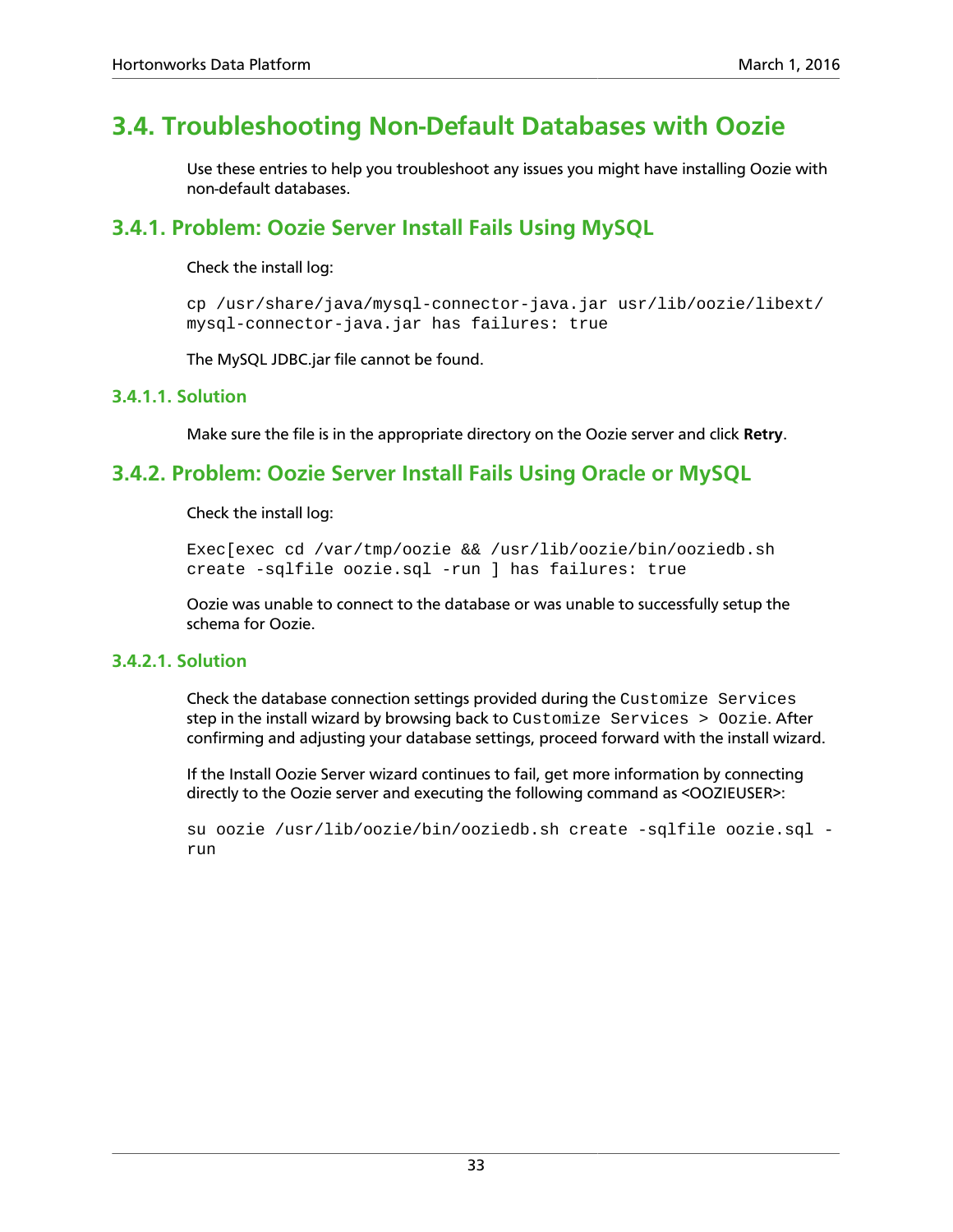# <span id="page-37-0"></span>**8. Setting up an Internet Proxy Server for Ambari**

If you plan to use the public repositories for installing the Stack, Ambari Server must have Internet access to confirm access to the repositories and validate the repositories. If your machine requires use of a proxy server for Internet access, you must configure Ambari Server to use the proxy server.

[How To Set Up an Internet Proxy Server for Ambari \[34\]](#page-37-1)

# <span id="page-37-1"></span>**1. How To Set Up an Internet Proxy Server for Ambari**

1. On the Ambari Server host, add proxy settings to the following script: /var/lib/ ambari-server/ambari-env.sh.

-Dhttp.proxyHost=<yourProxyHost> -Dhttp.proxyPort=<yourProxyPort>

2. Optionally, to prevent some host names from accessing the proxy server, define the list of excluded hosts, as follows:

-Dhttp.nonProxyHosts=<pipe|separated|list|of|hosts>

3. If your proxy server requires authentication, add the user name and password, as follows:

-Dhttp.proxyUser=<username> -Dhttp.proxyPassword=<password>

4. Restart the Ambari Server to pick up this change.

If you plan to use local repositories, see [Using a Local Repository](https://docs.hortonworks.com/HDPDocuments/Ambari-2.2.1.0/bk_Installing_HDP_AMB/content/_using_a_local_repository.html). Configuring Ambari to use a proxy server and have Internet access is not required. The Ambari Server must have access to your local repositories.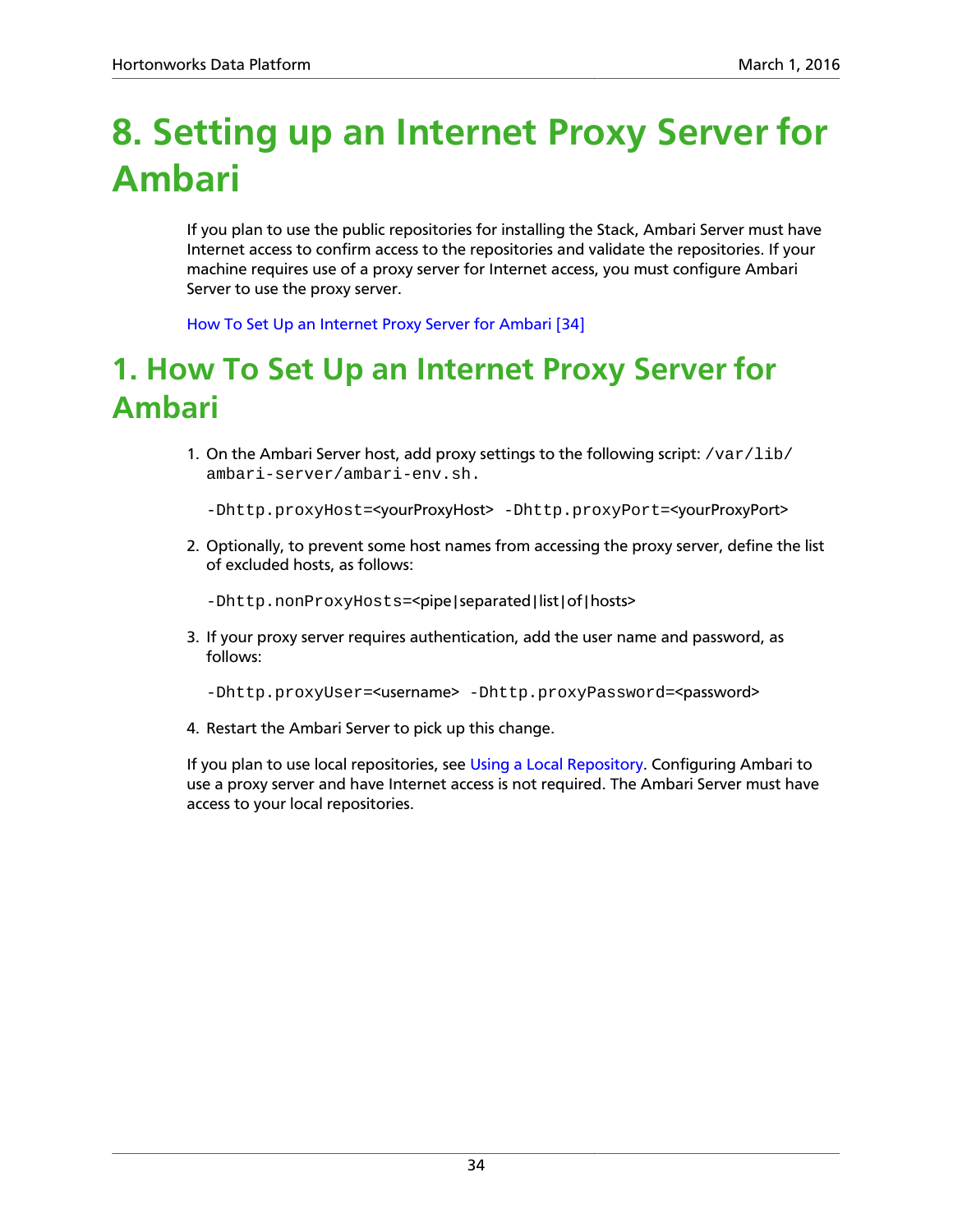# <span id="page-38-0"></span>**9. Configuring Network Port Numbers**

This chapter lists port number assignments required to maintain communication between Ambari Server, Ambari Agents, and Ambari Web.

- [Default Network Port Numbers Ambari \[35\]](#page-38-1)
- [Optional: Changing the Default Ambari Server Port \[35\]](#page-38-2)

For more information about configuring port numbers for Stack components, see [Configuring Ports](https://docs.hortonworks.com/HDPDocuments/HDP2/HDP-2.4.0/bk_HDP_Reference_Guide/content/reference_chap2.html) in the HDP Stack documentation.

# <span id="page-38-1"></span>**1. Default Network Port Numbers - Ambari**

The following table lists the default ports used by Ambari Server and Ambari Agent services.

| <b>Service</b> | <b>Servers</b>                        | <b>Default Ports</b><br><b>Used</b>                                                                                                | Protocol                                                                                                        | <b>Description</b>                                                                | <b>Need End User</b><br>Access? | Configuration<br><b>Parameters</b> |
|----------------|---------------------------------------|------------------------------------------------------------------------------------------------------------------------------------|-----------------------------------------------------------------------------------------------------------------|-----------------------------------------------------------------------------------|---------------------------------|------------------------------------|
| Ambari Server  | Ambari Server<br>host                 | 8080 See<br><b>Optional:</b><br>Change the<br><b>Ambari Server</b><br>Port for<br>instructions on<br>changing the<br>default port. | http See<br>Configure<br><b>Ambari</b><br>Server for<br><b>Authenticatd</b><br><b>HTTP</b> for<br>instructions. | Interface to<br>Ambari Web<br>and Ambari<br><b>REST API</b>                       | No                              |                                    |
| Ambari Server  | Ambari Server<br>host                 | 8440                                                                                                                               | https                                                                                                           | Handshake<br>Port for<br>Ambari Agents<br>to Ambari<br>Server                     | No                              |                                    |
| Ambari Server  | Ambari Server<br>host                 | 8441                                                                                                                               | https                                                                                                           | Registration<br>and Heartbeat<br>Port for<br>Ambari Agents<br>to Ambari<br>Server | No                              |                                    |
| Ambari Agent   | All hosts<br>running<br>Ambari Agents | 8670 You<br>can change<br>the Ambari<br>Agent ping<br>port in the<br>Ambari Agent<br>configuration.                                | tcp                                                                                                             | Ping port used<br>for alerts to<br>check the<br>health of the<br>Ambari Agent     | <b>No</b>                       |                                    |

# <span id="page-38-2"></span>**2. Optional: Changing the Default Ambari Server Port**

By default, Ambari Server uses port 8080 to access the Ambari Web UI and the REST API. To change the port number, you must edit the Ambari properties file.

Ambari Server should not be running when you change port numbers. Edit ambari.properties before you start Ambari Server the first time or stop Ambari Server before editing properties.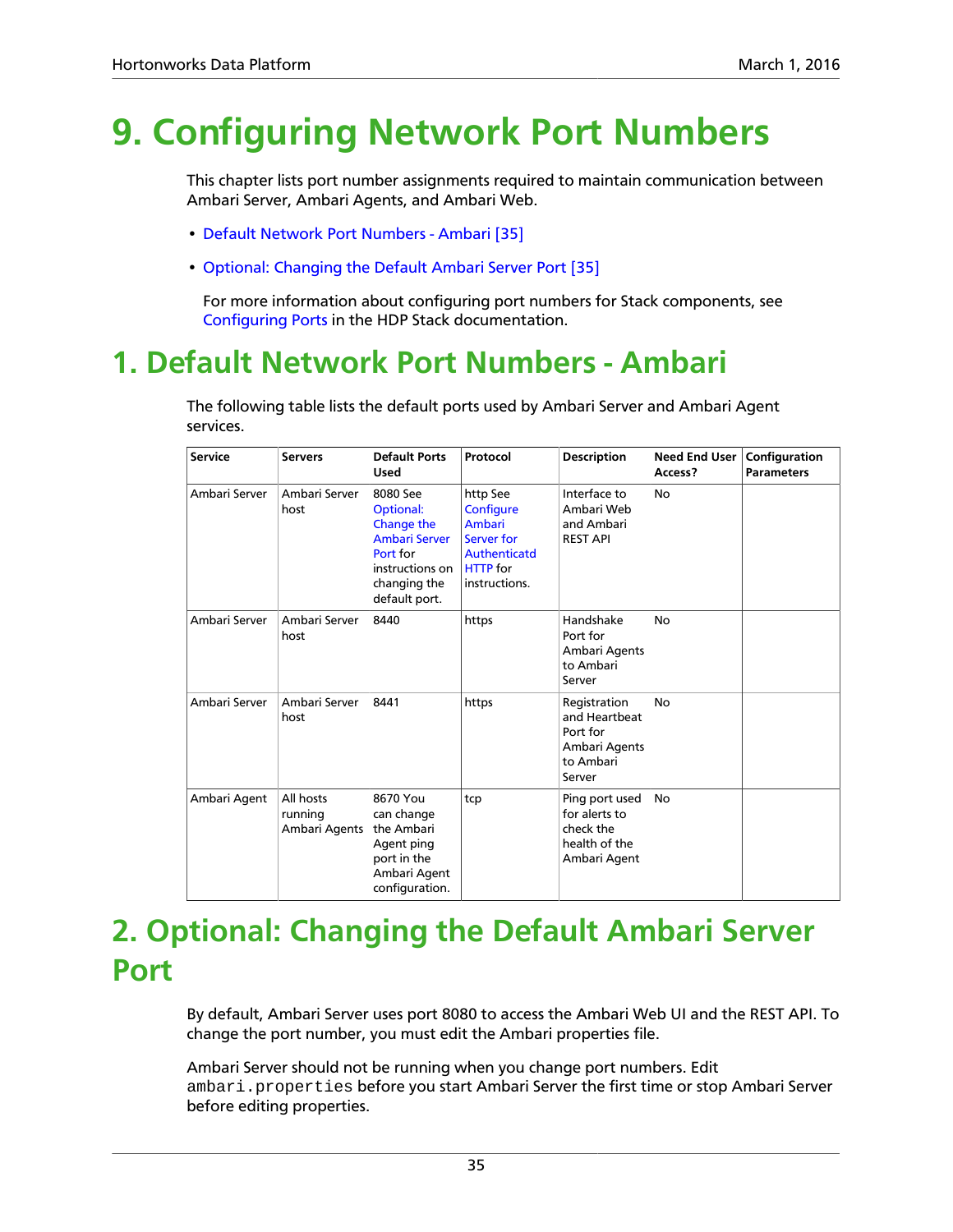- 1. On the Ambari Server host, open /etc/ambari-server/conf/ ambari.properties with a text editor.
- 2. Add the client API port property and set it to your desired port value:

client.api.port=<port\_number>

3. Start or re-start the Ambari Server. Ambari Server now accesses Ambari Web via the newly configured port:

http://<your.ambari.server>:<port\_number>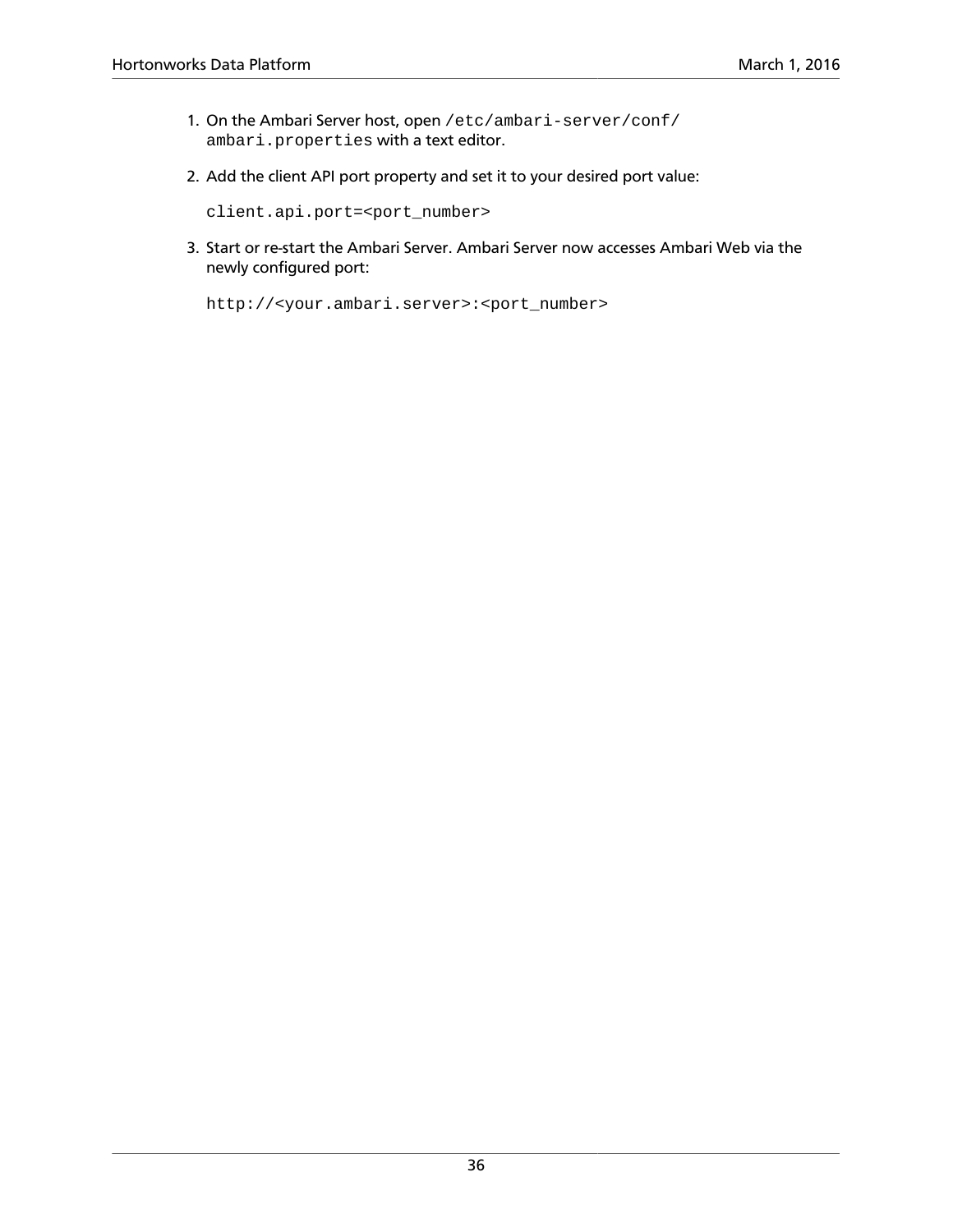# <span id="page-40-0"></span>**10. Change the JDK Version**

During your initial Ambari Server Setup, you selected the JDK to use or provided a path to a custom JDK already installed on your hosts. After setting up your cluster, you may change the JDK version using the following procedure.

The choice of JDK is dependent on which HDP Stack you plan to install in your cluster. The following table indicates which JDKs work with which Stacks.

| <b>Stack</b>        | <b>JDKs</b>        |
|---------------------|--------------------|
| HDP 2.3 or 2.4      | JDK 1.7 or JDK 1.8 |
| HDP 2.0, 2.1 or 2.2 | <b>JDK 1.7</b>     |



### **Important**

If you plan to upgrade between Stacks (for example, go from HDP 2.2 -> HDP 2.3 or 2.4) **do not change the JDK** until you have successfully upgraded the Stack and are running the cluster on the target Stack. For example, the highlevel process should follow:

- 1. Running HDP 2.2 with JDK 1.7.
- 2. Perform Stack upgrade to HDP 2.3 or 2.4.
- 3. Change JDK from 1.7 to 1.8 (using the following procedure).

#### **How to change the JDK version for an existing cluster**

1. Re-run Ambari Server Setup.

ambari-server setup

2. At the prompt to change the JDK, Enter **y**.

Do you want to change Oracle JDK [y/n] (n)? y

- 3. At the prompt to choose a JDK, Enter 1 to change the JDK to v1.8.
	- [1] Oracle JDK 1.8
	- [2] Oracle JDK 1.7
	- [3] Custom JDK
- 4. If you choose Oracle JDK 1.8 or Oracle JDK 1.7, the JDK you choose downloads and installs automatically on the Ambari Server host. This option requires that you have an internet connection. You must install this JDK on all hosts in the cluster to this same path.
- 5. If you choose Custom JDK, verify or add the custom JDK path on all hosts in the cluster. Use this option if you want to use OpenJDK or do not have an internet connection (and have pre-installed the JDK on all hosts).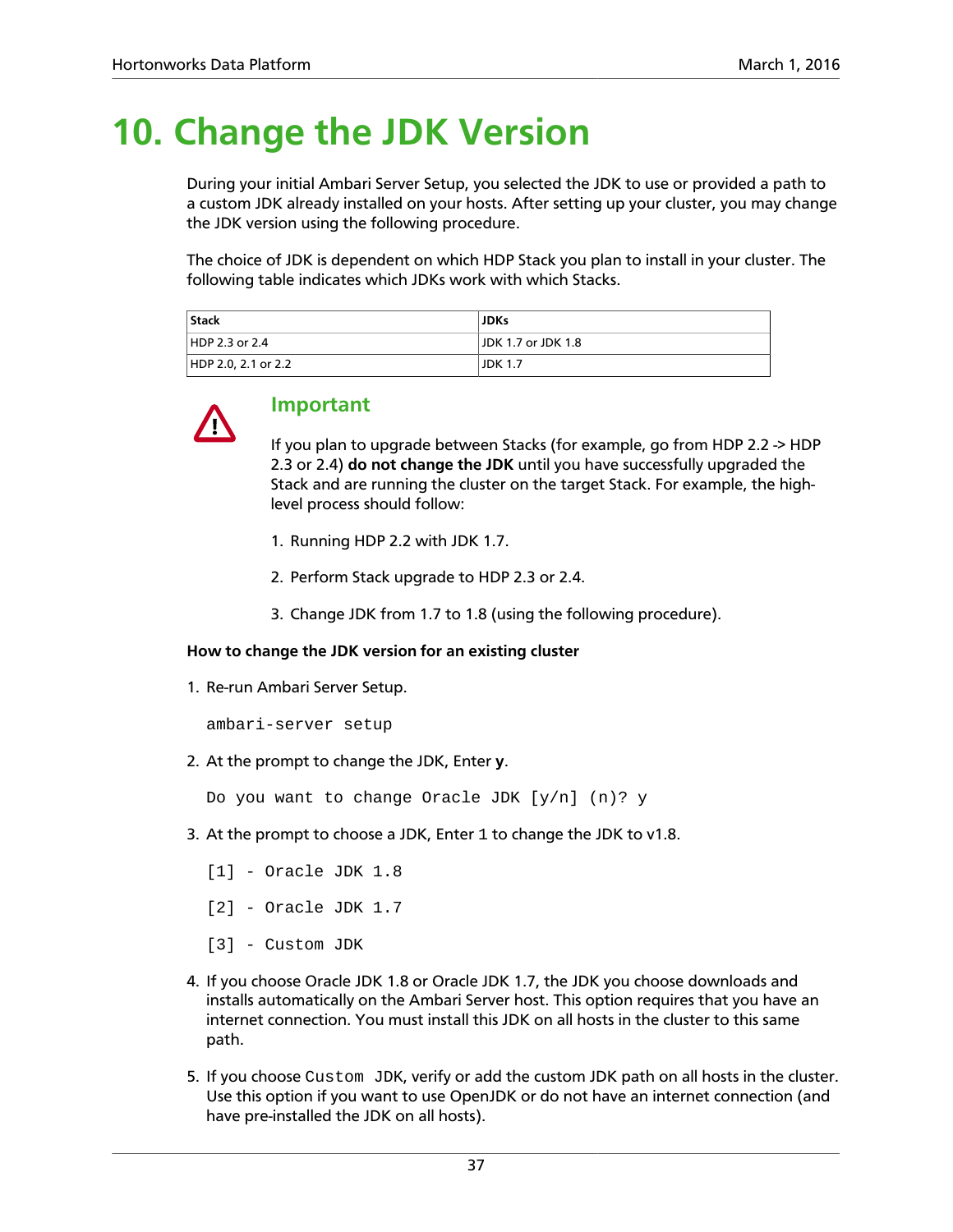- 6. After setup completes, you must restart each component for the new JDK to be used by the Hadoop services.
- 7. Using the Ambari Web UI, do the following tasks:
	- Restart each component
	- Restart each host
	- Restart all services

For more information about managing services in your cluster, see [Managing Services](https://docs.hortonworks.com/HDPDocuments/Ambari-2.2.1.0/bk_Ambari_Users_Guide/content/ch_managing_services.html).



### **Important**

You **must** also update your JCE security policy files on the Ambari Server and all hosts in the cluster **to match the new JDK version**. If you are running Kerberos and do not update the JCE to match the JDK, you will have issues starting services. Refer to the [Ambari Security Guide](https://docs.hortonworks.com/HDPDocuments/Ambari-2.2.1.0/bk_Ambari_Security_Guide/content/index.html) for more information on [Installing](https://docs.hortonworks.com/HDPDocuments/Ambari-2.2.1.0/bk_Ambari_Security_Guide/content/_installing_the_jce.html) [the JCE](https://docs.hortonworks.com/HDPDocuments/Ambari-2.2.1.0/bk_Ambari_Security_Guide/content/_installing_the_jce.html).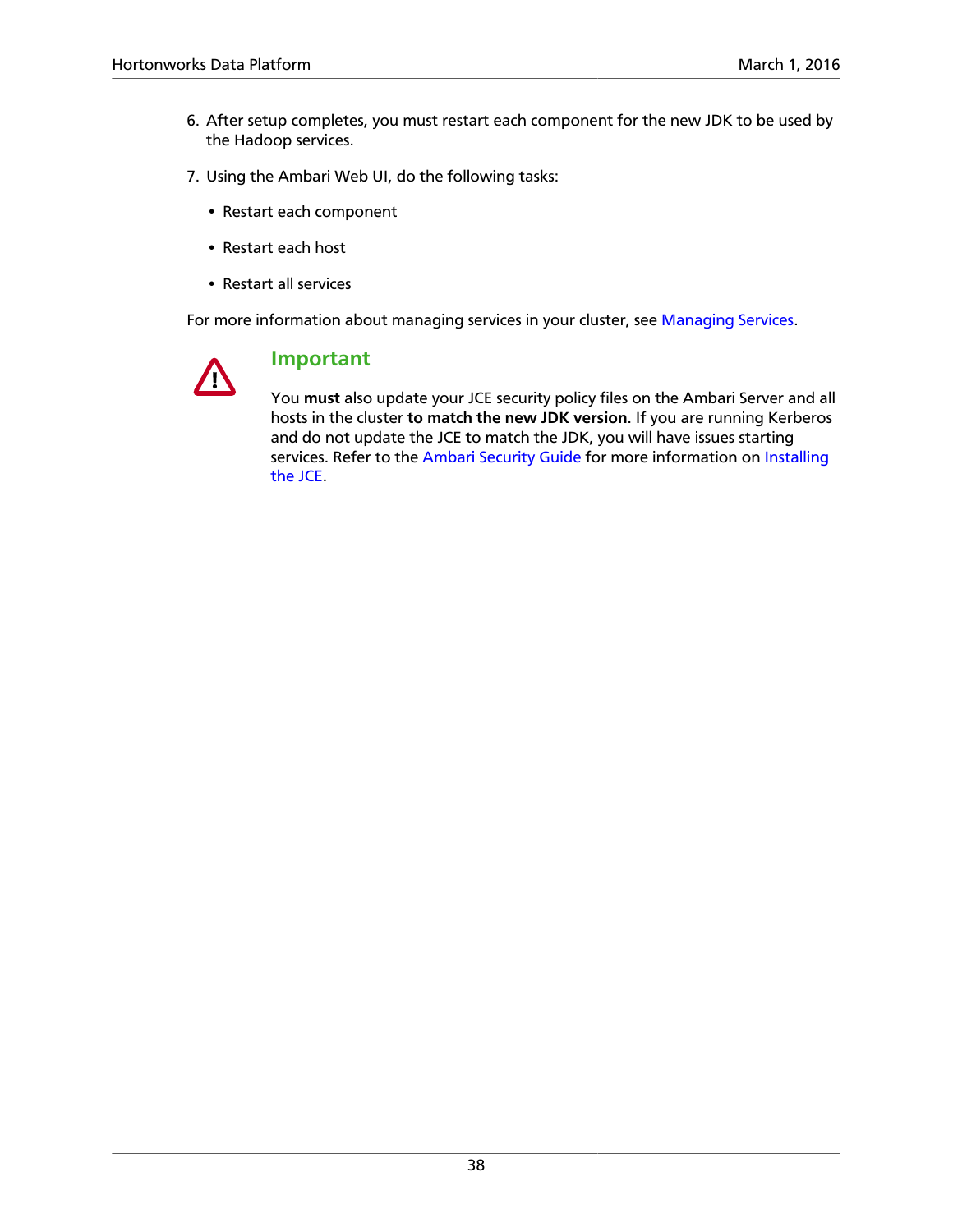# <span id="page-42-0"></span>**11. Using Ambari Blueprints**

Ambari Blueprints provide an API to perform cluster installations. You can build a reusable "blueprint" that defines which Stack to use, how Service Components should be laid out across a cluster and what configurations to set.



After setting up a blueprint, you can call the API to instantiate the cluster by providing the list of hosts to use. The Ambari Blueprint framework promotes reusability and facilitates automating cluster installations without UI interaction.

Learn more about Ambari Blueprints API on the [Ambari Wiki](https://cwiki.apache.org/confluence/display/AMBARI/Blueprints).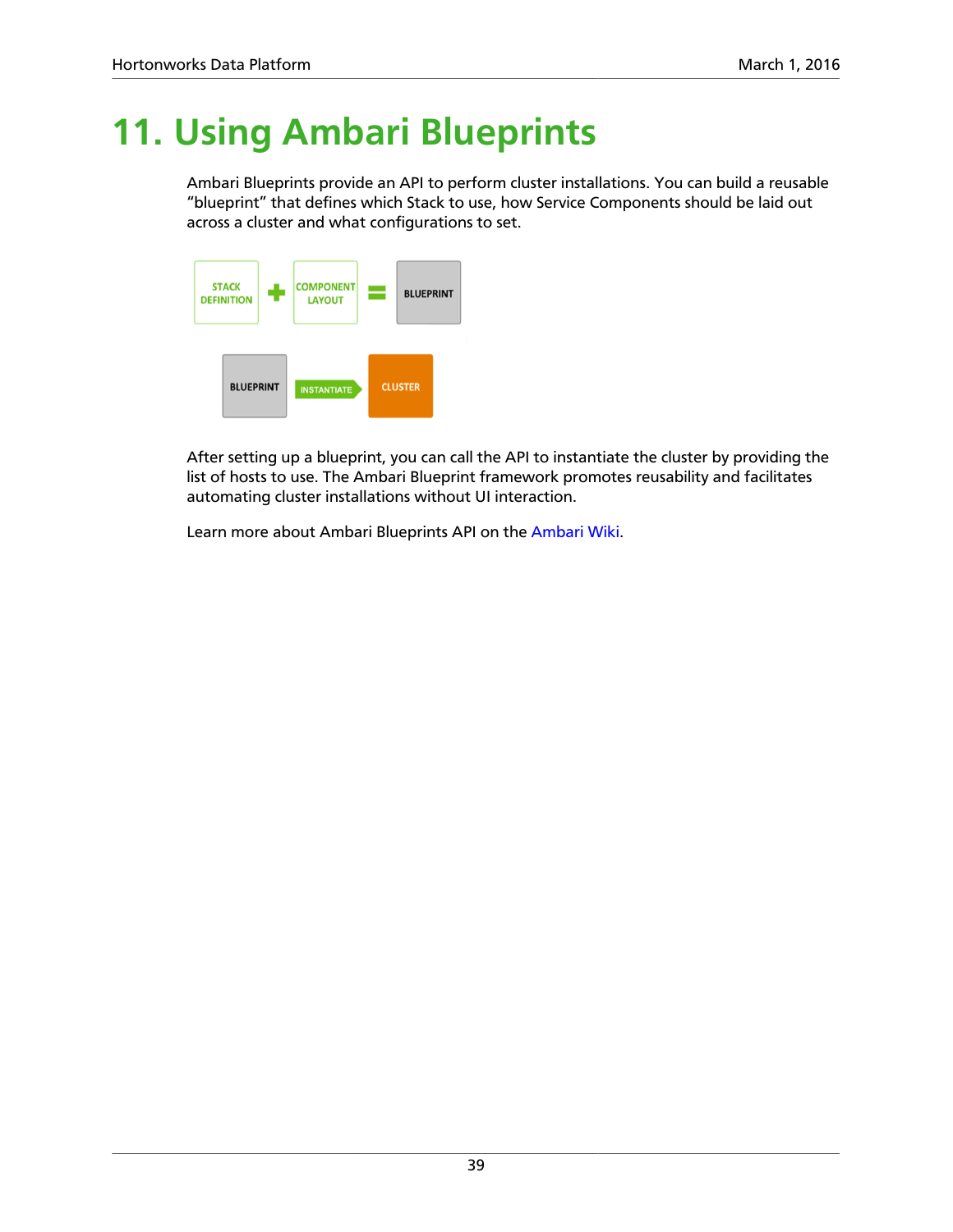# <span id="page-43-0"></span>**12. Configuring HDP Stack Repositories for Red Hat Satellite**

As part of installing HDP Stack with Ambari, HDP.repo and HDP-UTILS.repo files are generated and distributed to the cluster hosts based on the Base URL user input from the Cluster Install Wizard during the Select Stack step. In cases where you are using Red Hat Satellite to manage your Linux infrastructure, you can disable the repositories defined in the HDP Stack .repo files and instead leverage Red Hat Satellite.

To disable the repositories created and distributed by Ambari in the .repo files:

1. **Before installing your cluster**, on the Ambari Server host, browse to the following:

/var/lib/ambari-server/resources/stacks/HDP/2.0.6/configuration

- 2. Modify the cluster-env.xml file
	- vi cluster-env.xml
- 3. Search for the property name **repo\_suse\_rhel\_template** (for RHEL/ CentOS /SLES), **repo\_ubuntu\_template** (for Ubuntu), or **repo\_debian\_template** (for Debian). For example:

<name>repo\_suse\_rhel\_template</name>

4. Modify the <value> of the property to set the repository as disabled.

```
<value>[{{repo_id}}-DISABLED]
name={{repo_id}}-DISABLED
{\s if mirror_list {\mbox{minr}(\s)} = {\text{\mirror_list}}{\stat else \text{\mirror{\mirror}}}
\{\% \text{ endif } \$\}path=/
enabled=0
gpgcheck=0</value>
```
- 5. Save and exit.
- 6. Restart the Ambari Server and proceed with your cluster install.



#### **Important**

You must configure Red Hat Satellite to define and enable the Stack repositories. Please refer to the Red Hat Satellite documentation for more information.



### **Important**

When using RedHat Satellite or Spacewalk for repository management, it's very important to note that the name of the repository must match our HDP naming convention. When adding repositories, please ensure their names match those found in the .repo files. Example: HDP-2.2.4.2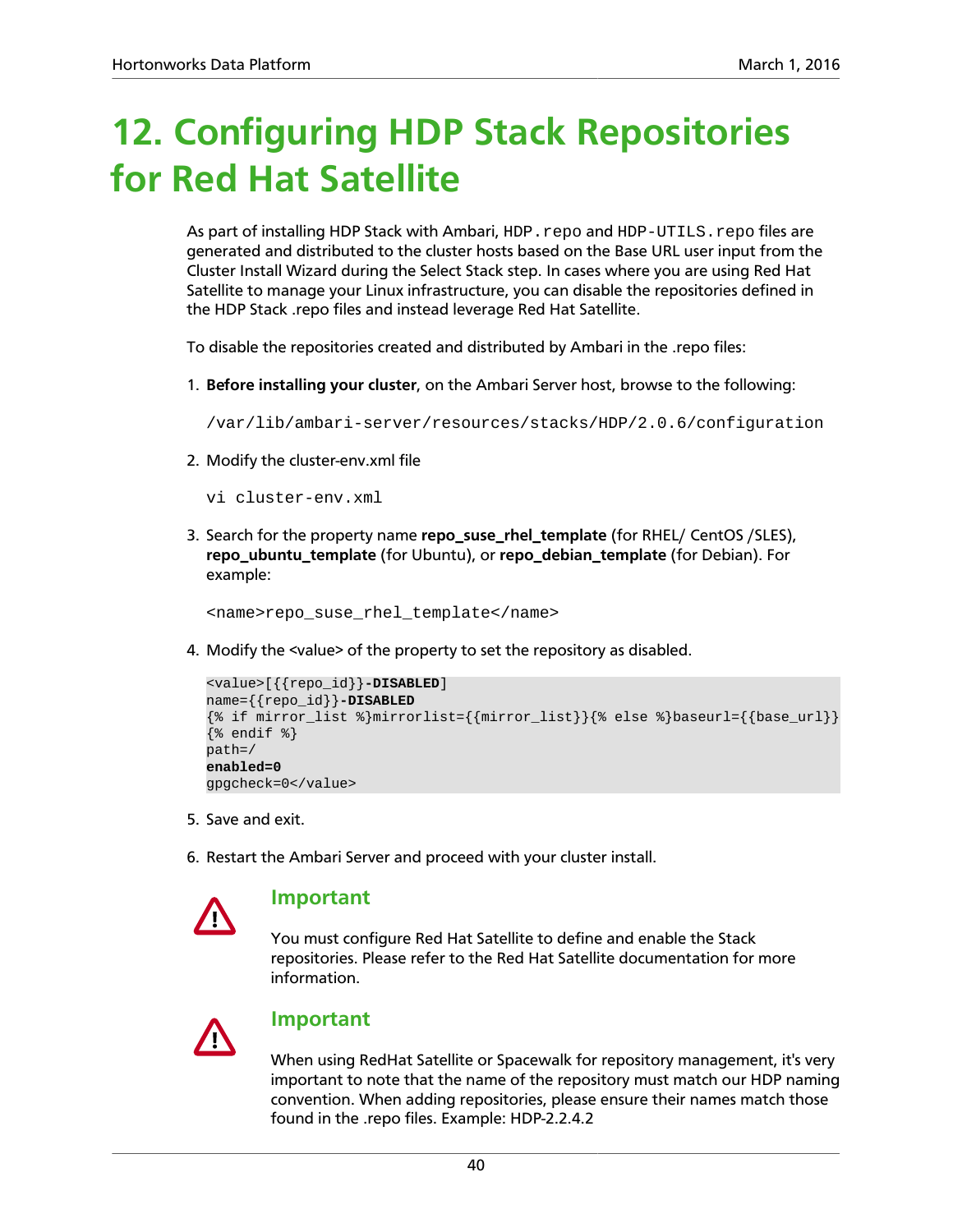

### **Note**

If you need to modify the template after cluster install, you can modify the property on cluster-env configuration using the Ambari REST API or the /var/ lib/ambari-server/resources/scripts/configs.sh script. The example below shows setting the repo\_suse\_rhel\_template property to "enabled=0" using the script.

```
configs.sh -u admin -p admin set ambari.server cluster.name
 cluster-env repo_suse_rhel_template "[{{repo_id}}-DISABLED]\nname=
{repo_id}}-DISABLED\n{% if mirror_list %}mirrorlist={{mirror_list}}
\{\% else \}baseurl={{base_url}}{% endif \n\neq \n\npath=/\nenabled=0\
ngpgcheck=0"
```
where **ambari.server** is the Ambari Server hostname and **cluster.name** is the name of your cluster.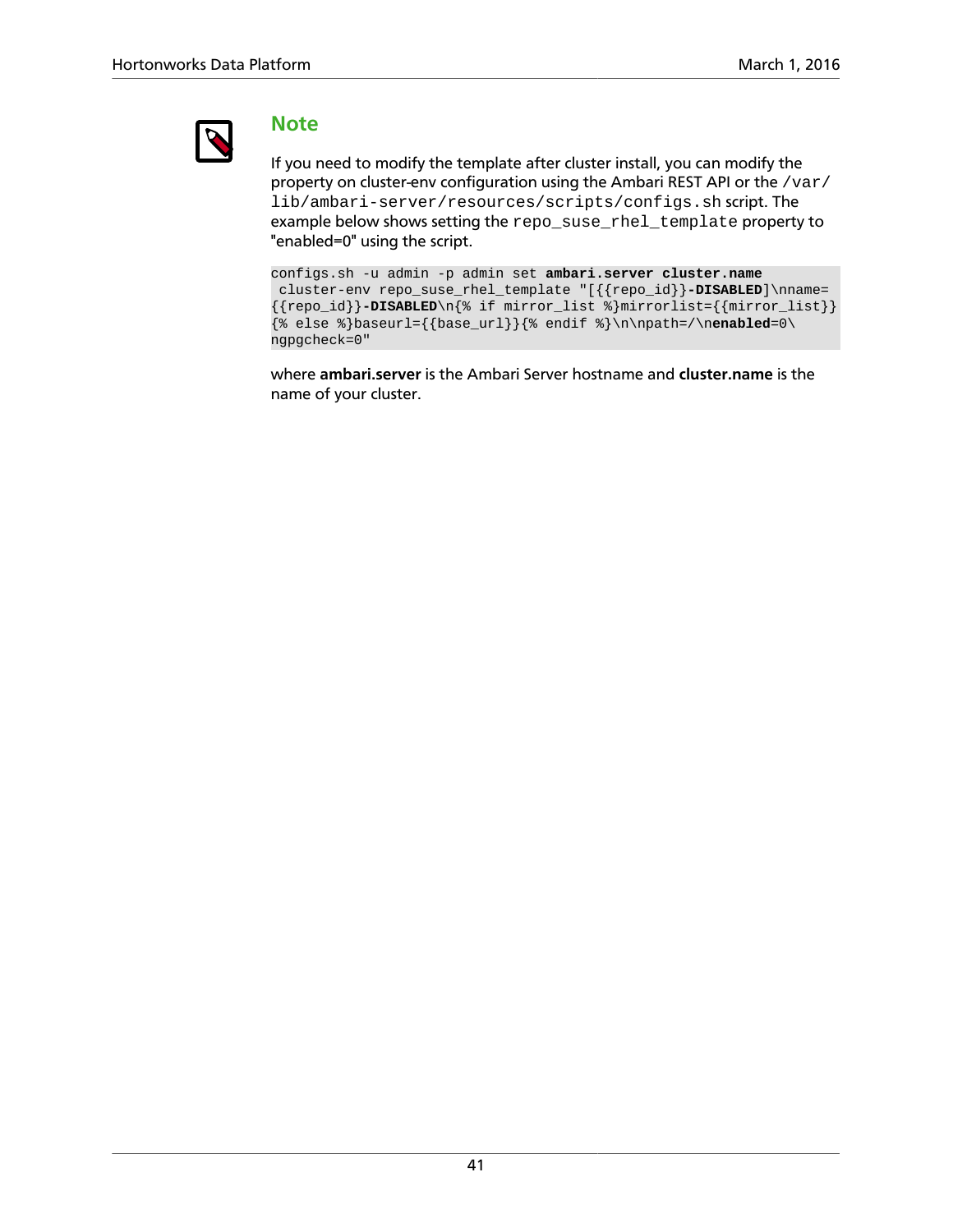# <span id="page-45-0"></span>**13. Tuning Ambari Performance**

For clusters larger than 200 nodes, consider the following tuning options:

1. Calculate the new, larger cache size, using the following relationship:

ecCacheSizeValue=60\*<cluster\_size>

where <cluster\_size> is the number of nodes in the cluster.

2. On the Ambari Server host, in /etc/ambari-server/conf/ambari-properties, add the following property and value:

server.ecCacheSize=<ecCacheSizeValue>

where <ecCacheSizeValue> is the value calculated previously, based on the number of nodes in the cluster.

3. Add the following properties to adjust the JDBC connection pool settings:

server.jdbc.connection-pool.acquisition-size=5 server.jdbc.connection-pool.max-age=0 server.jdbc.connection-pool.max-idle-time=14400 server.jdbc.connection-pool.max-idle-time-excess=0 server.jdbc.connection-pool.idle-test-interval=7200

4. If using MySQL as the Ambari database, in your MSQL configuration, increase the wait\_timeout and interacitve\_timeout to 8 hours (28800) and max. connections from 32 to 128.



### **Important**

It is **critical** that the Ambari configuration for server.jdbc.connection-pool.max-idle-time and server.jdbc.connection-pool.idle-test-interval must be lower than the MySQL wait\_timeout and interactive\_timeout set on the MySQL side. If you choose to decrease these timeout values, adjust downserver.jdbc.connection-pool.max-idle-time and server.jdbc.connection-pool.idle-test-interval accordingly in the Ambari configuration so that they are less than wait\_timeout and interactive\_timeout.

5. Restart Ambari Server.

ambari-server restart

6. If you are using the Ambari Metrics service, you might want to consider switching from the default embedded mode to distributed mode, as well as other tuning options. See [Configuring and Tuning Ambari Metrics](https://docs.hortonworks.com/HDPDocuments/Ambari-2.2.1.0/bk_ambari_reference_guide/content/ch_amb_ref_configuring_ambari_metrics.html) for more information.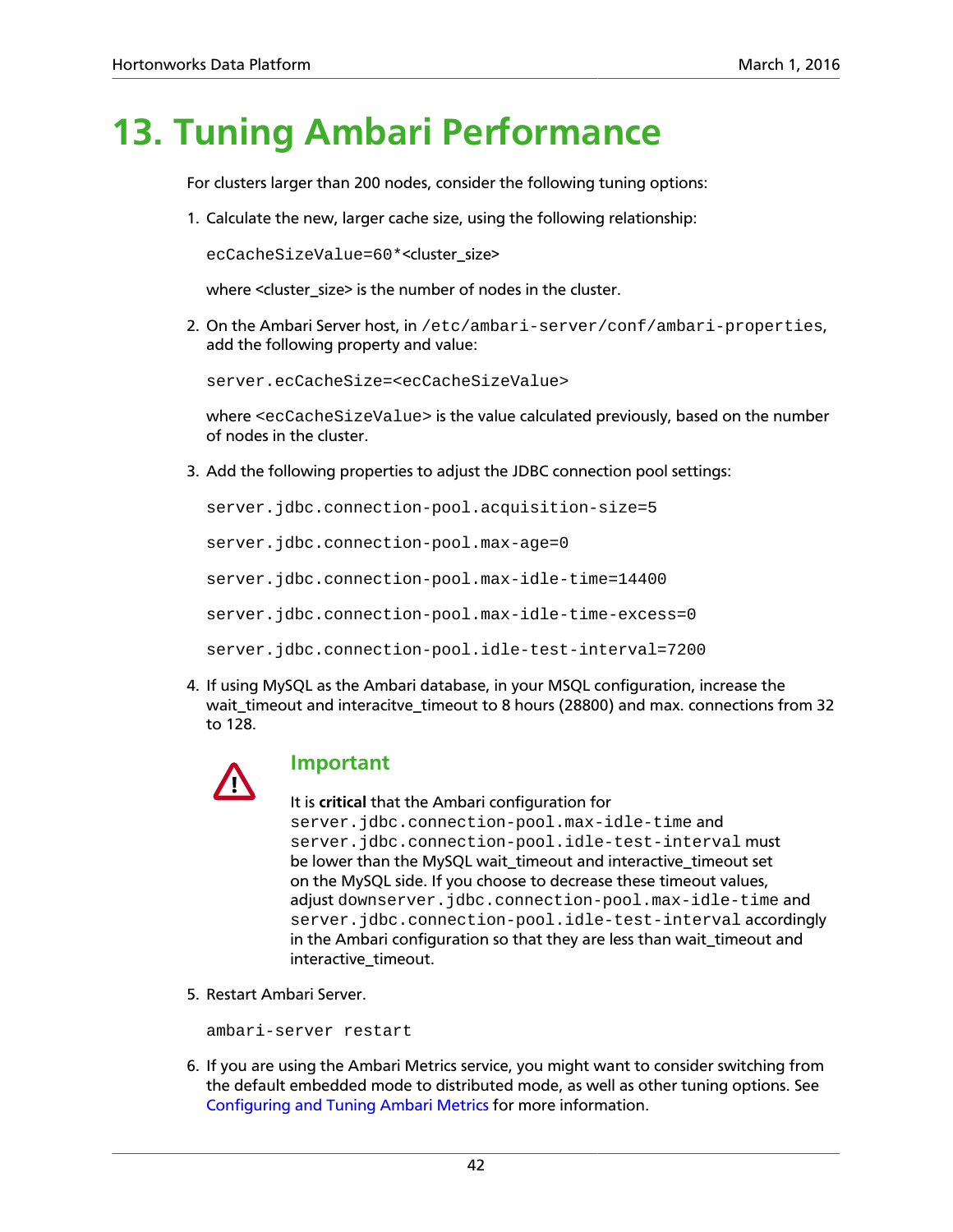# <span id="page-46-0"></span>**14. Tuning Ambari Metrics**

**Ambari Metrics System** ("AMS") is a system for collecting, aggregating and serving Hadoop and system metrics in Ambari-managed clusters. AMS has three primary components: **Metrics Collector**, **Metrics Monitors** and **Hadoop Sinks**.

- The **Metrics Monitors** are installed and run on each host in the cluster to collect systemlevel metrics and publish to the **Metrics Collector**.
- The **Hadoop Sinks** plug into the various Hadoop components to publish Hadoop metrics to the **Metrics Collector**.
- The **Metrics Collector** is a daemon that runs on a specific host in the cluster and receives data from the registered publishers, the **Monitors** and **Sinks**.

The following diagram provides a high-level illustration of how the components of AMS work together to collect metrics and make those metrics available to Ambari.



- 1. **Metrics Monitors (on each host), send system-level metrics to Collector**
- 2. **Hadoop Sinks (on each host), send system-level metrics to Collector**
- 3. **Metrics Collector stores and aggregates metrics**
- 4. **Ambari exposes REST API for metrics retrieval**

#### 5. **Ambari REST API feed Ambari Web UI**

To get optimal performance from the Ambari Metrics System, you should review the following Collector configuration options and the [General Guidelines](#page-50-0).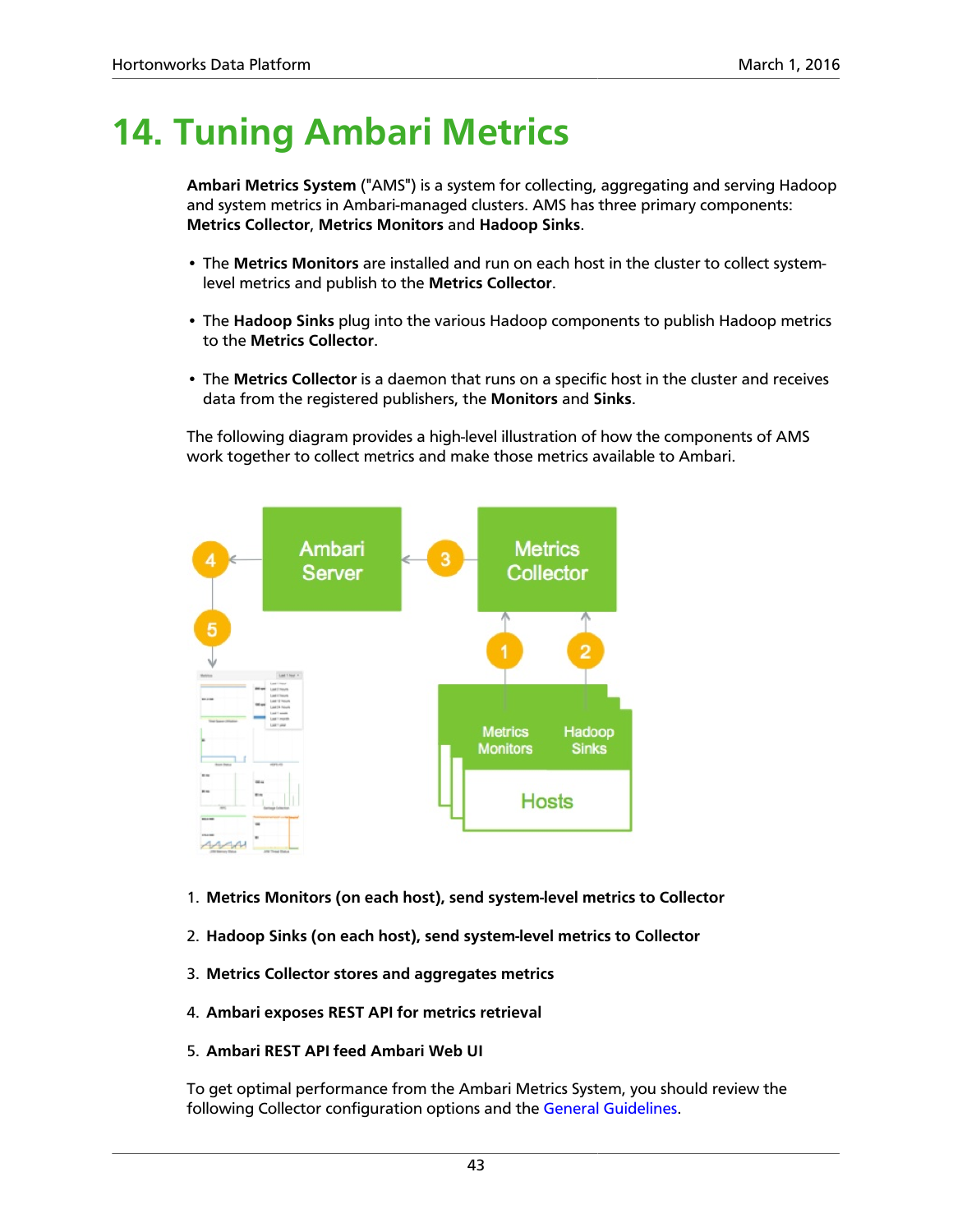| Option                         | <b>Description</b>                                                                                                                                                                                          |  |  |
|--------------------------------|-------------------------------------------------------------------------------------------------------------------------------------------------------------------------------------------------------------|--|--|
| <b>Collector Modes</b>         | The Collector can run in two modes: embedded mode and distributed mode. These<br>modes impact where metrics data is stored and how the Collector process runs. See<br>Collector Modes for more information. |  |  |
| <b>Aggregated TTL Settings</b> | The Time to Live settings for aggregated metrics. This impacts the amount of data<br>that is stored and how long the data is retained. See Aggregated Metrics TTL for more<br>information.                  |  |  |
| <b>Memory Settings</b>         | Memory properties for the Collector components. These settings impact the overall<br>performance of the Collector. See Memory Settings for more information.                                                |  |  |

# <span id="page-47-0"></span>**1. Collector Modes**

The **Metrics Collector** is built using Hadoop technologies such as HBase, Phoenix, and ATS. The Collector can store metrics data on the local filesystem, referred to as "**embedded** mode" or use an external HDFS, referred to as "**distributed** mode". By default, the Collector runs in **embedded mode**. In **embedded mode**, the Collector will capture and write metrics to the local file system on the host where the Collector is running. As well, all the Collector runs in a single process on that host.



#### **Important**

When running in **embedded** mode, you should confirm the "hbase.rootdir" and "hbase.tmp.dir" directory configurations in **Ambari Metrics > Configs > Advanced > ams-hbase-site** are using a sufficiently sized and not heavily utilized partition, such as:

file:///grid/0/var/lib/ambari-metrics-collector/hbase.

Refer to [General Guidelines](#page-50-0) for more information on Disk Space recommendations.

Another critical factor in embedded mode is the TTL settings, which manage how much data will be stored. Refer to [Aggregated Metrics TTL](#page-48-0) for more information on these settings.

When the Collector is configured for **distributed** mode, the Collector writes metrics to HDFS and the components will run in distributed processes. This mode helps manage CPU and memory consumption.

To switch the **Metrics Collector** from **embedded** mode to **distributed** mode, in **Ambari Web**, browse to **Services > Ambari Metrics > Configs**, make the following changes, then restart the Metrics Collector.

| Configuration<br><b>Section</b> | Property                                                                              | <b>Description</b>                                                    | Value                                            |
|---------------------------------|---------------------------------------------------------------------------------------|-----------------------------------------------------------------------|--------------------------------------------------|
| General                         | <b>Metrics Service</b><br>operation mode<br>(timeline.metrics.service.operation.mode) | Designates whether to run in distributed or<br>embedded mode.         | distributed                                      |
| Advanced ams-<br>hbase-site     |                                                                                       | hbase.cluster.distribute that cates AMS will run in distributed mode. | true                                             |
| Advanced ams-<br>hbase-site     | hbase.rootdir see<br>note 1                                                           | The HDFS directory location where metrics<br>will be stored.          | hdfs://\$NAMENODE FQDN:8020/apps/<br>ams/metrics |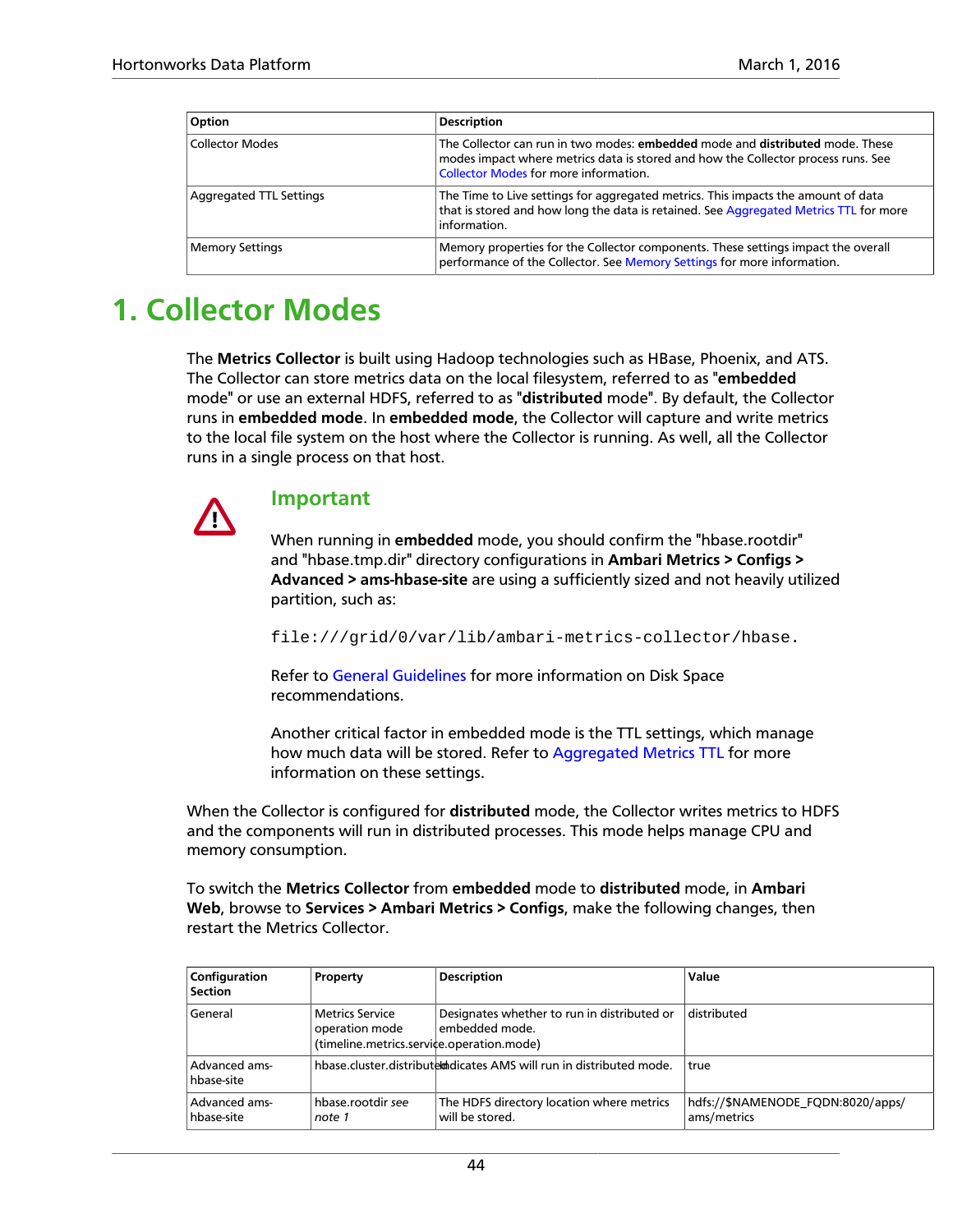Note 1: If your cluster if configured for a highly-available NameNode, set the hbase.rootdir value to use the HDFS nameservice, instead of the NameNode hostname:

hdfs://hdfsnameservice/apps/ams/metrics

Optionally, existing data can be migrated from the local store to HDFS prior to switching to distributed mode.

1. Create HDFS directory for ams user. For example:

su - hdfs -c 'hdfs dfs -mkdir -p /apps/ams/metrics'

- 2. Stop Metrics Collector.
- 3. Copy the metric data from the AMS local directory to an HDFS directory. This is the value of hbase.rootdir in Advanced ams-hbase-site used when running in embedded mode. For example:

```
su - hdfs -c 'hdfs dfs -copyFromLocal /var/lib/ambari-metrics-
collector/hbase/* /apps/ams/metrics'
```
su - hdfs -c 'hdfs dfs -chown -R ams:hadoop /apps/ams/metrics'

- 4. Perform the configuration changes above to switch to distributed mode.
- 5. Start the Metrics Collector.

# <span id="page-48-0"></span>**2. Aggregated Metrics TTL Settings**

AMS provides configurable Time To Live configuration for aggregated metrics. The TTL settings are available in Ambari Metrics > Configs > Advanced ams-site and have the ".ttl" suffix. Each property name is self explanatory and controls the amount of time to keep metrics at the specified aggregation level before they are purged. The values for these TTL's are set in seconds. In an example where you are running a single-node sandbox and want to ensure that no values are stored for more than 7 days to save on local disk space, you would set any property ending in ".ttl" that has a value greater than 604800, 7 days in seconds, to 604800. That would ensure that properties such as timeline.metrics.cluster.aggregator.daily.ttl that controls the daily aggregation TTL, which by by default stores data for 2 years, will only store daily aggregations for 604800 seconds, or 7 days. Reducing the TTL values helps significantly reduce the total amount of storage used for metric storage. Those that matter most for reducing the total amount of disk space used for AMS are:

- timeline.metrics.cluster.aggregator.minute.ttl Controls minute level aggregated metrics TTL
- timeline.metrics.host.aggregator.ttl Controls host-based precision metrics TTL

It's important to note that these settings should be set during installation. If these settings need to be changed post-installation, they have to be set using the HBase shell. This is a current limitation imposed by Phoenix that is resolved in Ambari 2.1.2. To change these TTL settings in Ambari 2.1.1 and earlier, the HBase shell is used to connect to the embedded HBase instance that is part of AMS. Run the following command from the Collector host.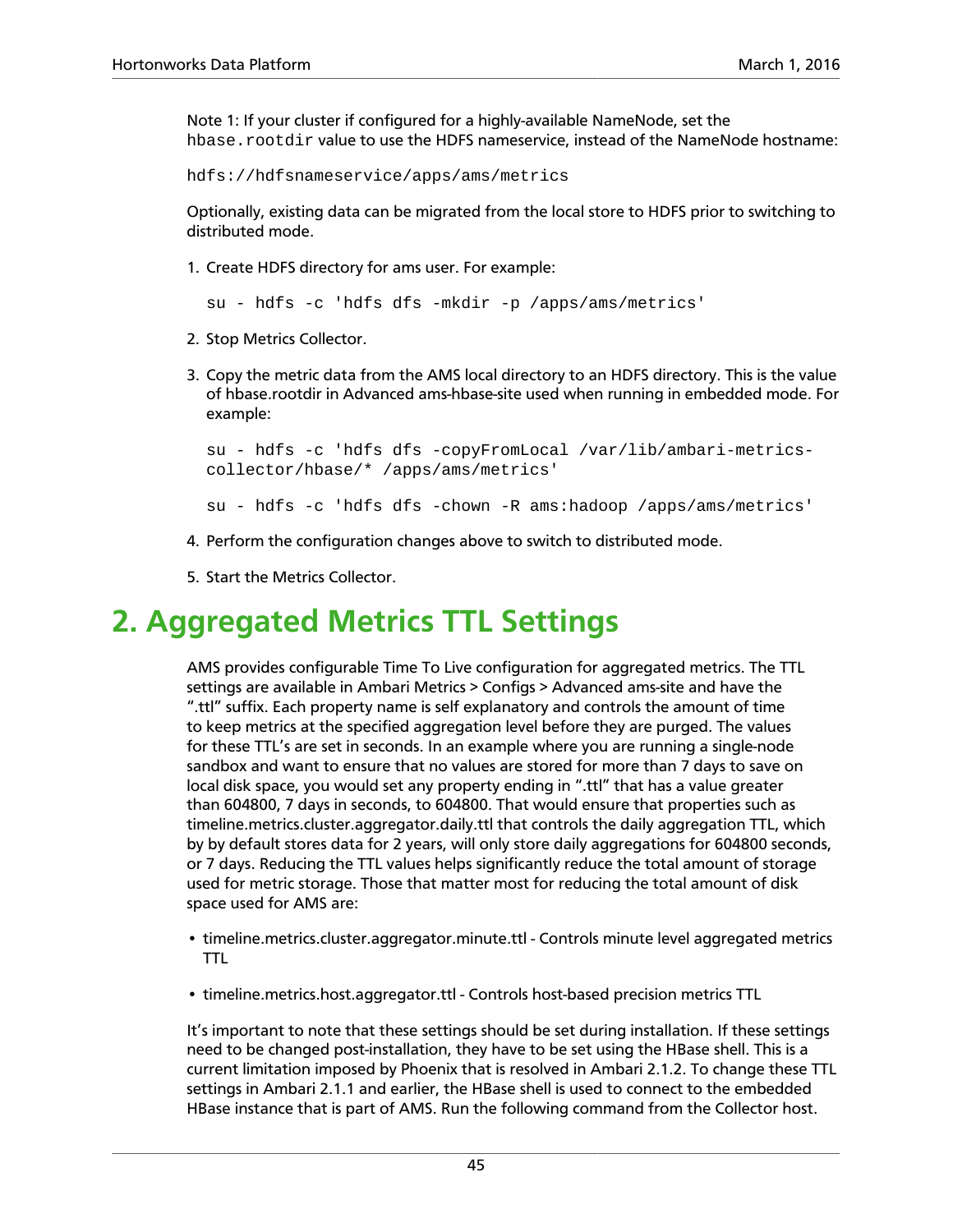/usr/lib/ams-hbase/bin/hbase --config /etc/ams-hbase/conf shell

Once connected to HBase each of the following tables needs to be updated with the appropriate TTL values that are being changed. The table below maps a specific ".ttl" property in **Ambari Metrics > Configs > Advanced ams-site** to the actual HBase table.

| Property                                       | <b>Table</b>            |  |  |
|------------------------------------------------|-------------------------|--|--|
| timeline.metrics.cluster.aggregator.daily.ttl  | METRIC AGGREGATE DAILY  |  |  |
| timeline.metrics.cluster.aggregator.hourly.ttl | METRIC AGGREGATE HOURLY |  |  |
| timeline.metrics.cluster.aggregator.minute.ttl | <b>METRIC AGGREGATE</b> |  |  |
| timeline.metrics.host.aggregator.daily.ttl     | METRIC RECORD DAILY     |  |  |
| timeline.metrics.host.aggregator.hourly.ttl    | METRIC RECORD HOURLY    |  |  |
| timeline.metrics.host.aggregator.minute.ttl    | METRIC RECORD MINUTE    |  |  |
| timeline.metrics.host.aggregator.ttl           | <b>METRIC RECORD</b>    |  |  |

For each table that needs to be updated, alter the TTL value as follows:

```
hbase(main):000:0> alter 'METRIC_RECORD_DAILY', { NAME => '0', TTL
= > 604800}
```
## <span id="page-49-0"></span>**3. Memory Settings**

Since AMS uses multiple components (such as HBase and Phoenix) for metrics storage and query, there are multiple tunable properties for tuning memory use. The following table lists each memory configuration.

| Configuration |                        | Property                    | <b>Description</b>                                                                   |
|---------------|------------------------|-----------------------------|--------------------------------------------------------------------------------------|
|               | Advanced ams-env       | metrics collector heapsize  | Heap size configuration for the Collector.                                           |
|               | Advanced ams-hbase-env | hbase_regionserver_heapsize | Heap size configuration for the single AMS HBase Region Se                           |
|               | Advanced ams-hbase-env | hbase_master_heapsize       | Heap size configuration for the single AMS HBase Master.                             |
|               | Advanced ams-hbase-env | regionserver xmn size       | Maximum value for the young generation heap size for the<br>AMS HBase RegionServer.  |
|               | Advanced ams-hbase-env | hbase master xmn size       | Maximum value for the young generation heap size for the<br><b>AMS HBase Master.</b> |

# <span id="page-49-1"></span>**4. (Optional) Enabling HBase Region and Table Metrics**

Ambari disables HBase metrics (per region and per table) by default. HBase metrics can be numerous and can cause performance issues. HBase RegionServer metrics are available by default.

If you want HBase (per region and per table) metrics to be collected by Ambari, you can do the following. It is **highly recommended** that you test turning on this option and confirm that your AMS performance is acceptable.

1. On the Ambari Server, browse to:

```
/var/lib/ambari-server/resources/common-services/
HBASE/0.96.0.2.0/package/templates
```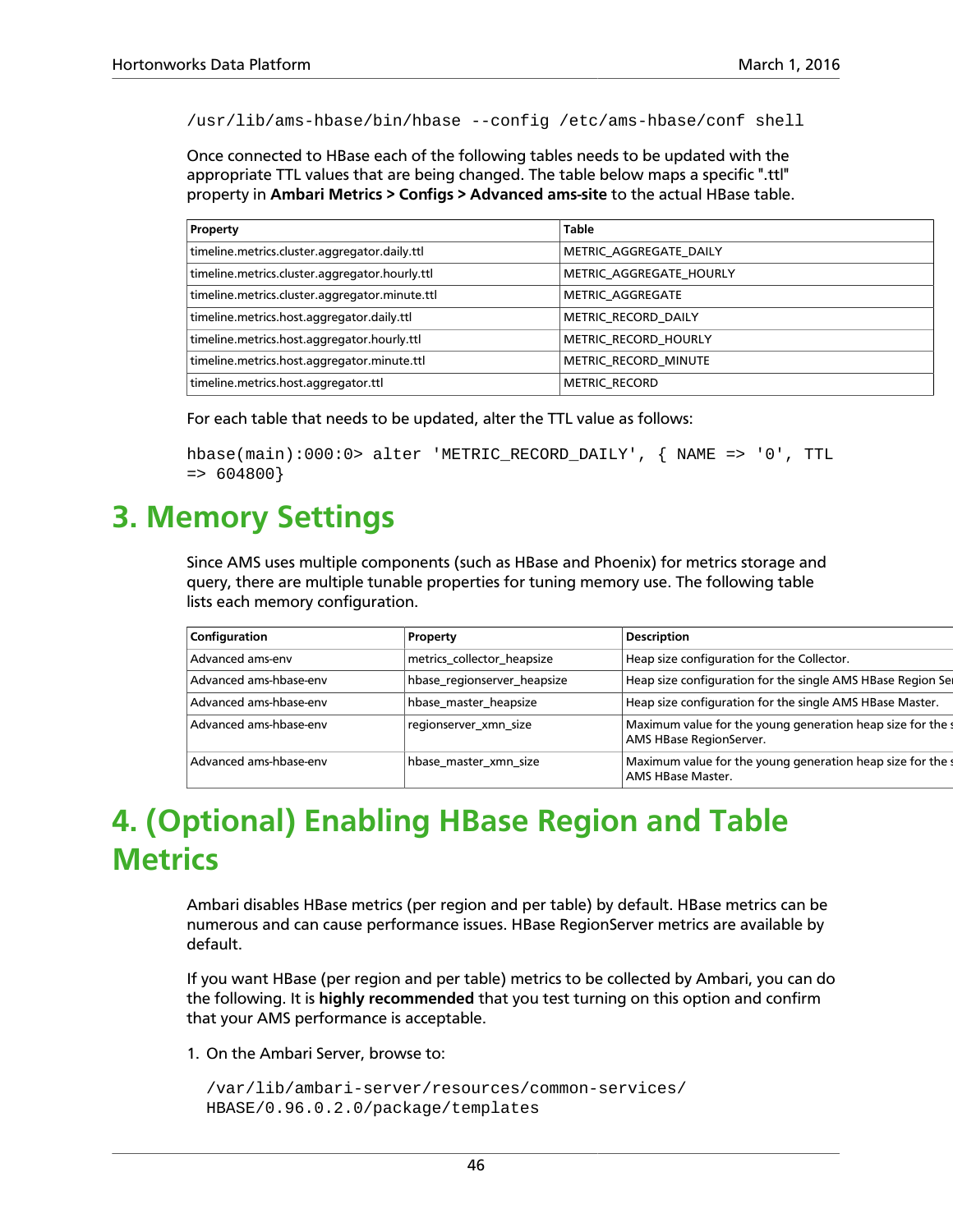2. Edit the following template files:

hadoop-metrics2-hbase.properties-GANGLIA-MASTER.j2

hadoop-metrics2-hbase.properties-GANGLIA-RS.j2

3. Comment out (or remove) the following lines:

\*.source.filter.class=org.apache.hadoop.metrics2.filter.GlobFilter

hbase.\*.source.filter.exclude=\*Regions\*

4. Save the template files and restart Ambari Server for the changes to take effect.



### **Important**

If you upgrade Ambari to a newer version, you will need to re-apply this change to the template file.

# <span id="page-50-0"></span>**5. General Guidelines**

The operation mode, TTL, memory settings, and disk space requirements for AMS are dependent on the number of nodes in the cluster. The following table lists specific recommendations and tuning guidelines for each.

In **Ambari Web**, browse to **Ambari Metrics > Configs**, make the following changes, then restart the Collector.

| Cluster<br><b>Environment</b> | Host<br>Count | <b>Disk</b><br>Space | <b>Collector Mode</b> | <b>TTL</b>                 | <b>Memory Settings</b>           |
|-------------------------------|---------------|----------------------|-----------------------|----------------------------|----------------------------------|
| Single-Node<br>Sandbox        | 1             | 2GB                  | embedded              | Reduce TTLs to<br>7 Days   | metrics collector heap size=1024 |
|                               |               |                      |                       |                            | hbase_regionserver_heapsize=512  |
|                               |               |                      |                       |                            | hbase_master_heapsize=512        |
|                               |               |                      |                       |                            | hbase master xmn size=128        |
| PoC                           | $1-5$         | 5GB                  | embedded              | Reduce TTLs to             | metrics collector heap size=1024 |
|                               |               |                      |                       | 30 Days                    | hbase_regionserver_heapsize=512  |
|                               |               |                      |                       |                            | hbase_master_heapsize=512        |
|                               |               |                      |                       |                            | hbase_master_xmn_size=128        |
| Pre-Production                | $5-20$        | 20GB                 | embedded              | Reduce TTLs to<br>3 Months | metrics_collector_heap_size=1024 |
|                               |               |                      |                       |                            | hbase_regionserver_heapsize=1024 |
|                               |               |                      |                       |                            | hbase_master_heapsize=512        |
|                               |               |                      |                       |                            | hbase master xmn size=128        |
| Production                    | 20-50         | 50GB                 | embedded              | n.a.                       | metrics collector heap size=1024 |
|                               |               |                      |                       |                            | hbase_regionserver_heapsize=1024 |
|                               |               |                      |                       |                            | hbase_master_heapsize=512        |
|                               |               |                      |                       |                            | hbase_master_xmn_size=128        |
| Production                    | 50-200        | 100GB                | embedded              | n.a.                       | metrics_collector_heap_size=2048 |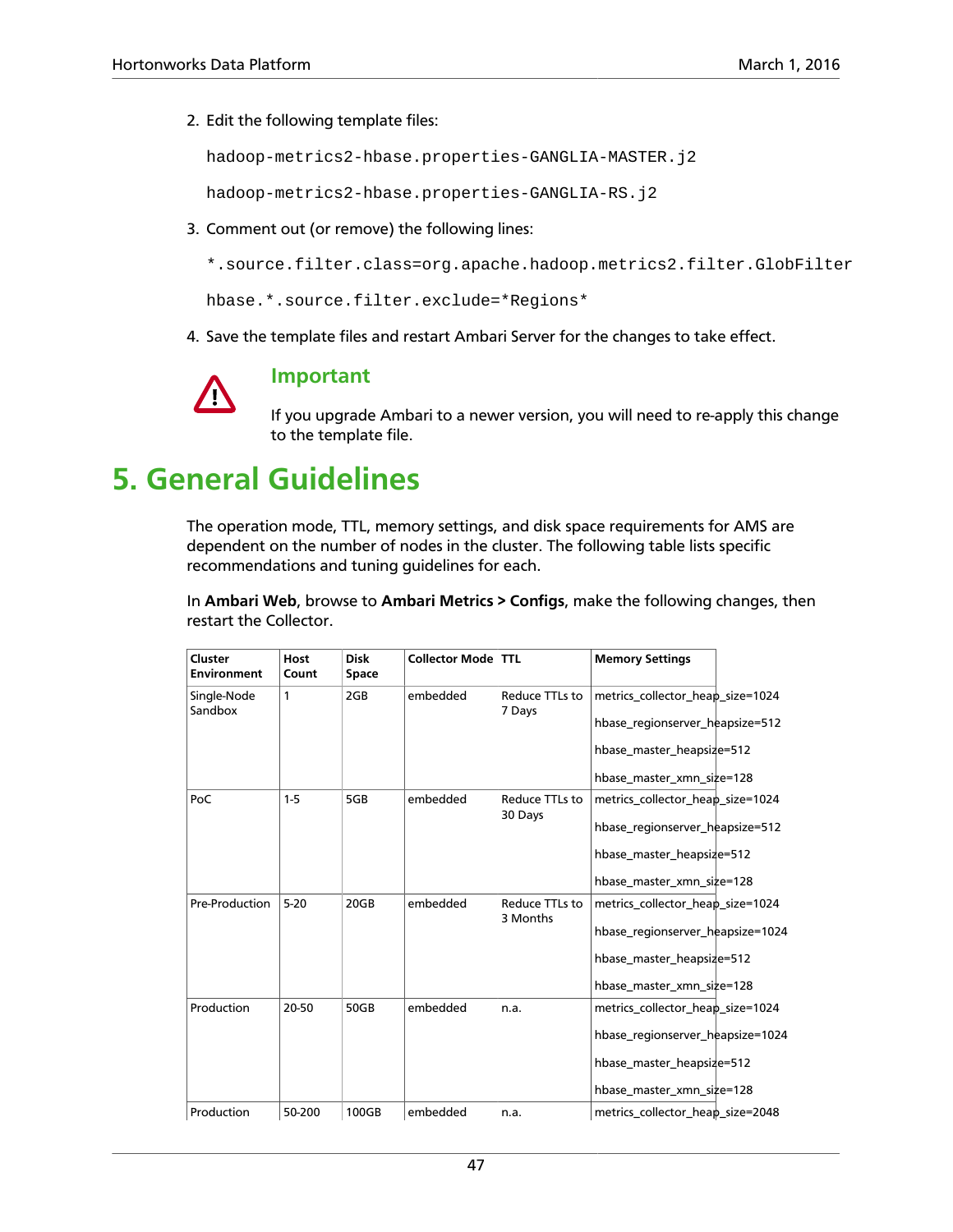| Cluster<br><b>Environment</b> | Host<br>Count | <b>Disk</b><br>Space | Collector Mode TTL |      | <b>Memory Settings</b>             |
|-------------------------------|---------------|----------------------|--------------------|------|------------------------------------|
|                               |               |                      |                    |      | hbase_regionserver_heapsize=2048   |
|                               |               |                      |                    |      | hbase_master_heapsize=2048         |
|                               |               |                      |                    |      | hbase master xmn size=256          |
| Production                    | 200-400       | 200GB                | embedded           | n.a. | metrics_collector_heap_size=2048   |
|                               |               |                      |                    |      | hbase_regionserver_heapsize=2048   |
|                               |               |                      |                    |      | hbase_master_heapsize=2048         |
|                               |               |                      |                    |      | hbase master xmn size=512          |
| Production                    | 400-800       | 200GB                | distributed        | n.a. | metrics_collector_heap_size=8192   |
|                               |               |                      |                    |      | hbase_regionserver_heapsize=122288 |
|                               |               |                      |                    |      | hbase_master_heapsize=1024         |
|                               |               |                      |                    |      | hbase master xmn size=1024         |
|                               |               |                      |                    |      | regionserver_xmn_size=1024         |
| Production                    | $800+$        | 500GB                | distributed        | n.a. | metrics_collector_heap_size=12288  |
|                               |               |                      |                    |      | hbase_regionserver_heapsize=16384  |
|                               |               |                      |                    |      | hbase_master_heapsize=16384        |
|                               |               |                      |                    |      | hbase master xmn size=2048         |
|                               |               |                      |                    |      | regionserver_xmn_size=1024         |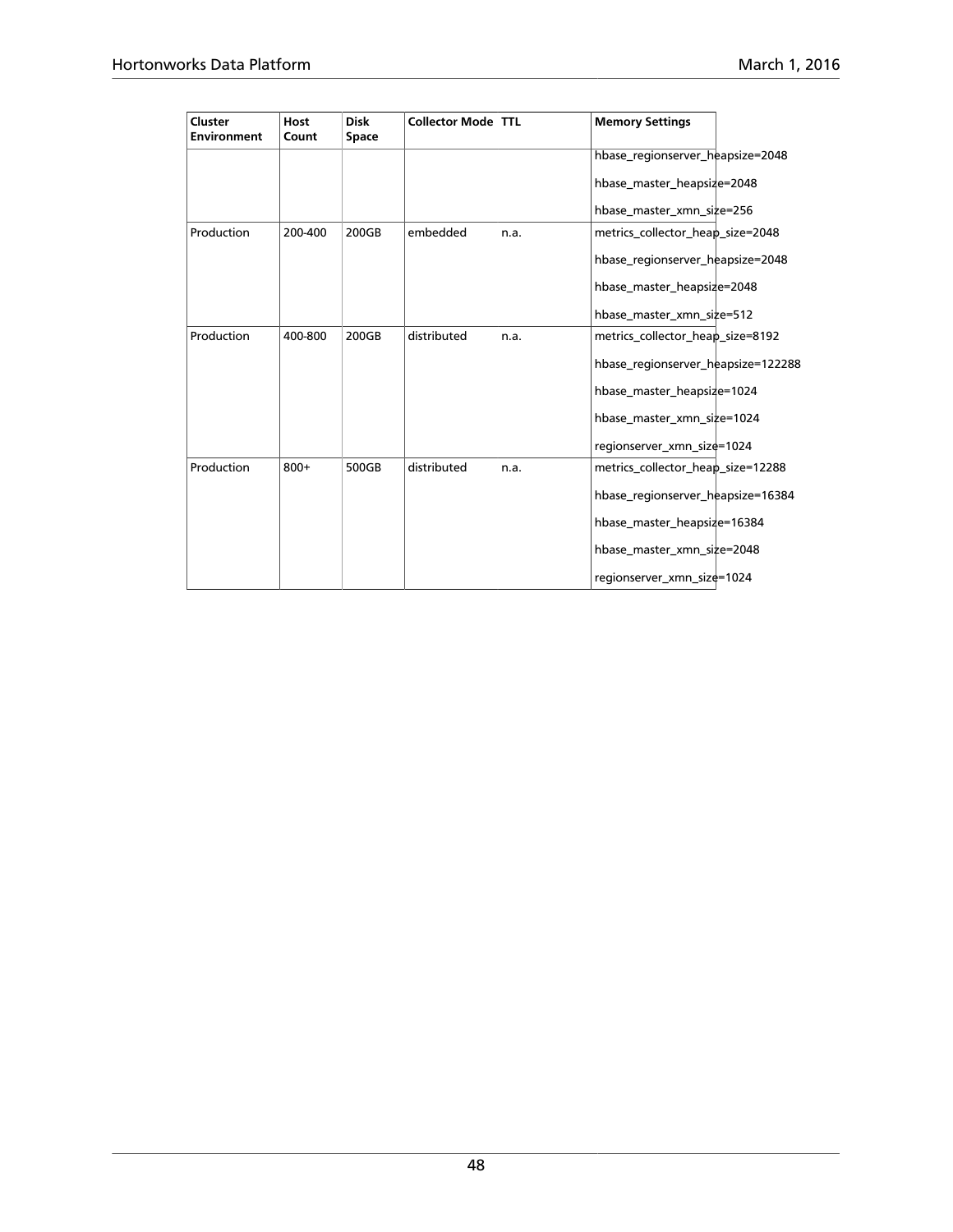# <span id="page-52-0"></span>**15. Moving the Ambari Metrics Collector**

Use this procedure to move the Ambari Metrics Collector to a new host. For information and guidelines on tuning the Ambari Metrics Service, refer to [Tuning Ambari Metrics](https://docs.hortonworks.com/HDPDocuments/Ambari-2.1.2.0/bk_ambari_reference_guide/content/ch_amb_ref_configuring_ambari_metrics.html) in the [Ambari Reference Guide](https://docs.hortonworks.com/HDPDocuments/Ambari-2.1.2.0/bk_ambari_reference_guide/content/index.html).

- 1. In **Ambari Web** , stop the **Ambari Metrics** service.
- 2. Execute the following API call to delete the **current** Metric Collector component.

curl -u admin:admin -H "X-Requested-By:ambari" - i -X DELETE http://**ambari.server**:8080/api/v1/clusters/**cluster.name**/ hosts/**metrics.collector.hostname**/host\_components/METRICS\_COLLECTOR

where **ambari.server** is the Ambari Server host, **cluster.name** is your Cluster Name, and **metrics.collector.hostname** is the host running the Metrics Collector.

3. Execute the following API call to add Metrics Collector **to a new host**.

curl -u admin:admin -H "X-Requested-By:ambari" - i -X POST http://**ambari.server**:8080/api/v1/clusters/**cluster.name**/ hosts/**metrics.collector.hostname**/host\_components/METRICS\_COLLECTOR

where **ambari.server** is the Ambari Server host, **cluster.name** is your Cluster Name, and **metrics.collector.hostname** is the host that will run the Metrics Collector.

- 4. In Ambari Web, go the Host page where you installed the new Metrics Collector. Click to Install the Metrics Collector component from the Host page.
- 5. In **Ambari Web**, start the **Ambari Metrics** service.
- 6. For every service, use **Ambari Web** > **Service Actions** > **Restart All** to start sending metrics to the new collector.